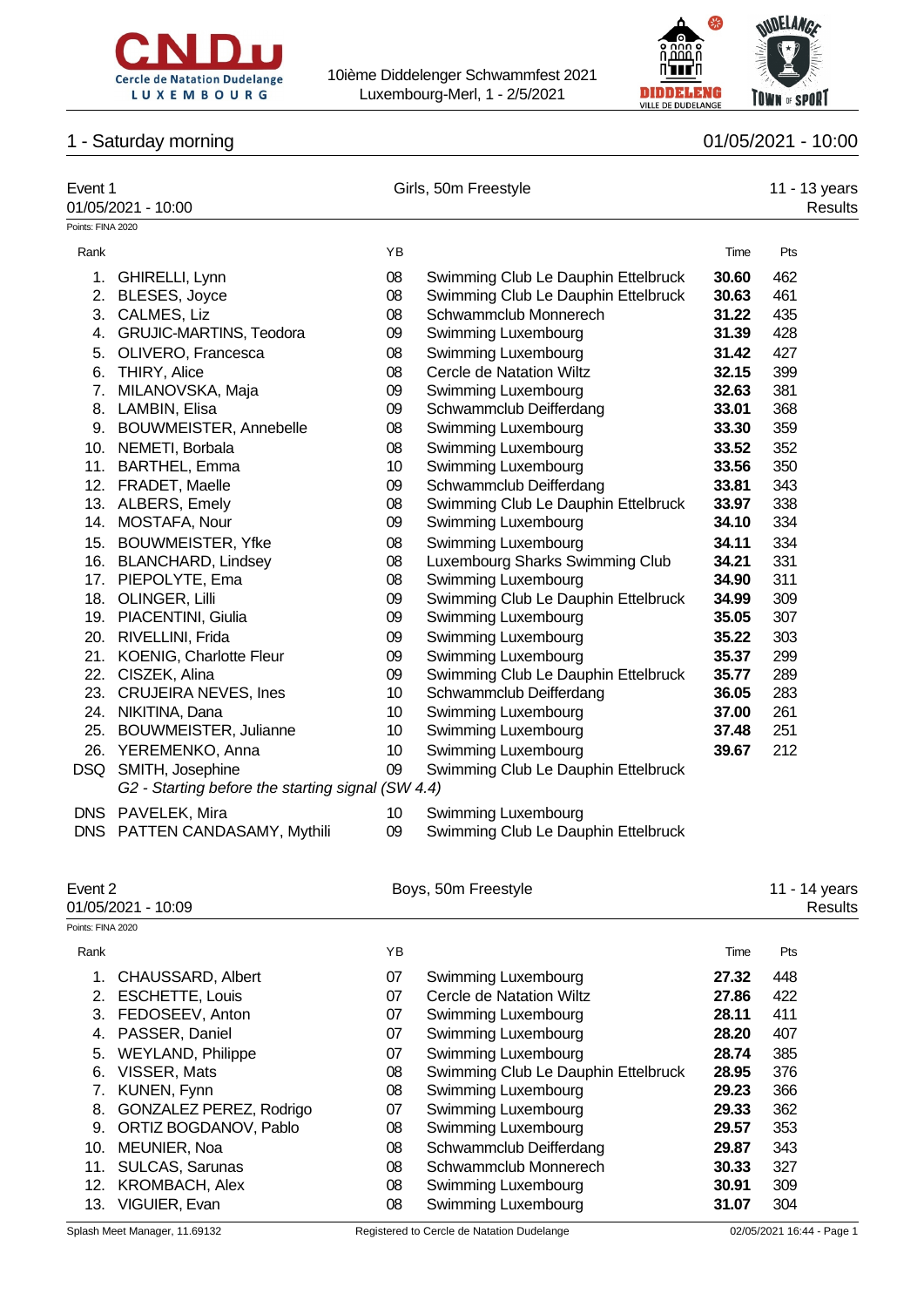



Event 2, Boys, 50m Freestyle, 11 - 14 years

| Rank |                           | YB |                                     | Time  | Pts |
|------|---------------------------|----|-------------------------------------|-------|-----|
| 14.  | THILL, Louis              | 07 | Swimming Luxembourg                 | 31.22 | 300 |
| 15.  | DUSEMON, Paul             | 07 | <b>Swimming Luxembourg</b>          | 31.65 | 288 |
| 16.  | <b>THOMAS, Oliver</b>     | 08 | Luxembourg Sharks Swimming Club     | 32.37 | 269 |
| 17.  | REDING, Deyan             | 09 | Swimming Luxembourg                 | 32.59 | 264 |
| 18.  | REINESCH, Inaki           | 09 | Schwammclub Deifferdang             | 32.60 | 263 |
| 19.  | SAMMARCO, Andrea          | 08 | Swimming Luxembourg                 | 32.95 | 255 |
| 20.  | CARNEIRO, Vasco           | 10 | Swimming Luxembourg                 | 33.19 | 250 |
| 21.  | KIDD, Alexander           | 09 | Swimming Luxembourg                 | 33.23 | 249 |
| 22.  | NONOA, Francis            | 08 | Swimming Club ERA                   | 33.27 | 248 |
| 23.  | KRIES, Leo                | 08 | Swimming Luxembourg                 | 33.39 | 245 |
| 24.  | MOOG, Jules               | 08 | Swimming Luxembourg                 | 33.69 | 239 |
| 25.  | DEHALLEUX, Lukas          | 08 | Schwammclub Deifferdang             | 33.93 | 234 |
| 26.  | GEORGIEV, Theodor         | 08 | Swimming Luxembourg                 | 34.06 | 231 |
| 27.  | THILL, Hugo               | 09 | Schwammclub Deifferdang             | 34.10 | 230 |
| 28.  | <b>TOCICKIJ, Nikita</b>   | 08 | Cercle de Natation Dudelange        | 34.75 | 217 |
| 29.  | <b>WALAK, Olivier</b>     | 09 | Swimming Club ERA                   | 35.11 | 211 |
| 30.  | WARD, James               | 10 | Schwammclub Monnerech               | 35.39 | 206 |
| 31.  | SIEDLECKI, Michal         | 08 | Swimming Luxembourg                 | 35.72 | 200 |
| 32.  | <b>GONCALVES, Patrick</b> | 08 | Swimming Club ERA                   | 36.21 | 192 |
| 33.  | MACLEAR, James            | 08 | Swimming Luxembourg                 | 36.26 | 191 |
| 34.  | FABER, Max                | 09 | Schwammclub Monnerech               | 36.37 | 190 |
| 35.  | LECLERCQ, Thomas          | 09 | Swimming Luxembourg                 | 36.57 | 186 |
| 36.  | FALTZ, Aleksandar         | 09 | Swimming Club Le Dauphin Ettelbruck | 37.42 | 174 |
| 37.  | MOOG, Paul                | 10 | Swimming Luxembourg                 | 38.82 | 156 |
| 38.  | TROIA REVERTE, Giacomo    | 09 | Swimming Luxembourg                 | 40.59 | 136 |
| DNS. | ZYSKOWSKI, Maksymilian    | 07 | Swimming Club ERA                   |       |     |

| Event 3 | 01/05/2021 - 10:20                       |            | Girls, 100m Butterfly                      |                    |              |                 | 11 - 13 years<br>Results |
|---------|------------------------------------------|------------|--------------------------------------------|--------------------|--------------|-----------------|--------------------------|
|         | Points: FINA 2020                        |            |                                            |                    |              |                 |                          |
| Rank    |                                          | YB.        |                                            | Time               | <b>Pts</b>   | 50 <sub>m</sub> | 100m                     |
|         | HRIC, Nina<br>2. GRUJIC-MARTINS, Teodora | 08<br>- 09 | Swimming Luxembourg<br>Swimming Luxembourg | 1:17.57<br>1:25.30 | -365<br>-275 | 35.17<br>37.38  | 42.40<br>47.92           |

| Event 4           | 01/05/2021 - 10:24                     |          | Boys, 100m Butterfly                                          |         | 11 - 14 years<br>Results |                 |       |
|-------------------|----------------------------------------|----------|---------------------------------------------------------------|---------|--------------------------|-----------------|-------|
| Points: FINA 2020 |                                        |          |                                                               |         |                          |                 |       |
| Rank              |                                        | ΥB       |                                                               | Time    | <b>Pts</b>               | 50 <sub>m</sub> | 100m  |
|                   | 1. THILL, Louis                        | 07       | Swimming Luxembourg                                           | 1:20.48 | 232                      | 35.96           | 44.52 |
|                   | 2. KUNEN, Fynn                         | 08       | Swimming Luxembourg                                           | 1:20.89 | 229                      | 36.22           | 44.67 |
| 3.                | VIGUIER, Evan                          | 08       | Swimming Luxembourg                                           | 1:22.71 | 214                      | 37.77           | 44.94 |
| 4.                | CARNEIRO, Vasco                        | 10       | Swimming Luxembourg                                           | 1:34.70 | 142                      | 42.01           | 52.69 |
| <b>DNS</b>        | 5. THOMAS, Oliver<br>WEYLAND, Philippe | 08<br>07 | Luxembourg Sharks Swimming Clul1:36.15<br>Swimming Luxembourg |         | 136                      | 39.69           | 56.46 |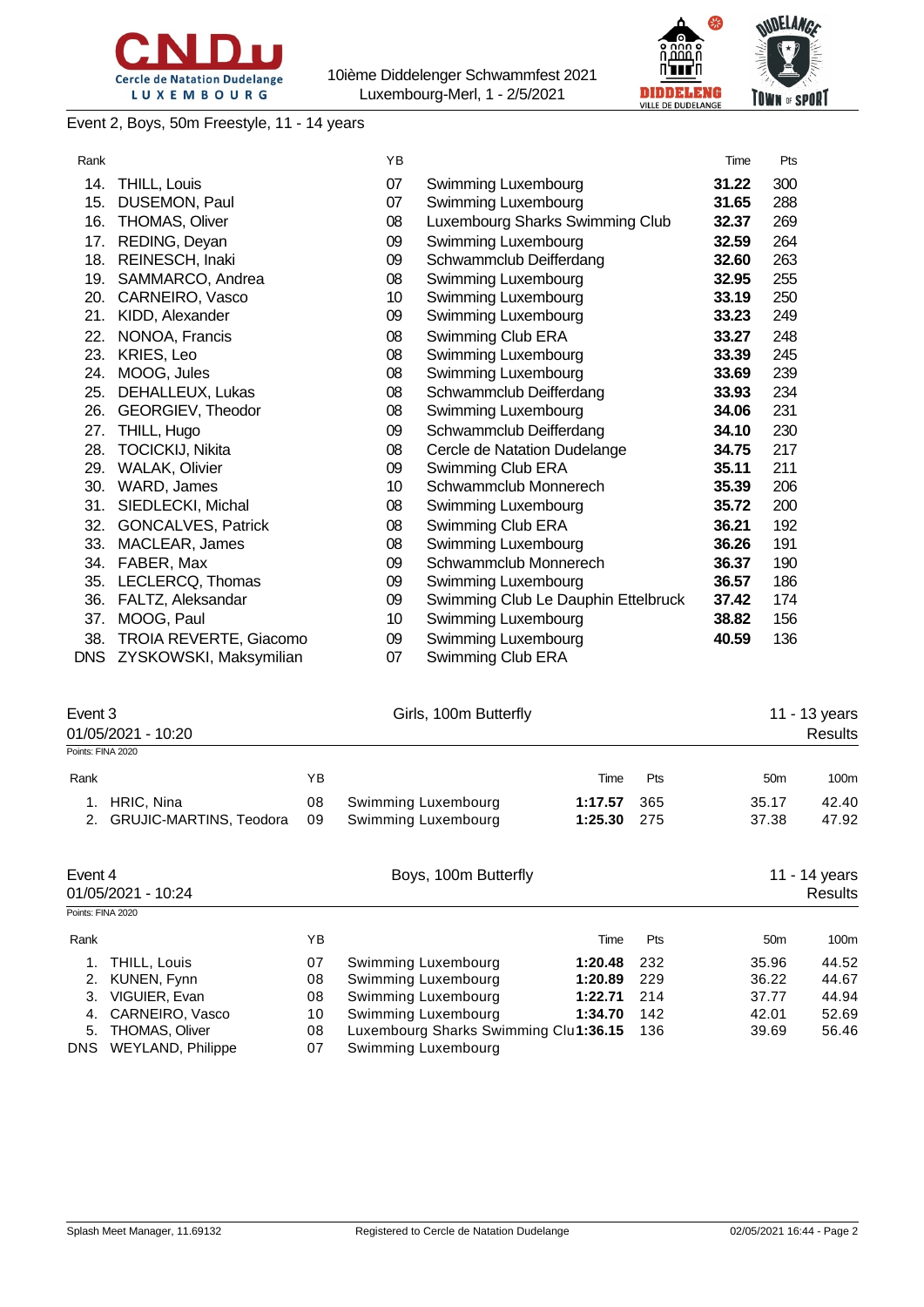

DNS PATTEN CANDASAMY, Mythili 09

10ième Diddelenger Schwammfest 2021 Luxembourg-Merl, 1 - 2/5/2021



| Event 5<br>Girls, 100m Backstroke<br>01/05/2021 - 10:28 |                                |    |                                          |         |     | 11 - 13 years<br>Results |                  |  |
|---------------------------------------------------------|--------------------------------|----|------------------------------------------|---------|-----|--------------------------|------------------|--|
| Points: FINA 2020                                       |                                |    |                                          |         |     |                          |                  |  |
| Rank                                                    |                                | YB |                                          | Time    | Pts | 50 <sub>m</sub>          | 100 <sub>m</sub> |  |
|                                                         | SCHOLER, Amelie                | 08 | Swimming Luxembourg                      | 1:16.48 | 426 | 36.31                    | 40.17            |  |
| 2.                                                      | MILANOVSKA, Maja               | 09 | Swimming Luxembourg                      | 1:20.73 | 362 | 38.89                    | 41.84            |  |
| 3.                                                      | GHIRELLI, Lynn                 | 08 | Swimming Club Le Dauphin Ettelbrt1:22.58 |         | 338 | 39.57                    | 43.01            |  |
| 4.                                                      | <b>THIRY, Alice</b>            | 08 | Cercle de Natation Wiltz                 | 1:22.99 | 333 | 39.62                    | 43.37            |  |
| 5.                                                      | MOSTAFA, Nour                  | 09 | Swimming Luxembourg                      | 1:28.24 | 277 | 42.28                    | 45.96            |  |
| 6.                                                      | OLINGER, Lilli                 | 09 | Swimming Club Le Dauphin Ettelbru1:31.02 |         | 253 | 44.19                    | 46.83            |  |
| 7.                                                      | PIEPOLYTE, Ema                 | 08 | Swimming Luxembourg                      | 1:32.33 | 242 | 43.61                    | 48.72            |  |
| 8.                                                      | NIKITINA, Dana                 | 10 | Swimming Luxembourg                      | 1:33.18 | 235 | 45.63                    | 47.55            |  |
| 9.                                                      | <b>KOENIG, Charlotte Fleur</b> | 09 | Swimming Luxembourg                      | 1:33.40 | 234 | 44.34                    | 49.06            |  |
| 10.                                                     | <b>FRADET, Maelle</b>          | 09 | Schwammclub Deifferdang                  | 1:33.75 | 231 | 45.10                    | 48.65            |  |
| 11.                                                     | <b>BOUWMEISTER, Julianne</b>   | 10 | Swimming Luxembourg                      | 1:34.81 | 223 | 47.00                    | 47.81            |  |
| 12.                                                     | PIACENTINI, Giulia             | 09 | Swimming Luxembourg                      | 1:36.17 | 214 | 44.76                    | 51.41            |  |
| 13.                                                     | RIVELLINI, Frida               | 09 | Swimming Luxembourg                      | 1:37.59 | 205 | 46.56                    | 51.03            |  |

14. CRUJEIRA NEVES, Ines 10 Schwammclub Deifferdang **1:38.97** 196 48.42 50.55 15. CISZEK, Alina **1.1 CISZEK, Alina 1.19.5 1.84** CISZER, Alina 199 Swimming Club Le Dauphin Ettelbru<sup>1</sup>:40.51 187 16. YEREMENKO, Anna 10 Swimming Luxembourg **1:41.37** 183 47.48 53.89

DNS PAVELEK, Mira 10 Swimming Luxembourg<br>DNS PATTEN CANDASAMY, Mythili 09 Swimming Club Le Dauphin Ettelbruck

| Event 6           | 01/05/2021 - 10:38                                                                     |    | Boys, 100m Backstroke                    |         |     |                 |       |  |
|-------------------|----------------------------------------------------------------------------------------|----|------------------------------------------|---------|-----|-----------------|-------|--|
| Points: FINA 2020 |                                                                                        |    |                                          |         |     |                 |       |  |
| Rank              |                                                                                        | YB |                                          | Time    | Pts | 50 <sub>m</sub> | 100m  |  |
| 1.                | FEDOSEEV, Anton                                                                        | 07 | Swimming Luxembourg                      | 1:12.05 | 372 | 34.64           | 37.41 |  |
| 2.                | <b>ESCHETTE, Louis</b>                                                                 | 07 | Cercle de Natation Wiltz                 | 1:12.96 | 358 | 35.58           | 37.38 |  |
| 3.                | <b>KROMBACH, Alex</b>                                                                  | 08 | Swimming Luxembourg                      | 1:16.14 | 315 | 36.77           | 39.37 |  |
| 4.                | ORTIZ BOGDANOV, Pablo                                                                  | 08 | Swimming Luxembourg                      | 1:16.78 | 307 | 37.42           | 39.36 |  |
| 5.                | DUSEMON, Paul                                                                          | 07 | Swimming Luxembourg                      | 1:18.56 | 287 | 38.29           | 40.27 |  |
| 6.                | VISSER, Mats                                                                           | 08 | Swimming Club Le Dauphin Ettelbrt1:18.94 |         | 283 | 38.58           | 40.36 |  |
| 7.                | REDING, Deyan                                                                          | 09 | Swimming Luxembourg                      | 1:22.54 | 247 | 39.23           | 43.31 |  |
| 8.                | SULCAS, Sarunas                                                                        | 08 | Schwammclub Monnerech                    | 1:22.79 | 245 | 40.49           | 42.30 |  |
| 9.                | KRIES, Leo                                                                             | 08 | Swimming Luxembourg                      | 1:22.90 | 244 | 40.37           | 42.53 |  |
| 10.               | MEUNIER, Noa                                                                           | 08 | Schwammclub Deifferdang                  | 1:23.67 | 237 | 41.58           | 42.09 |  |
| 11.               | MOOG, Jules                                                                            | 08 | Swimming Luxembourg                      | 1:28.73 | 199 | 42.31           | 46.42 |  |
| 12.               | KIDD, Alexander                                                                        | 09 | Swimming Luxembourg                      | 1:30.55 | 187 | 42.52           | 48.03 |  |
| 13.               | <b>WALAK, Olivier</b>                                                                  | 09 | Swimming Club ERA                        | 1:31.09 | 184 | 45.94           | 45.15 |  |
| 14.               | <b>TOCICKIJ. Nikita</b>                                                                | 08 | Cercle de Natation Dudelange             | 1:31.76 | 180 | 43.13           | 48.63 |  |
| 15.               | FALTZ, Aleksandar                                                                      | 09 | Swimming Club Le Dauphin Ettelbru1:33.82 |         | 168 | 45.77           | 48.05 |  |
| 16.               | FABER, Max                                                                             | 09 | Schwammclub Monnerech                    | 1:33.97 | 167 | 46.59           | 47.38 |  |
| 17.               | DEHALLEUX, Lukas                                                                       | 08 | Schwammclub Deifferdang                  | 1:37.75 | 149 | 48.35           | 49.40 |  |
| 18.               | MOOG, Paul                                                                             | 10 | Swimming Luxembourg                      | 1:39.62 | 140 | 48.78           | 50.84 |  |
| 19.               | <b>GONCALVES, Patrick</b>                                                              | 08 | Swimming Club ERA                        | 1:41.43 | 133 | 48.18           | 53.25 |  |
| 20.               | LECLERCQ, Thomas                                                                       | 09 | Swimming Luxembourg                      | 1:44.67 | 121 | 50.78           | 53.89 |  |
| DSQ               | TROIA REVERTE, Giacomo<br>D6 - turn not executed in accordance with the rules (SW 6.5) | 09 | Swimming Luxembourg                      |         |     |                 |       |  |
|                   |                                                                                        |    |                                          |         |     |                 |       |  |

DNS ZYSKOWSKI, Maksymilian 07 Swimming Club ERA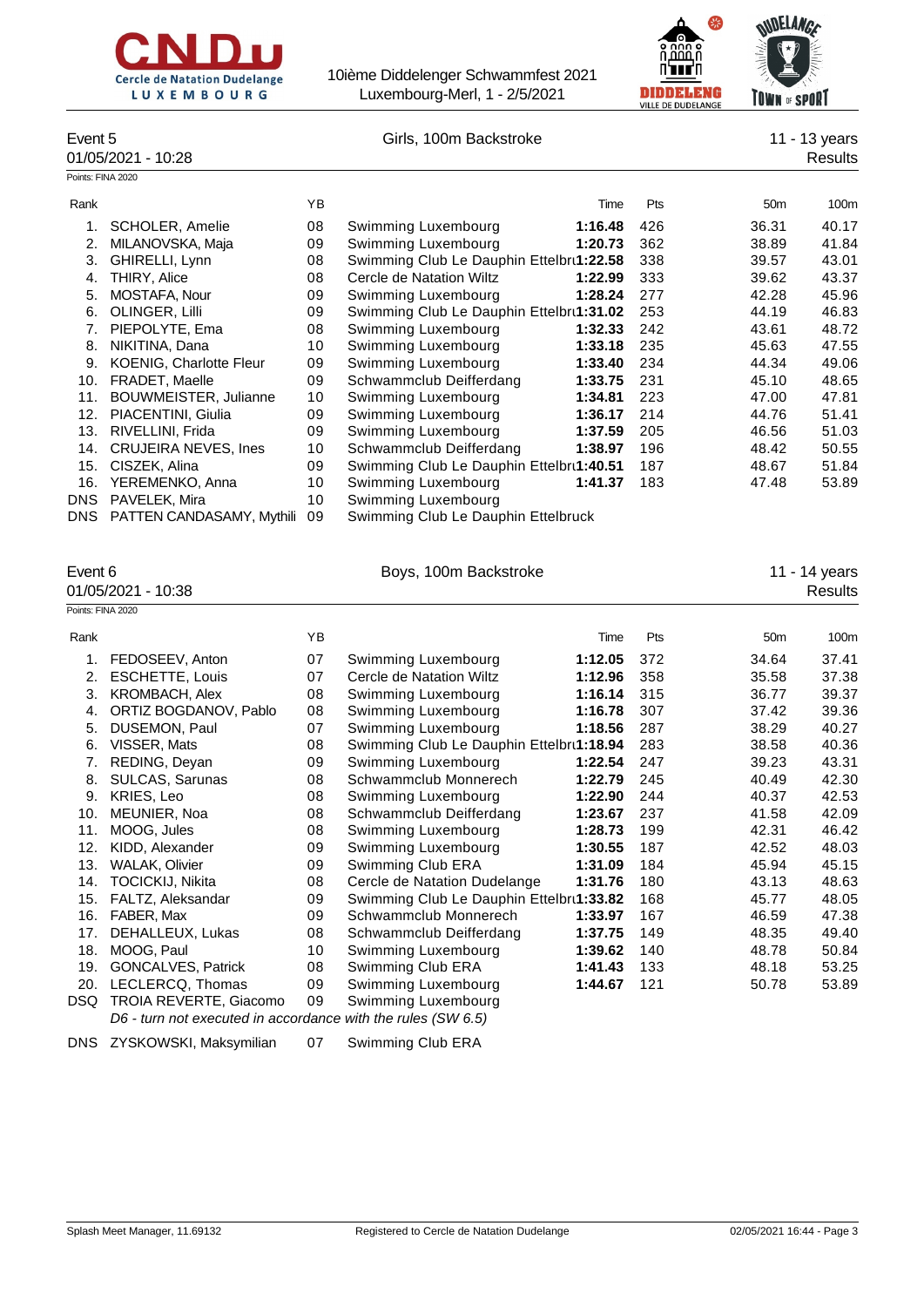| <b>Cercle de Natation Dudelange</b> |  |            |  |
|-------------------------------------|--|------------|--|
|                                     |  | LUXEMBOURG |  |



| ٠ | $or$ SPORT |  |
|---|------------|--|
|   |            |  |

| Event 7<br>Points: FINA 2020 | 01/05/2021 - 11:04                                                                                                                                                                                                                                               |                                                                      |                |                                                                                                                                                                                                                                                                                                                                                                                                                                     | Girls, 200m Medley    |                |                                           |                |                                                                                                          |                                                                                                          |                                                                                                          | 11 - 13 years<br><b>Results</b>                                                                          |
|------------------------------|------------------------------------------------------------------------------------------------------------------------------------------------------------------------------------------------------------------------------------------------------------------|----------------------------------------------------------------------|----------------|-------------------------------------------------------------------------------------------------------------------------------------------------------------------------------------------------------------------------------------------------------------------------------------------------------------------------------------------------------------------------------------------------------------------------------------|-----------------------|----------------|-------------------------------------------|----------------|----------------------------------------------------------------------------------------------------------|----------------------------------------------------------------------------------------------------------|----------------------------------------------------------------------------------------------------------|----------------------------------------------------------------------------------------------------------|
| Rank                         |                                                                                                                                                                                                                                                                  | YB                                                                   |                |                                                                                                                                                                                                                                                                                                                                                                                                                                     |                       |                | Pts<br>Time                               |                | 50 <sub>m</sub>                                                                                          | 100m                                                                                                     | 150m                                                                                                     | 200m                                                                                                     |
|                              | 1. CALMES, Liz<br>2. THIRY, Alice<br>3. BARTHEL, Emma<br>4. GHIRELLI, Lynn<br>5. LAMBIN, Elisa<br>6. ALBERS, Emely<br>7. SMITH, Josephine<br>8. OLINGER, Lilli<br>9. NEMETI, Borbala<br>10. BLANCHARD, Lindsey<br>11. FRADET, Maelle<br>12. CRUJEIRA NEVES, Ines | 08<br>08<br>10<br>08<br>09<br>08<br>09<br>09<br>08<br>08<br>09<br>10 |                | Schwammclub Monnerech 2:45.96 438<br>Cercle de Natation Wiltz<br>Swimming Luxembourg<br>Swimming Club Le Dauphir3:05.00 1316<br>Schwammclub Deifferdang3:05.62 313<br>Swimming Club Le Dauphir3:05.64 1313<br>Swimming Club Le Dauphir3:06.72 1308<br>Swimming Club Le Dauphir3:09.78 1293<br>Swimming Luxembourg<br>Luxembourg Sharks Swimr3:16.02J266<br>Schwammclub Deifferdang3:25.99 229<br>Schwammclub Deifferdang3:26.03 229 |                       |                | 2:51.20 399<br>3:04.01 321<br>3:14.44 272 |                | 35.02<br>35.72<br>40.44<br>40.88<br>44.11<br>38.82<br>41.57<br>44.08<br>41.92<br>46.37<br>49.12<br>50.09 | 43.23<br>43.53<br>46.80<br>46.36<br>47.63<br>49.70<br>47.48<br>48.69<br>50.95<br>50.53<br>56.09<br>54.69 | 46.96<br>51.42<br>57.35<br>53.43<br>52.82<br>53.55<br>54.84<br>56.38<br>56.56<br>57.01<br>56.79<br>56.25 | 40.75<br>40.53<br>39.42<br>44.33<br>41.06<br>43.57<br>42.83<br>40.63<br>45.01<br>42.11<br>43.99<br>45.00 |
| Event 8                      | 01/05/2021 - 11:14                                                                                                                                                                                                                                               |                                                                      |                |                                                                                                                                                                                                                                                                                                                                                                                                                                     | Boys, 200m Medley     |                |                                           |                |                                                                                                          |                                                                                                          |                                                                                                          | 11 - 14 years<br><b>Results</b>                                                                          |
| Points: FINA 2020            |                                                                                                                                                                                                                                                                  |                                                                      |                |                                                                                                                                                                                                                                                                                                                                                                                                                                     |                       |                |                                           |                |                                                                                                          |                                                                                                          |                                                                                                          |                                                                                                          |
| Rank                         |                                                                                                                                                                                                                                                                  | YB                                                                   |                |                                                                                                                                                                                                                                                                                                                                                                                                                                     |                       |                | Pts<br>Time                               |                | 50m                                                                                                      | 100m                                                                                                     | 150m                                                                                                     | 200m                                                                                                     |
|                              | 1. CHAUSSARD, Albert<br>2. PASSER, Daniel                                                                                                                                                                                                                        | 07<br>07                                                             |                | Swimming Luxembourg<br>Swimming Luxembourg                                                                                                                                                                                                                                                                                                                                                                                          |                       |                | 2:32.19 420<br>2:37.92 376                |                | 32.71<br>33.38                                                                                           | 39.41<br>41.58                                                                                           | 43.73<br>43.51                                                                                           | 36.34<br>39.45                                                                                           |
|                              | 3. VISSER, Mats                                                                                                                                                                                                                                                  | 08                                                                   |                | Swimming Club Le Dauphir2:48.13:1311                                                                                                                                                                                                                                                                                                                                                                                                |                       |                |                                           |                | 35.12                                                                                                    | 43.07                                                                                                    | 51.39                                                                                                    | 38.55                                                                                                    |
|                              | 4. DUSEMON, Paul                                                                                                                                                                                                                                                 | 07                                                                   |                | Swimming Luxembourg                                                                                                                                                                                                                                                                                                                                                                                                                 |                       |                | 2:49.17 306                               |                | 35.74                                                                                                    | 43.39                                                                                                    | 51.20                                                                                                    | 38.84                                                                                                    |
|                              | 5. VALENTINI, Stefano                                                                                                                                                                                                                                            | 09                                                                   |                | Schwammclub Monnerech 2:58.79 259                                                                                                                                                                                                                                                                                                                                                                                                   |                       |                |                                           |                | 38.80                                                                                                    | 46.59                                                                                                    | 54.92<br>51.95                                                                                           | 38.48                                                                                                    |
|                              | 6. SAMMARCO, Andrea<br>7. REINESCH, Inaki                                                                                                                                                                                                                        | 08<br>09                                                             |                | Swimming Luxembourg<br>Schwammclub Deifferdang3:02.67 243                                                                                                                                                                                                                                                                                                                                                                           |                       |                | 3:00.03 253                               |                | 41.00<br>39.48                                                                                           | 46.20<br>49.16                                                                                           | 52.94                                                                                                    | 40.88<br>41.09                                                                                           |
|                              | 8. THILL, Hugo                                                                                                                                                                                                                                                   | 09                                                                   |                | Schwammclub Deifferdang3:04.64 235                                                                                                                                                                                                                                                                                                                                                                                                  |                       |                |                                           |                | 41.52                                                                                                    | 51.25                                                                                                    | 54.19                                                                                                    | 37.68                                                                                                    |
|                              | 9. MEUNIER, Noa                                                                                                                                                                                                                                                  | 08                                                                   |                | Schwammclub Deifferdang3:04.77 234                                                                                                                                                                                                                                                                                                                                                                                                  |                       |                |                                           |                | 36.86                                                                                                    | 48.55                                                                                                    | 57.12                                                                                                    | 42.24                                                                                                    |
|                              | 10. GEORGIEV, Theodor                                                                                                                                                                                                                                            | 08                                                                   |                | Swimming Luxembourg                                                                                                                                                                                                                                                                                                                                                                                                                 |                       |                | 3:09.40 218                               |                | 41.90                                                                                                    | 46.25                                                                                                    | 57.52                                                                                                    | 43.73                                                                                                    |
|                              | 11. NONOA, Francis                                                                                                                                                                                                                                               | 08                                                                   |                | Swimming Club ERA                                                                                                                                                                                                                                                                                                                                                                                                                   |                       |                | 3:14.45 201                               |                | 42.32                                                                                                    | 51.23                                                                                                    | 56.57                                                                                                    | 44.33                                                                                                    |
|                              | 12. SIEDLECKI, Michal                                                                                                                                                                                                                                            | 08                                                                   |                | Swimming Luxembourg                                                                                                                                                                                                                                                                                                                                                                                                                 |                       |                | 3:16.10 196                               |                | 43.50                                                                                                    | 52.02                                                                                                    | 57.04                                                                                                    | 43.54                                                                                                    |
|                              | 13. DEHALLEUX, Lukas                                                                                                                                                                                                                                             | 08                                                                   |                | Schwammclub Deifferdang3:20.29 184                                                                                                                                                                                                                                                                                                                                                                                                  |                       |                |                                           |                | 42.08                                                                                                    | 54.88                                                                                                    | 1:01.07                                                                                                  | 42.26                                                                                                    |
|                              | 14. WARD, James<br>DNS ZYSKOWSKI, Maksymilian07                                                                                                                                                                                                                  | 10                                                                   |                | Schwammclub Monnerech 3:31.11 157<br>Swimming Club ERA                                                                                                                                                                                                                                                                                                                                                                              |                       |                |                                           |                | 47.59                                                                                                    | 49.66                                                                                                    | 1:06.84                                                                                                  | 47.02                                                                                                    |
| Event 9<br>Points: FINA 2020 | 01/05/2021 - 11:24                                                                                                                                                                                                                                               |                                                                      |                |                                                                                                                                                                                                                                                                                                                                                                                                                                     | Girls, 400m Freestyle |                |                                           |                |                                                                                                          |                                                                                                          |                                                                                                          | 11 - 13 years<br><b>Results</b>                                                                          |
| Rank                         |                                                                                                                                                                                                                                                                  |                                                                      |                | YB                                                                                                                                                                                                                                                                                                                                                                                                                                  |                       |                |                                           |                |                                                                                                          | Time                                                                                                     | Pts                                                                                                      |                                                                                                          |
| 1.                           | BLESES, Joyce                                                                                                                                                                                                                                                    |                                                                      |                | 08                                                                                                                                                                                                                                                                                                                                                                                                                                  |                       |                | Swimming Club Le Dauphin Ettelbruck       |                |                                                                                                          | 5:04.90                                                                                                  | 466                                                                                                      |                                                                                                          |
|                              | 50m:<br>34.34<br>100m:<br>1:12.40                                                                                                                                                                                                                                | 34.34<br>38.06                                                       | 150m:<br>200m: | 1:51.34<br>2:30.15                                                                                                                                                                                                                                                                                                                                                                                                                  | 38.94<br>38.81        | 250m:<br>300m: | 3:09.02<br>3:48.44                        | 38.87<br>39.42 | 350m:<br>400m:                                                                                           | 4:27.76<br>5:04.90                                                                                       | 39.32<br>37.14                                                                                           |                                                                                                          |
| 2.                           | SCHOLER, Amelie                                                                                                                                                                                                                                                  |                                                                      |                | 08                                                                                                                                                                                                                                                                                                                                                                                                                                  |                       |                | Swimming Luxembourg                       |                |                                                                                                          | 5:17.37                                                                                                  | 413                                                                                                      |                                                                                                          |
|                              | 50m:<br>32.58                                                                                                                                                                                                                                                    | 32.58                                                                | 150m:          | 1:49.69                                                                                                                                                                                                                                                                                                                                                                                                                             | 39.60                 | 250m:          | 3:12.73                                   | 42.26          | 350m:                                                                                                    | 4:37.43                                                                                                  | 42.61                                                                                                    |                                                                                                          |
|                              | 1:10.09<br>100m:                                                                                                                                                                                                                                                 | 37.51                                                                | 200m:          | 2:30.47                                                                                                                                                                                                                                                                                                                                                                                                                             | 40.78                 | 300m:          | 3:54.82                                   | 42.09          | 400m:                                                                                                    | 5:17.37                                                                                                  | 39.94                                                                                                    |                                                                                                          |
| 3.                           | HRIC, Nina                                                                                                                                                                                                                                                       |                                                                      |                | 08                                                                                                                                                                                                                                                                                                                                                                                                                                  |                       |                | Swimming Luxembourg                       |                |                                                                                                          | 5:20.95                                                                                                  | 399                                                                                                      |                                                                                                          |
|                              | 50m:<br>35.20                                                                                                                                                                                                                                                    | 35.20                                                                | 150m:          | 1:55.97                                                                                                                                                                                                                                                                                                                                                                                                                             | 40.60                 | 250m:          | 3:18.59                                   | 41.26          | 350m:                                                                                                    | 4:40.89                                                                                                  | 40.85                                                                                                    |                                                                                                          |
|                              | 100m:<br>1:15.37                                                                                                                                                                                                                                                 | 40.17                                                                | 200m:          | 2:37.33                                                                                                                                                                                                                                                                                                                                                                                                                             | 41.36                 | 300m:          | 4:00.04                                   | 41.45          | 400m:                                                                                                    | 5:20.95                                                                                                  | 40.06                                                                                                    |                                                                                                          |
| 4.                           | OLIVERO, Francesca                                                                                                                                                                                                                                               |                                                                      |                | 08                                                                                                                                                                                                                                                                                                                                                                                                                                  |                       |                | Swimming Luxembourg                       |                |                                                                                                          | 5:22.79                                                                                                  | 393                                                                                                      |                                                                                                          |
|                              | 50m:<br>33.65                                                                                                                                                                                                                                                    | 33.65                                                                | 150m:          | 1:53.59                                                                                                                                                                                                                                                                                                                                                                                                                             | 41.19                 | 250m:          | 3:17.63                                   | 41.87          | 350m:                                                                                                    | 4:42.61                                                                                                  | 42.76                                                                                                    |                                                                                                          |
|                              | 100m: 1:12.40                                                                                                                                                                                                                                                    | 38.75                                                                |                | 200m: 2:35.76                                                                                                                                                                                                                                                                                                                                                                                                                       | 42.17                 | 300m:          | 3:59.85                                   | 42.22          | 400m:                                                                                                    | 5:22.79                                                                                                  | 40.18                                                                                                    |                                                                                                          |

5. GRUJIC-MARTINS, Teodora 09 Swimming Luxembourg **5:28.17** 374 50m: 35.16 35.16 150m: 1:58.49 42.55 250m: 3:23.39 42.26 350m: 4:47.89 41.96 100m: 1:15.94 40.78 200m: 2:41.13 42.64 300m: 4:05.93 42.54 400m: 5:28.17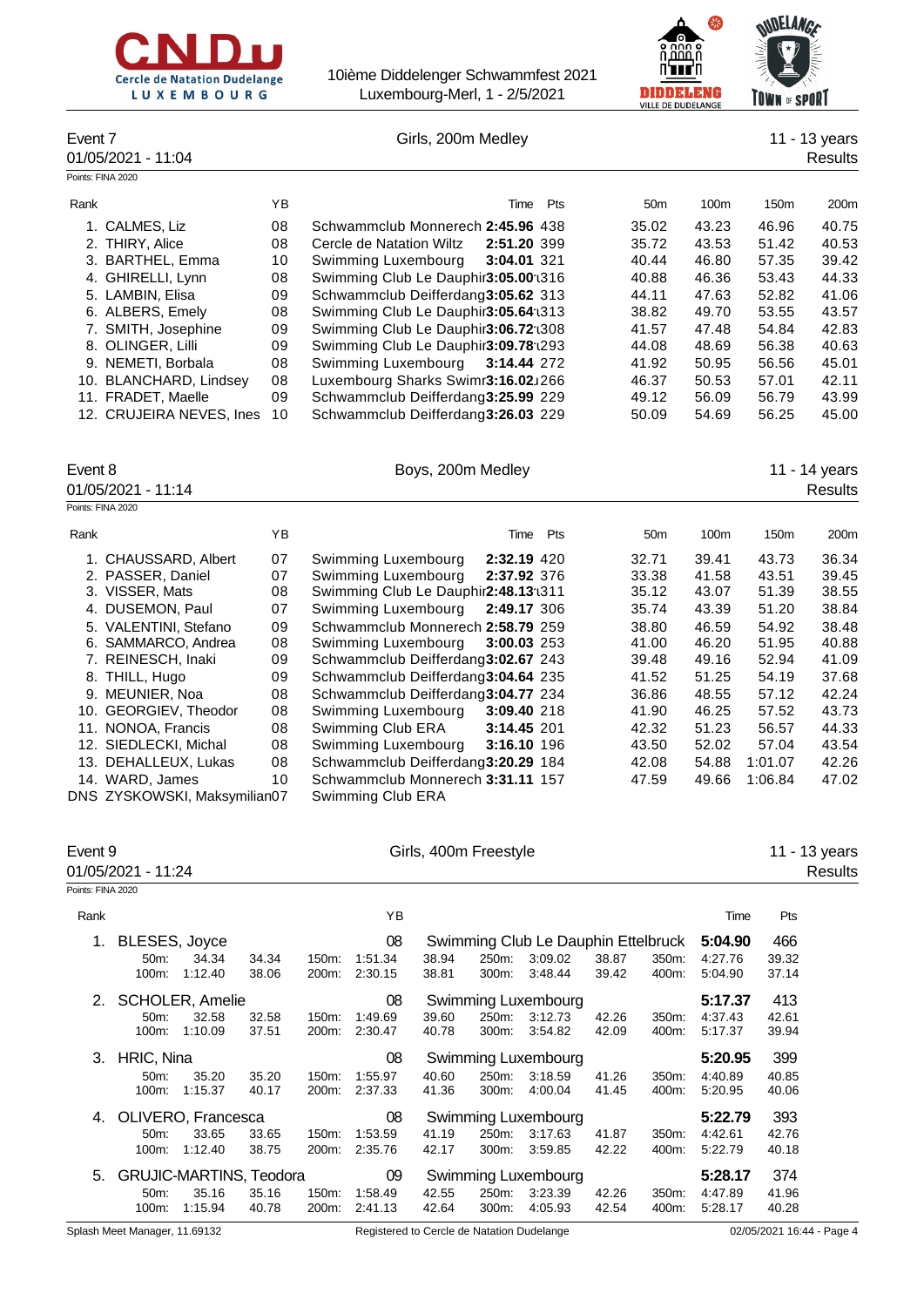

Points: FINA 2020

10ième Diddelenger Schwammfest 2021 Luxembourg-Merl, 1 - 2/5/2021



Event 9, Girls, 400m Freestyle, 11 - 13 years

| Rank |                           |         |       |          | ΥB      |       |          |                         |       |       | Time    | Pts   |
|------|---------------------------|---------|-------|----------|---------|-------|----------|-------------------------|-------|-------|---------|-------|
| 6.   | LAMBIN, Elisa             |         |       |          | 09      |       |          | Schwammclub Deifferdang |       |       | 5:48.80 | 311   |
|      | $50m$ :                   | 38.45   | 38.45 | $150m$ : | 2:06.80 | 44.80 | 250m:    | 3:36.70                 | 44.31 | 350m: | 5:06.48 | 44.51 |
|      | $100m$ :                  | 1:22.00 | 43.55 | 200m:    | 2:52.39 | 45.59 | 300m:    | 4:21.97                 | 45.27 | 400m: | 5:48.80 | 42.32 |
|      | 7. BOUWMEISTER, Annebelle |         |       |          | 08      |       |          | Swimming Luxembourg     |       |       | 6:05.65 | 270   |
|      | $50m$ :                   | 37.97   | 37.97 | 150m:    | 2:09.45 | 46.50 | 250m:    | 3:44.26                 | 47.20 | 350m: | 5:19.71 | 47.40 |
|      | 100m:                     | 1:22.95 | 44.98 | 200m:    | 2:57.06 | 47.61 | $300m$ : | 4:32.31                 | 48.05 | 400m: | 6:05.65 | 45.94 |
| 8.   | <b>BOUWMEISTER, Yfke</b>  |         |       |          | 08      |       |          | Swimming Luxembourg     |       |       | 6:32.75 | 218   |
|      | 50m                       | 39.61   | 39.61 | 150m:    | 2:17.23 | 50.61 | 250m:    | 4:00.81                 | 51.95 | 350m: | 5:43.81 | 51.80 |
|      | 100m:                     | 1:26.62 | 47.01 | 200m:    | 3:08.86 | 51.63 | 300m:    | 4:52.01                 | 51.20 | 400m: | 6:32.75 | 48.94 |

| Event 10           | Boys, 400m Freestyle | 11 - 14 years |
|--------------------|----------------------|---------------|
| 01/05/2021 - 11:33 |                      | Results       |

| Rank |                                                                                                      | ΥB                                      | Pts<br>Time                                                                                                                                                                      |
|------|------------------------------------------------------------------------------------------------------|-----------------------------------------|----------------------------------------------------------------------------------------------------------------------------------------------------------------------------------|
|      | 1. ESCHETTE, Louis<br>31.36<br>31.36<br>150m:<br>$50m$ :<br>1:06.89<br>100m:<br>35.53                | 07<br>1:44.16<br>200m:<br>2:21.90       | 425<br>4:52.51<br>Cercle de Natation Wiltz<br>37.27<br>250m:<br>2:59.70<br>37.80<br>350m:<br>4:14.94<br>37.42<br>37.74<br>300m:<br>3:37.52<br>37.82<br>400m:<br>4:52.51<br>37.57 |
|      | 2. FEDOSEEV, Anton<br>50m:<br>30.99<br>30.99<br>150m:<br>100m:<br>1:06.37<br>35.38                   | 07<br>1:44.20<br>200m: 2:22.33          | Swimming Luxembourg<br>4:59.72<br>395<br>37.83<br>250m:<br>38.66<br>4:20.22<br>40.27<br>3:00.99<br>350m:<br>38.13<br>300m:<br>3:39.95<br>38.96<br>400m:<br>4:59.72<br>39.50      |
| 3.   | GONZALEZ PEREZ, Rodrigo<br>32.19<br>150m:<br>50m:<br>32.19<br>100m: 1:09.79<br>37.60                 | 07<br>1:50.01<br>200m: 2:31.18          | Swimming Luxembourg<br>5:15.00<br>340<br>40.22<br>250m:<br>3:12.44<br>41.26<br>350m:<br>41.42<br>4:35.74<br>41.17<br>300m:<br>3:54.32<br>41.88<br>400m:<br>5:15.00<br>39.26      |
|      | 4. VIGUIER, Evan<br>50m:<br>36.02<br>36.02<br>150m:<br>100m: 1:17.22<br>41.20                        | 08<br>1:59.81<br>200m: 2:42.11          | 303<br>Swimming Luxembourg<br>5:27.58<br>250m:<br>42.59<br>3:23.77<br>41.66<br>350m:<br>4:48.11<br>41.84<br>42.30<br>300m:<br>5:27.58<br>4:06.27<br>42.50<br>400m:<br>39.47      |
|      | 5. VALENTINI, Stefano<br>37.17<br>50m:<br>37.17<br>150m:<br>100m: 1:20.44<br>43.27                   | 09<br>2:03.18<br>200m: 2:47.63          | Schwammclub Monnerech<br>5:38.67<br>274<br>42.74<br>250m:<br>42.52<br>3:33.04<br>45.41<br>350m:<br>5:00.18<br>44.45<br>44.62<br>300m:<br>4:17.66<br>400m:<br>5:38.67<br>38.49    |
|      | 6. KROMBACH, Alex<br>50m:<br>36.45<br>36.45<br>100m: 1:18.51<br>42.06                                | 08<br>2:02.51<br>150m:<br>200m: 2:46.86 | 5:42.55<br>265<br>Swimming Luxembourg<br>250m:<br>44.00<br>3:31.52<br>350m:<br>5:01.54<br>45.21<br>44.66<br>44.35<br>300m:<br>4:16.33<br>44.81<br>5:42.55<br>41.01<br>400m:      |
|      | 7. ORTIZ BOGDANOV, Pablo<br>33.76<br>33.76<br>150m:<br>50m:<br>39.99<br>100m: 1:13.75                | 08<br>1:56.72<br>200m: 2:42.00          | 261<br>Swimming Luxembourg<br>5:44.25<br>42.97<br>250m:<br>3:27.68<br>350m:<br>46.33<br>45.68<br>4:59.80<br>45.28<br>300m:<br>45.79<br>4:13.47<br>400m:<br>5:44.25<br>44.45      |
|      | 8. KRIES, Leo<br>50m:<br>36.78<br>150m:<br>36.78<br>100m: 1:19.22<br>42.44<br>200m:                  | 08<br>2:03.47<br>2:48.10                | 258<br>Swimming Luxembourg<br>5:45.40<br>44.25<br>250m:<br>3:33.13<br>45.03<br>350m:<br>5:03.23<br>44.87<br>44.63<br>300m:<br>4:18.36<br>45.23<br>400m:<br>5:45.40<br>42.17      |
| 9.   | THILL, Hugo<br>50m:<br>37.80<br>37.80<br>150m:<br>100m: 1:21.72<br>43.92                             | 09<br>2:07.61<br>200m: 2:53.16          | Schwammclub Deifferdang<br>5:49.71<br>249<br>44.54<br>45.89<br>250m:<br>3:38.36<br>45.20<br>350m:<br>5:08.64<br>45.55<br>300m:<br>4:24.10<br>45.74<br>400m:<br>41.07<br>5:49.71  |
|      | 10. MOOG, Jules<br>50m:<br>37.85<br>37.85<br>150m:<br>100m: 1:22.47<br>44.62                         | 08<br>2:09.55<br>200m: 2:55.23          | 227<br>Swimming Luxembourg<br>6:00.64<br>47.08<br>250m:<br>3:42.95<br>350m:<br>47.29<br>47.72<br>5:16.74<br>45.68<br>300m:<br>4:29.45<br>46.50<br>43.90<br>400m:<br>6:00.64      |
|      | 11. REINESCH, Inaki<br>39.17<br>39.17<br>150m:<br>50 <sub>m</sub><br>100m: 1:25.12<br>45.95<br>200m: | 09<br>2:12.20<br>3:01.55                | Schwammclub Deifferdang<br>218<br>6:05.60<br>47.08<br>250m:<br>3:48.20<br>46.65<br>350m:<br>5:23.14<br>47.69<br>49.35<br>47.25<br>300m:<br>4:35.45<br>400m:<br>6:05.60<br>42.46  |
|      | 12. WALAK, Olivier<br>50m:<br>42.76<br>42.76<br>150m:<br>100m: 1:30.04<br>47.28                      | 09<br>2:16.93<br>3:04.63<br>200m:       | 213<br>Swimming Club ERA<br>6:08.43<br>46.89<br>250m:<br>3:51.33<br>46.70<br>350m:<br>5:25.91<br>47.71<br>47.70<br>300m:<br>4:38.20<br>46.87<br>400m:<br>6:08.43<br>42.52        |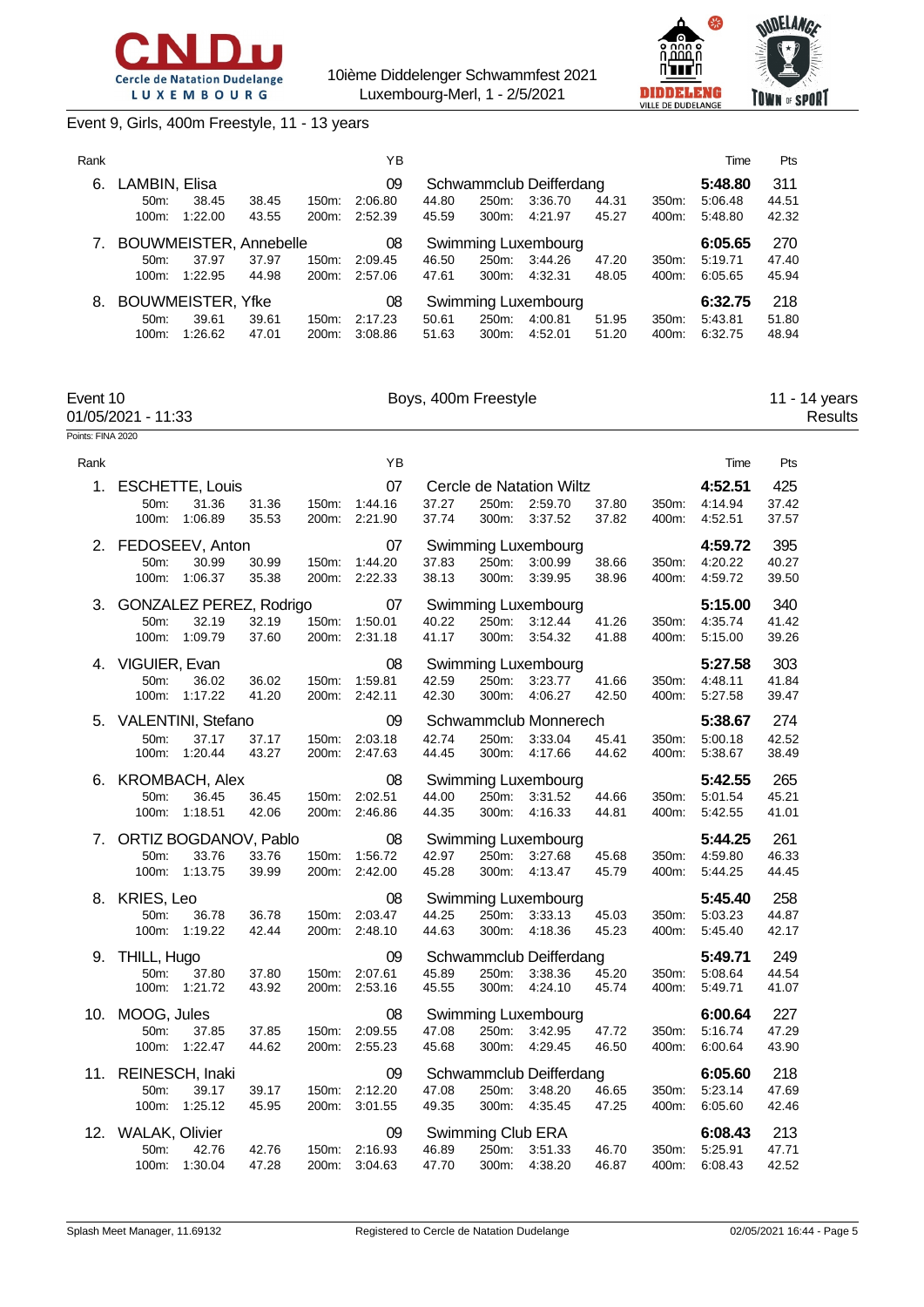



## Event 10, Boys, 400m Freestyle, 11 - 14 years

| Rank |                    |         |       | YB.           |       |                      |               |       | Time          | Pts   |
|------|--------------------|---------|-------|---------------|-------|----------------------|---------------|-------|---------------|-------|
|      | 13. NONOA, Francis |         |       |               |       | 08 Swimming Club ERA |               |       | 6:40.75       | 165   |
|      | $50m$ :            | 38.68   | 38.68 | 150m: 2:18.13 | 52.42 | 250m: 4:08.82        |               | 55.92 | 350m: 5:56.40 | 54.55 |
|      | 100m:              | 1:25.71 | 47.03 | 200m: 3:12.90 | 54.77 |                      | 300m: 5:01.85 | 53.03 | 400m: 6:40.75 | 44.35 |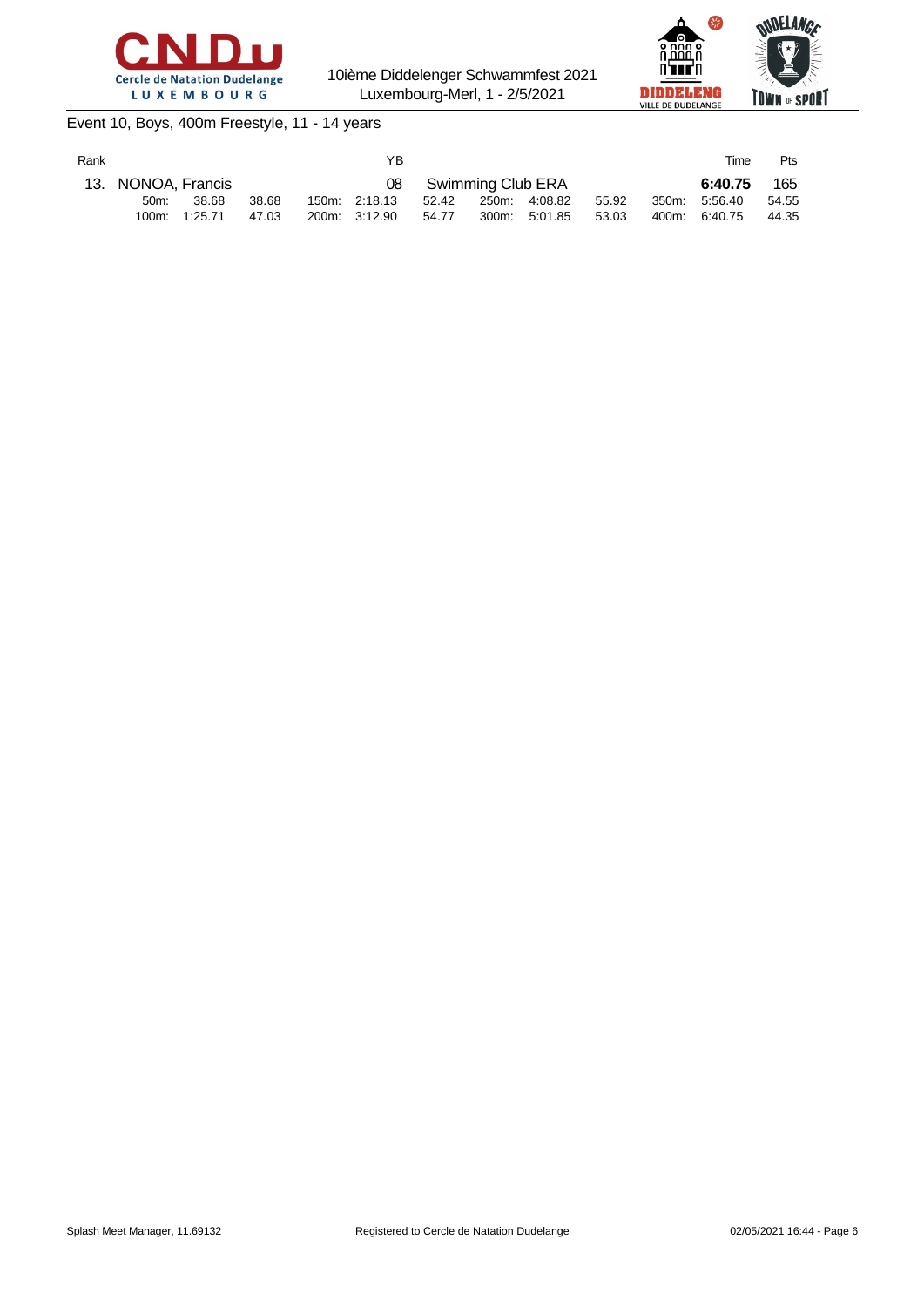



# 2 - Saturday afternoon 01/05/2021 - 15:00

| Event 11          | 01/05/2021 - 15:00         |                    | Women, 50m Freestyle                |       | 14 years and older<br><b>Results</b> |
|-------------------|----------------------------|--------------------|-------------------------------------|-------|--------------------------------------|
| Points: FINA 2020 |                            |                    |                                     |       |                                      |
| Rank              |                            | YB                 |                                     | Time  | Pts                                  |
|                   | 1. BANKY, Jacqueline       | 96                 | Swimming Luxembourg                 | 27.53 | 635                                  |
|                   | 2. SOFFIO, Mara            | 06                 | Schwammclub Monnerech               | 28.52 | 571                                  |
|                   | 3. VANDERSCHRICK, Laura    | $02\,$             | Swimming Luxembourg                 | 28.80 | 555                                  |
|                   | 4. PETESCH, Lea            | 07                 | Schwammclub Monnerech               | 29.03 | 542                                  |
|                   | 5. PHILIPPART, Lina        | 07                 | Swimming Luxembourg                 | 29.05 | 540                                  |
|                   | 6. BORDONARO, Madeleine    | 06                 | <b>Barracuda Esch Natation</b>      | 29.25 | 529                                  |
|                   | 7. RIKKERT, Helene         | $00\,$             | Swimming Luxembourg                 | 29.42 | 520                                  |
|                   | 8. THILL, Gina             | 07                 | Schwammclub Monnerech               | 29.80 | 501                                  |
|                   | 9. LINDMARK MELO, Maia     | 07                 | Cercle de Natation Dudelange        | 29.88 | 497                                  |
|                   | 10. REDING, Sevda          | 07                 | Swimming Luxembourg                 | 30.34 | 474                                  |
| 11.               | CALMES, Lara               | 04                 | Schwammclub Monnerech               | 30.57 | 464                                  |
|                   | 12. SIEBENS, Hanne         | 06                 | Luxembourg Sharks Swimming Club     | 30.76 | 455                                  |
|                   | 13. GEISLER, Alicia        | 06                 | Swimming Luxembourg                 | 30.80 | 453                                  |
|                   | 14. CORBEEL BASTIN, Ava    | 07                 | Swimming Club Le Dauphin Ettelbruck | 30.87 | 450                                  |
| 15.               | CARNEIRO, Sofia            | 06                 | Swimming Luxembourg                 | 30.88 | 450                                  |
|                   | 16. MARTINEZ MOLINA, Marta | 07                 | Swimming Luxembourg                 | 31.14 | 439                                  |
|                   | 17. LEBLANC, Emma          | 04                 | Swimming Luxembourg                 | 31.27 | 433                                  |
| 18.               | <b>BARBERON, Sophie</b>    | 05                 | Cercle de Natation Dudelange        | 31.31 | 432                                  |
|                   | 19. LEONARD, Lis           | 05                 | Swimming Luxembourg                 | 31.38 | 429                                  |
|                   | 20. MARTINEZ MOLINA, Nuria | 06                 | Swimming Luxembourg                 | 32.06 | 402                                  |
| 21.               | <b>BAUSTERT, Magali</b>    | 05                 | Cercle de Natation Dudelange        | 33.27 | 360                                  |
|                   | 22. DOWLING, Summer        | 07                 | Luxembourg Sharks Swimming Club     | 33.29 | 359                                  |
| 23.               | OLINGER, Tina              | 06                 | Swimming Club Le Dauphin Ettelbruck | 33.75 | 344                                  |
|                   | 24. BOUWMEISTER, Philine   | 07                 | Swimming Luxembourg                 | 33.82 | 342                                  |
| 25.               | <b>BERTRANG, Marina</b>    | 05                 | Schwammclub Monnerech               | 33.93 | 339                                  |
|                   | 26. CONTER, Anja           | 07                 | Swimming Luxembourg                 | 35.06 | 307                                  |
|                   | 27. HOTTON, Nora           | 05                 | Schwammclub Deifferdang             | 36.21 | 279                                  |
|                   | 28. SHEHU, Alishia         | 07                 | Swimming Club ERA                   | 37.89 | 243                                  |
| <b>DNS</b>        | <b>GLEAN, Gabrielle</b>    | 07                 | Luxembourg Sharks Swimming Club     |       |                                      |
| Event 12          |                            | Men, 50m Freestyle |                                     |       | 15 years and older                   |
|                   | 01/05/2021 - 15:09         |                    |                                     |       | <b>Results</b>                       |
| Points: FINA 2020 |                            |                    |                                     |       |                                      |
| Rank              |                            | YB                 |                                     | Time  | Pts                                  |
| 1.                | HENX, Julien               | 95                 | Cercle de Natation Dudelange        | 23.62 | 693                                  |
| 2.                | VANDERSCHRICK, Stephan     | $00\,$             | Swimming Luxembourg                 | 24.30 | 637                                  |
| 3.                | ROLKO, Ricky               | 99                 | Swimming Luxembourg                 | 25.52 | 550                                  |
| 4.                | BANKY, Jordan              | 01                 | Swimming Luxembourg                 | 25.55 | 548                                  |
| 5.                | CONZEMIUS, Jerome          | 99                 | Swimming Luxembourg                 | 25.67 | 540                                  |
| 6.                | FLOREAN, Darius            | 05                 | Swimming Luxembourg                 | 25.69 | 539                                  |
| 7.                | MORARU, Matteo             | 04                 | Swimming Luxembourg                 | 26.21 | 507                                  |
| 8.                | DE MACEDO CRESTA, Gabriel  | 02                 | Swimming Luxembourg                 | 26.27 | 504                                  |
| 9.                | GIRS, Matheo               | 02                 | Cercle de Natation Wiltz            | 26.32 | 501                                  |
| 10.               | <b>DURAKOVIC, Tarik</b>    | 05                 | Swimming Luxembourg                 | 26.33 | 500                                  |
| 11.               | CARNEIRO, Nuno             | 05                 | Swimming Luxembourg                 | 26.41 | 496                                  |
| 12.               | CALMES, Nicolas            | 06                 | Schwammclub Monnerech               | 26.44 | 494                                  |

13. SIMAO NOGUEIRA, Joao 04 Schwammclub Deifferdang **26.52** 490 14. JAAS, Tom 06 Swimming Club Le Dauphin Ettelbruck **27.09** 459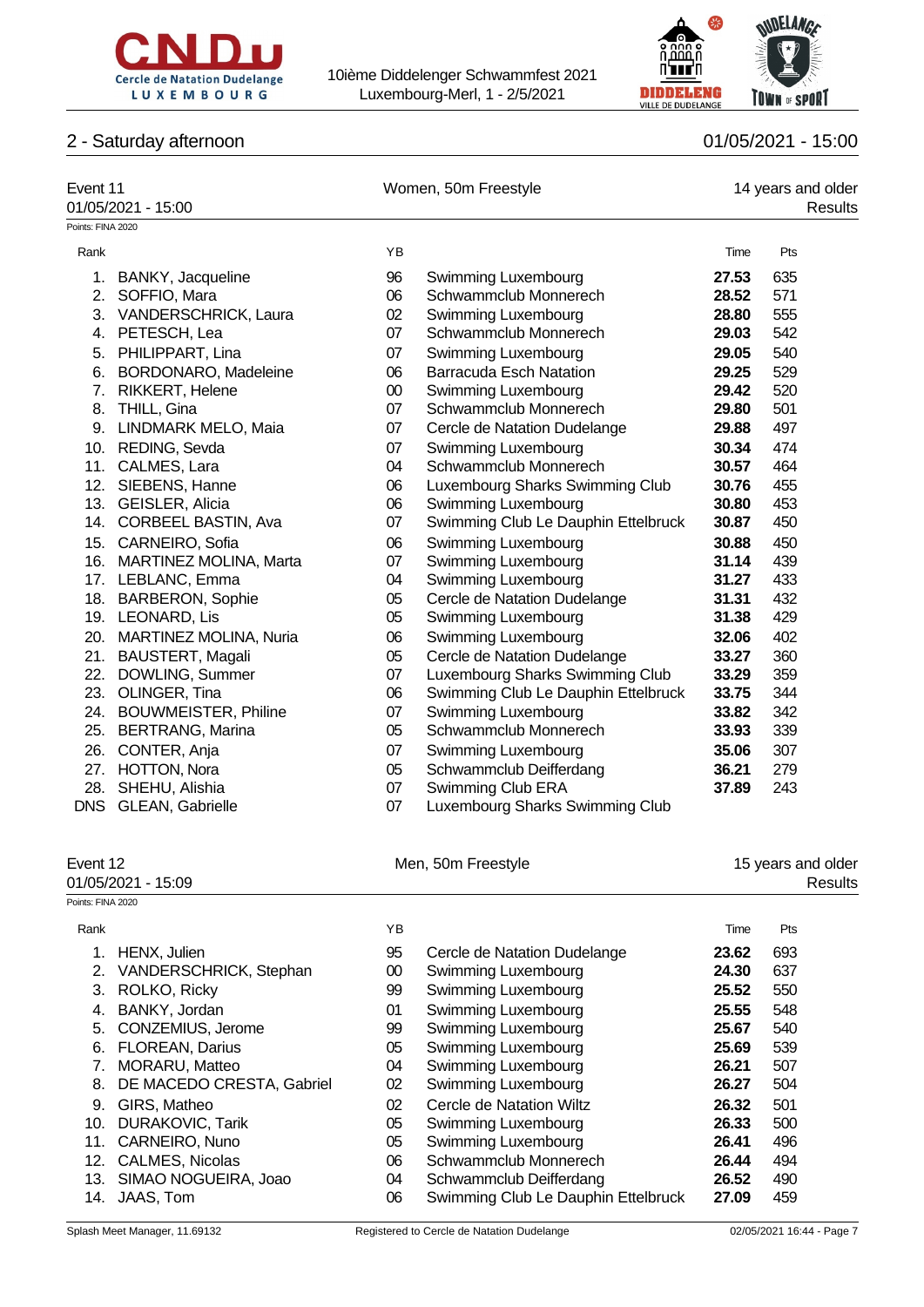



Event 12, Men, 50m Freestyle, 15 years and older

| Rank |                          | YB |                                     | Time  | Pts |
|------|--------------------------|----|-------------------------------------|-------|-----|
| 15.  | D'HAES, William          | 06 | Schwammclub Deifferdang             | 27.27 | 450 |
| 16.  | VIGUIER, Elyan           | 04 | Swimming Luxembourg                 | 27.53 | 438 |
| 17.  | PRIOR, Thorlief Jorg     | 03 | Luxembourg Sharks Swimming Club     | 27.77 | 426 |
| 18.  | RENARD, Enzo             | 04 | <b>Cercle de Natation Wiltz</b>     | 27.99 | 416 |
| 19.  | AHMED, Aryaan            | 05 | Swimming Luxembourg                 | 28.07 | 413 |
| 20.  | NTAGANDA, Alexis         | 05 | Swimming Luxembourg                 | 28.10 | 412 |
| 21.  | <b>BOSCHI, Matteo</b>    | 06 | Swimming Luxembourg                 | 28.24 | 405 |
| 22.  | DE MACEDO CRESTA, Bruno  | 06 | Swimming Luxembourg                 | 28.50 | 394 |
| 23.  | OLINGER, Liam            | 05 | Schwammclub Monnerech               | 28.51 | 394 |
| 24.  | DELIEGE, Brice           | 04 | Schwammclub Deifferdang             | 28.52 | 394 |
| 25.  | DHONTE, Henri            | 04 | Swimming Luxembourg                 | 28.57 | 392 |
| 26.  | RIKKERT, Thijmen         | 06 | Swimming Luxembourg                 | 28.58 | 391 |
| 27.  | MACLEAR, Gareth          | 05 | Swimming Luxembourg                 | 28.76 | 384 |
| 28.  | JAAS, Joe                | 06 | Swimming Club Le Dauphin Ettelbruck | 29.51 | 355 |
| 29.  | TRESSEL, Yannis          | 05 | Swimming Club Le Dauphin Ettelbruck | 29.82 | 344 |
| 30.  | BOZONCA, Gabriel         | 06 | Schwammclub Deifferdang             | 29.85 | 343 |
| 31.  | TUCHILA, Ionut Alexandru | 06 | Swimming Luxembourg                 | 30.08 | 335 |
| 32.  | MILANOVSKI, Stefan       | 06 | Swimming Luxembourg                 | 30.79 | 313 |
| 33.  | <b>SCHMIZ, Georges</b>   | 02 | Cercle de Natation Dudelange        | 31.06 | 305 |
| 34.  | VASILEV, Viktor          | 05 | Schwammclub Deifferdang             | 31.89 | 281 |
| 35.  | PEREIRA, Dylan           | 01 | Swimming Club ERA                   | 35.23 | 209 |

Event 13 **Event 13** Nomen, 100m Butterfly **14 years and older** 01/05/2021 - 15:19 Results Pointe: FINA 2020 Rank 100m (The Pts 50m 100m of the Past 100m of the Pts 50m 100m 1. REINESCH, Leeloo 07 Schwammclub Monnerech **1:08.92** 521 32.20 36.72 2. SOFFIO, Mara 06 Schwammclub Monnerech **1:11.50** 467 32.88 38.62 1. LEBLANC, Emma **1:12.72 444** 34.59 38.13<br>1. LINDMARK MELO. Maia 07 Cercle de Natation Dudelange 1:13.31 433 33.83 39.48 **Cercle de Natation Dudelange** 5. HAN, Mengjia 07 Swimming Luxembourg **1:14.84** 407 34.90 39.94 6. BARBERON, Sophie 05 Cercle de Natation Dudelange **1:17.67** 364 34.62 43.05 7. REDING, Sevda 07 Swimming Luxembourg **1:21.91** 310 36.39 45.52 8. KIDD, Francesca 06 Swimming Luxembourg **1:25.71** 271 38.02 47.69 9. NTAGANDA, Sophie **07** Swimming Club Le Dauphin Ettelbru**1:29.42** 238 39.01 50.41 10. CONTER, Anja 07 Swimming Luxembourg **1:35.56** 195 40.50 55.06

| Event 14<br>01/05/2021 - 15:26 |                             |    | Men, 100m Butterfly                      |         |     | 15 years and older<br>Results |       |  |
|--------------------------------|-----------------------------|----|------------------------------------------|---------|-----|-------------------------------|-------|--|
|                                | Points: FINA 2020           |    |                                          |         |     |                               |       |  |
| Rank                           |                             | YB |                                          | Time    | Pts | 50 <sub>m</sub>               | 100m  |  |
|                                | CARNEIRO, Joao              | 03 | Swimming Club Le Dauphin Ettelbruc55.47  |         | 710 | 26.14                         | 29.33 |  |
| 2.                             | FRIPPIAT, Florian           | 98 | Schwammclub Deifferdang                  | 56.23   | 682 | 26.44                         | 29.79 |  |
| 3.                             | DALEIDEN CIUFERRI, Ralph    | 03 | Swimming Luxembourg                      | 57.31   | 644 | 26.37                         | 30.94 |  |
| 4.                             | CONSTANTINO CAEIRO, Diogr03 |    | Cercle de Natation Dudelange             | 58.25   | 613 | 27.10                         | 31.15 |  |
| 5.                             | SIMAO NOGUEIRA, Joao        | 04 | Schwammclub Deifferdang                  | 1:02.65 | 493 | 28.85                         | 33.80 |  |
| 6.                             | DANTHINE, Zacharie          | 04 | Barracuda Esch Natation                  | 1:03.10 | 482 | 29.25                         | 33.85 |  |
| 7.                             | JAAS, Jeff                  | 04 | Swimming Club Le Dauphin Ettelbru1:03.33 |         | 477 | 28.63                         | 34.70 |  |
| 8.                             | <b>WEYRICH, Mike</b>        | 05 | Swimming Club Le Dauphin Ettelbru1:05.20 |         | 437 | 30.24                         | 34.96 |  |
| 9.                             | LUKA, Mory                  | 04 | Swimming Luxembourg                      | 1:05.31 | 435 | 29.92                         | 35.39 |  |
| 10.                            | <b>WALTZING, Loic</b>       | 00 | Schwammclub Deifferdang                  | 1:05.41 | 433 | 29.39                         | 36.02 |  |
| 11.                            | MACLEAR, Gareth             | 05 | Swimming Luxembourg                      | 1:09.60 | 359 | 31.80                         | 37.80 |  |
| 12.                            | VIGUIER, Elyan              | 04 | Swimming Luxembourg                      | 1:11.34 | 334 | 33.72                         | 37.62 |  |
|                                |                             |    |                                          |         |     |                               |       |  |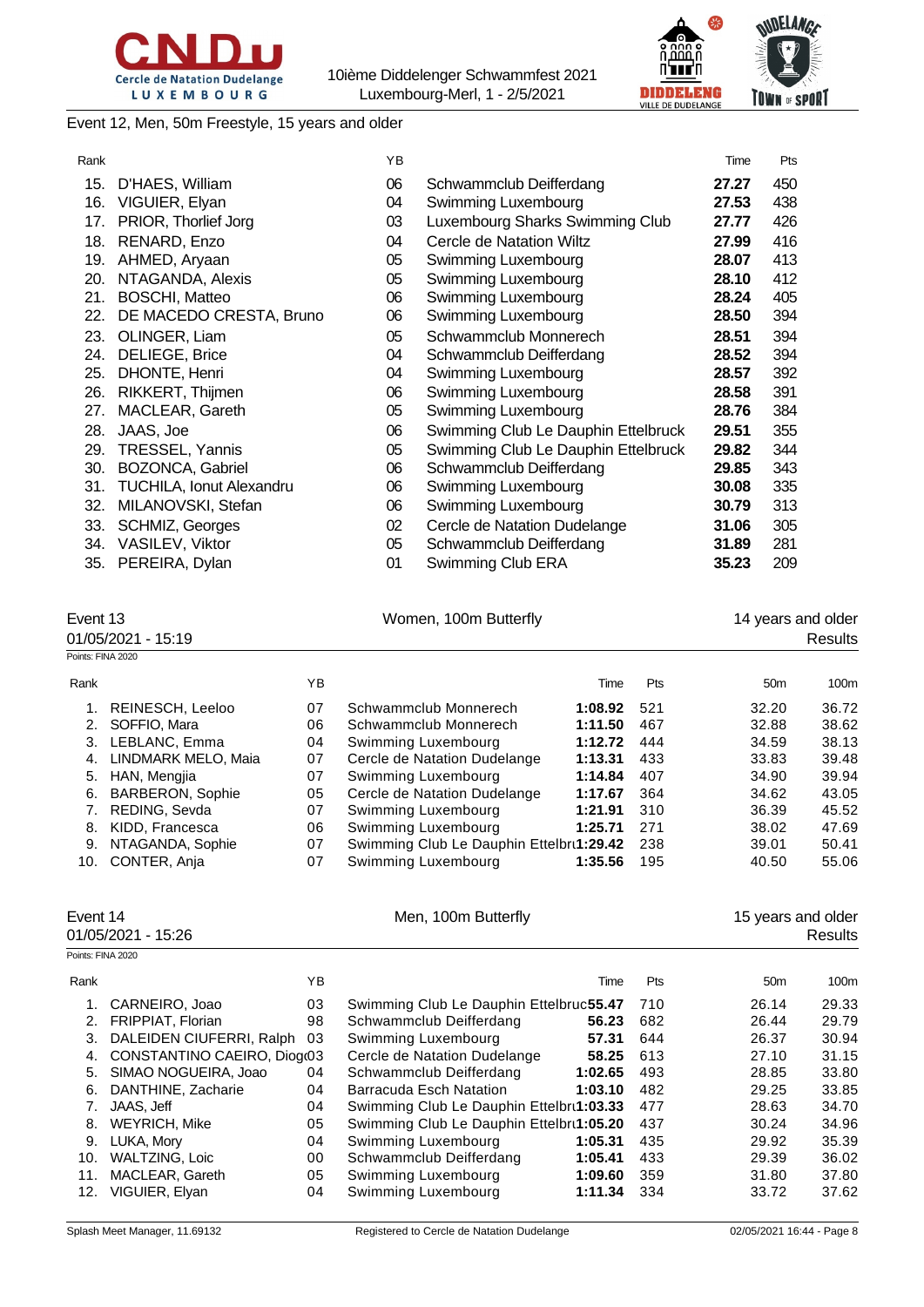



Event 14, Men, 100m Butterfly, 15 years and older

| Rank |                                | YΒ |                                              | Time    | <b>Pts</b> | 50 <sub>m</sub> | 100m  |
|------|--------------------------------|----|----------------------------------------------|---------|------------|-----------------|-------|
|      | 13. JAAS, Tom                  | 06 | Swimming Club Le Dauphin Ettelbru1:11.47 332 |         |            | 33.26           | 38.21 |
|      | 14. OLINGER, Liam              | 05 | Schwammclub Monnerech                        | 1:12.29 | - 321      | 31.61           | 40.68 |
|      | 15. DE MACEDO CRESTA, Bruno 06 |    | Swimming Luxembourg                          | 1:13.97 | 299        | 33.73           | 40.24 |
|      | 16. NTAGANDA, Alexis           | 05 | Swimming Luxembourg                          | 1:14.68 | -291       | 32.95           | 41.73 |
| 17.  | MOOG. Mathis                   | 06 | Swimming Luxembourg                          | 1:15.63 | 280        | 32.86           | 42.77 |
|      | 18. TUCHILA, Ionut Alexandru   | 06 | Swimming Luxembourg                          | 1:17.99 | 255        | 34.51           | 43.48 |
|      | 19. AHMED, Aryaan              | 05 | Swimming Luxembourg                          | 1:19.00 | 245        | 35.02           | 43.98 |
|      |                                |    |                                              |         |            |                 |       |

| Event 15<br>01/05/2021 - 15:35 |                            |    | Women, 100m Backstroke                   |         | 14 years and older<br>Results |                 |       |
|--------------------------------|----------------------------|----|------------------------------------------|---------|-------------------------------|-----------------|-------|
|                                | Points: FINA 2020          |    |                                          |         |                               |                 |       |
| Rank                           |                            | YB |                                          | Time    | Pts                           | 50 <sub>m</sub> | 100m  |
|                                | BANKY, Jacqueline          | 96 | Swimming Luxembourg                      | 1:07.19 | 629                           | 32.43           | 34.76 |
| 2.                             | VANDERSCHRICK, Laura       | 02 | Swimming Luxembourg                      | 1:08.80 | 585                           | 32.52           | 36.28 |
| 3.                             | BORDONARO, Madeleine       | 06 | Barracuda Esch Natation                  | 1:12.42 | 502                           | 35.39           | 37.03 |
| 4.                             | PETESCH, Lea               | 07 | Schwammclub Monnerech                    | 1:13.23 | 485                           | 35.54           | 37.69 |
| 5.                             | CARNEIRO, Sofia            | 06 | Swimming Luxembourg                      | 1:15.72 | 439                           | 36.37           | 39.35 |
| 6.                             | PHILIPPART, Lina           | 07 | Swimming Luxembourg                      | 1:16.03 | 434                           | 36.15           | 39.88 |
| 7.                             | LIESSE, Aurore             | 06 | Cercle de Natation Wiltz                 | 1:17.45 | 410                           | 37.03           | 40.42 |
| 8.                             | MARTINEZ MOLINA, Nuria     | 06 | Swimming Luxembourg                      | 1:19.17 | 384                           | 38.81           | 40.36 |
| 9.                             | MARTINEZ MOLINA, Marta     | 07 | Swimming Luxembourg                      | 1:20.24 | 369                           | 38.99           | 41.25 |
| 10.                            | <b>CORBEEL BASTIN, Ava</b> | 07 | Swimming Club Le Dauphin Ettelbru1:21.59 |         | 351                           | 39.61           | 41.98 |
| 11.                            | BAUSTERT, Magali           | 05 | Cercle de Natation Dudelange             | 1:22.70 | 337                           | 39.16           | 43.54 |
| 12.                            | OLINGER, Tina              | 06 | Swimming Club Le Dauphin Ettelbru1:24.09 |         | 320                           | 40.90           | 43.19 |
| 13.                            | <b>BERTRANG, Marina</b>    | 05 | Schwammclub Monnerech                    | 1:31.69 | 247                           | 43.83           | 47.86 |
|                                | NTAGANDA, Sophie           | 07 | Swimming Club Le Dauphin Ettelbru1:31.69 |         | 247                           | 43.40           | 48.29 |
| 15.                            | HOTTON, Nora               | 05 | Schwammclub Deifferdang                  | 1:33.91 | 230                           | 46.30           | 47.61 |
| 16.                            | SHEHU, Alishia             | 07 | Swimming Club ERA                        | 1:48.28 | 150                           | 51.31           | 56.97 |

| Event 16 |  |
|----------|--|
|----------|--|

1/05/2021 - 15:42

|  | - |                 |  |
|--|---|-----------------|--|
|  |   | 01/05/2021 - 15 |  |

Men, 100m Backstroke 15 years and older<br>Results

|      | Points: FINA 2020                                |    |                                          |         |     |                 |       |
|------|--------------------------------------------------|----|------------------------------------------|---------|-----|-----------------|-------|
| Rank |                                                  | ΥB |                                          | Time    | Pts | 50 <sub>m</sub> | 100m  |
| 1.   | <b>MANNES, Max</b><br><b>New National Record</b> | 97 | Schwammclub Deifferdang                  | 56.01   | 793 | 27.15           | 28.86 |
| 2.   | VANDERSCHRICK, Stephan                           | 00 | Swimming Luxembourg                      | 1:03.09 | 555 | 30.57           | 32.52 |
| 3.   | GIRS, Matheo                                     | 02 | Cercle de Natation Wiltz                 | 1:04.70 | 514 | 30.68           | 34.02 |
| 4.   | MULDER, Anael                                    | 02 | Schwammclub Deifferdang                  | 1:04.78 | 512 | 31.64           | 33.14 |
| 5.   | CARNEIRO, Nuno                                   | 05 | Swimming Luxembourg                      | 1:05.24 | 502 | 31.76           | 33.48 |
| 6.   | MARTI, Theo                                      | 05 | Liege Natation                           | 1:06.38 | 476 | 32.19           | 34.19 |
|      | THILL, Nicolas                                   | 05 | Swimming Luxembourg                      | 1:06.42 | 475 | 32.10           | 34.32 |
| 8.   | WESTER, Ben                                      | 06 | Cercle de Natation Dudelange             | 1:08.46 | 434 | 33.05           | 35.41 |
| 9.   | RIKKERT, Thijmen                                 | 06 | Swimming Luxembourg                      | 1:09.15 | 421 | 33.18           | 35.97 |
| 10.  | D'HAES, William                                  | 06 | Schwammclub Deifferdang                  | 1:09.76 | 410 | 32.71           | 37.05 |
| 11.  | RENARD, Enzo                                     | 04 | Cercle de Natation Wiltz                 | 1:10.86 | 391 | 34.47           | 36.39 |
| 12.  | JAAS, Joe                                        | 06 | Swimming Club Le Dauphin Ettelbru1:13.10 |         | 356 | 36.74           | 36.36 |
| 13.  | PRIOR, Thorlief Jorg                             | 03 | Luxembourg Sharks Swimming Clul1:14.05   |         | 343 | 34.01           | 40.04 |
| 14.  | <b>BOSCHI, Matteo</b>                            | 06 | Swimming Luxembourg                      | 1:16.26 | 314 | 35.98           | 40.28 |
|      | TRESSEL, Yannis                                  | 05 | Swimming Club Le Dauphin Ettelbru1:16.26 |         | 314 | 37.86           | 38.40 |
| 16.  | VASILEV, Viktor                                  | 05 | Schwammclub Deifferdang                  | 1:35.52 | 159 | 44.66           | 50.86 |
| 17.  | PEREIRA, Dylan                                   | 01 | Swimming Club ERA                        | 1:43.98 | 123 | 48.33           | 55.65 |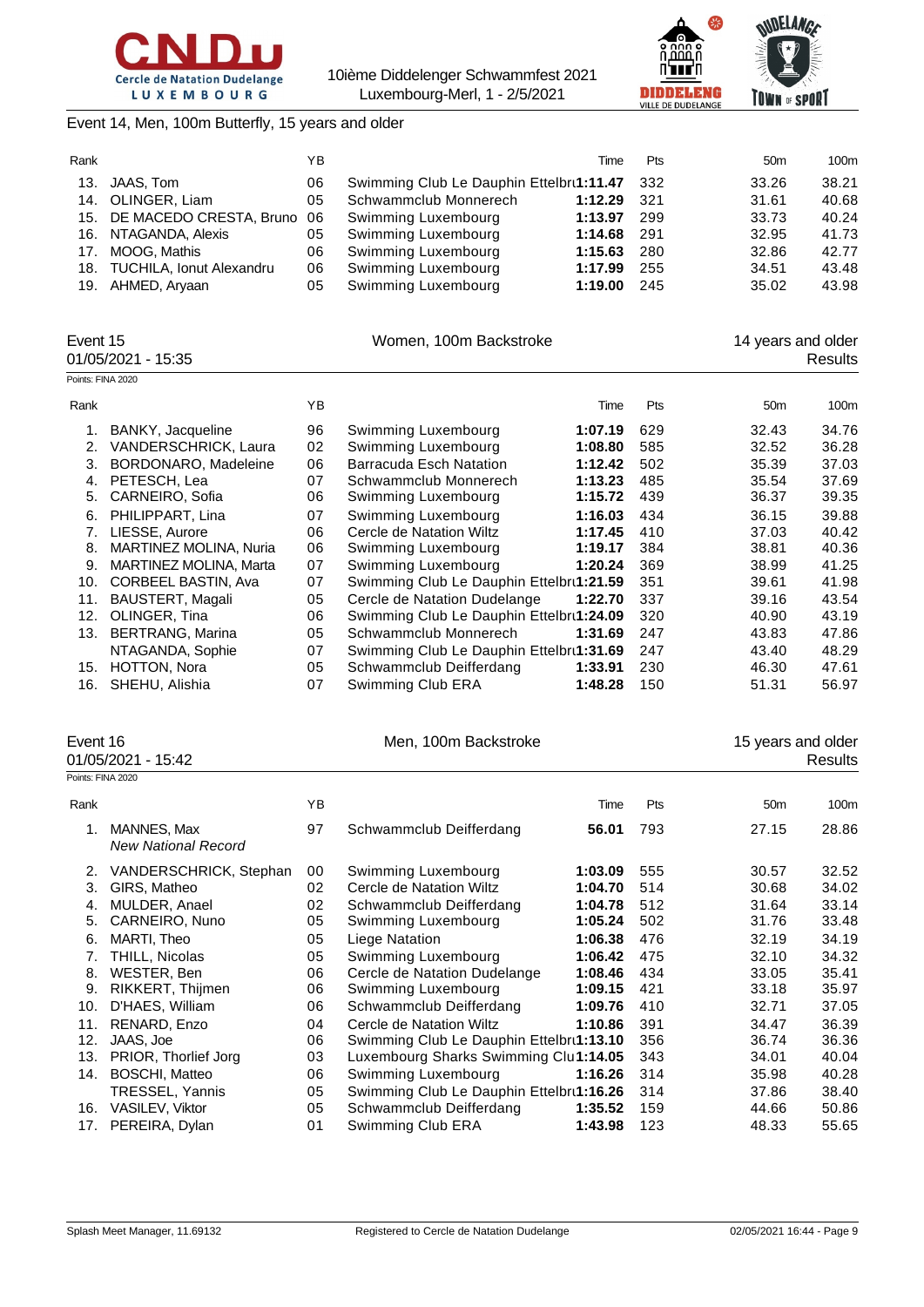



Event 17 Momen, 200m Medley 14 years and older

|      | 01/05/2021 - 16:07         |    |                                         |                 |       |                  | Results |
|------|----------------------------|----|-----------------------------------------|-----------------|-------|------------------|---------|
|      | Points: FINA 2020          |    |                                         |                 |       |                  |         |
| Rank |                            | YB | Time Pts                                | 50 <sub>m</sub> | 100m  | 150 <sub>m</sub> | 200m    |
|      | 1. BORDONARO, Madeleine 06 |    | Barracuda Esch Natation 2:33.77 551     | 32.78           | 39.19 | 45.26            | 36.54   |
|      | 2. THILL, Gina             | 07 | Schwammclub Monnerech 2:41.85 473       | 32.39           | 43.70 | 48.25            | 37.51   |
|      | 3. RIKKERT, Helene         | 00 | Swimming Luxembourg<br>2:43.32 460      | 30.93           | 40.95 | 50.27            | 41.17   |
|      | 4. BOUZIDI, Imene          | 05 | Schwammclub Monnerech 2:43.91 455       | 34.95           | 46.25 | 46.41            | 36.30   |
|      | 5. LIESSE, Aurore          | 06 | Cercle de Natation Wiltz<br>2:44.18 453 | 35.39           | 42.81 | 46.42            | 39.56   |
|      | 6. CALMES, Lara            | 04 | Schwammclub Monnerech 2:47.22 429       | 35.16           | 45.81 | 47.58            | 38.67   |
|      | 7. LEONARD, Lis            | 05 | Swimming Luxembourg<br>2:49.49 412      | 37.74           | 45.70 | 46.30            | 39.75   |
|      | 8. LINDMARK MELO, Maia     | 07 | Cercle de Natation Dudelar2:49.61 411   | 34.22           | 43.56 | 52.83            | 39.00   |
|      | 9. KIDD, Francesca         | 06 | Swimming Luxembourg 2:53.44 384         | 38.32           | 46.41 | 48.18            | 40.53   |
|      | 10. CORBEEL BASTIN, Ava    | 07 | Swimming Club Le Dauphir2:54.51:1377    | 39.10           | 45.25 | 49.41            | 40.75   |
|      | 11. REDING, Sevda          | 07 | Swimming Luxembourg 2:58.20 354         | 35.78           | 49.52 | 52.49            | 40.41   |
|      | 12. SIEBENS, Hanne         | 06 | Luxembourg Sharks Swimr2:59.14J348      | 36.42           | 48.26 | 54.80            | 39.66   |
|      | 13. OLINGER, Tina          | 06 | Swimming Club Le Dauphir3:02.26 : 331   | 40.40           | 46.03 | 55.44            | 40.39   |
|      | 14. BERTRANG, Marina       | 05 | Schwammclub Monnerech 3:13.63 276       | 42.86           | 50.82 | 55.56            | 44.39   |
|      | 15. CONTER, Anja           | 07 | 3:15.04 270<br>Swimming Luxembourg      | 40.75           | 50.28 | 57.95            | 46.06   |
|      | 16. DOWLING, Summer        | 07 | Luxembourg Sharks Swimr3:16.58J264      | 40.72           | 49.65 | 1:00.82          | 45.39   |
|      | 17. HOTTON, Nora           | 05 | Schwammclub Deifferdang3:21.70 244      | 44.89           | 51.85 | 58.79            | 46.17   |
|      | 18. SHEHU, Alishia         | 07 | Swimming Club ERA<br>3:43.38 179        | 48.11           | 58.50 | 1:05.20          | 51.57   |
|      | DNS GLEAN, Gabrielle       | 07 | Luxembourg Sharks Swimming Club         |                 |       |                  |         |

| vent |  |
|------|--|
|------|--|

01/05/2021 - 16:22

Men, 200m Medley 15 years and older<br>Results

|      | Points: FINA 2020          |    |                                                  |                 |       |                  |                  |
|------|----------------------------|----|--------------------------------------------------|-----------------|-------|------------------|------------------|
| Rank |                            | YB | Pts<br>Time                                      | 50 <sub>m</sub> | 100m  | 150 <sub>m</sub> | 200 <sub>m</sub> |
|      | 1. STACCHIOTTI, Raphael    | 92 | Swimming Club Le Dauphir2:06.35:1734             | 28.12           | 32.53 | 36.30            | 29.40            |
|      | 2. CARNEIRO, Joao          | 03 | Swimming Club Le Dauphir2:07.84:0709             | 26.93           | 33.52 | 36.94            | 30.45            |
|      | 3. FRIPPIAT, Florian       | 98 | Schwammclub Deifferdang2:12.43 637               | 28.04           | 33.37 | 39.09            | 31.93            |
|      | 4. ROLKO, Ricky            | 99 | Swimming Luxembourg<br>2:18.92 552               | 29.67           | 39.53 | 38.77            | 30.95            |
|      | 5. DE MACEDO CRESTA, G. 02 |    | Swimming Luxembourg<br>2:19.21 549               | 29.12           | 37.87 | 39.15            | 33.07            |
|      | 6. CONSTANTINO CAEIRO, I03 |    | Cercle de Natation Dudelar2:21.83 519            | 28.73           | 38.60 | 40.78            | 33.72            |
|      | 7. WALTZING, Loic          | 00 | Schwammclub Deifferdang2:23.18 504               | 30.36           | 37.69 | 41.37            | 33.76            |
|      | 8. FLOREAN, Darius         | 05 | Swimming Luxembourg<br>2:24.50 491               | 28.99           | 37.96 | 43.46            | 34.09            |
|      | 9. LUKA, Mory              | 04 | Swimming Luxembourg<br>2:25.07 485               | 30.23           | 40.50 | 40.64            | 33.70            |
|      | 10. JAAS, Jeff             | 04 | Swimming Club Le Dauphir2:25.13 <sup>-1484</sup> | 28.77           | 39.29 | 43.17            | 33.90            |
|      | 11. DURAKOVIC, Tarik       | 05 | Swimming Luxembourg<br>2:28.19 455               | 29.56           | 39.81 | 44.62            | 34.20            |
|      | 12. CALMES, Nicolas        | 06 | Schwammclub Monnerech 2:29.82 440                | 29.76           | 38.94 | 44.68            | 36.44            |
|      | 13. DE MACEDO CRESTA, Br06 |    | Swimming Luxembourg<br>2:35.55 393               | 33.19           | 42.42 | 42.16            | 37.78            |
|      | 14. D'HAES, William        | 06 | Schwammclub Deifferdang2:38.42 372               | 32.04           | 40.23 | 48.08            | 38.07            |
|      | 15. RENARD, Enzo           | 04 | Cercle de Natation Wiltz<br>2:39.47 365          | 34.10           | 40.52 | 46.63            | 38.22            |
|      | 16. JAAS, Joe              | 06 | Swimming Club Le Dauphir2:40.10 (361             | 35.13           | 41.68 | 49.08            | 34.21            |
|      | 17. DHONTE, Henri          | 04 | 2:40.57 357<br>Swimming Luxembourg               | 35.21           | 41.04 | 45.72            | 38.60            |
|      | 18. TRESSEL, Yannis        | 05 | Swimming Club Le Dauphir2:42.23:1346             | 35.76           | 41.92 | 49.43            | 35.12            |
|      | 19. BOZONCA, Gabriel       | 06 | Schwammclub Deifferdang2:47.71 314               | 33.71           | 45.64 | 49.99            | 38.37            |
|      | 20. MILANOVSKI, Stefan     | 06 | Swimming Luxembourg<br>2:51.06 295               | 36.09           | 45.33 | 51.72            | 37.92            |
|      | 21. DELIEGE, Brice         | 04 | Schwammclub Deifferdang2:53.36 284               | 39.60           | 45.10 | 48.56            | 40.10            |
|      | DSQ VASILEV, Viktor        | 05 | Schwammclub Deifferdang                          |                 |       |                  |                  |

*G11 - did not finish the distance (SW 10.2)*

## DSQ BANKY, Jordan 01 Swimming Luxembourg

*M2 - section was not finished in accordance with the rule which applies to the stroke concerned (SW 9.3)*

DSQ PEREIRA, Dylan 01 Swimming Club ERA *P4 - breaststroke kicking movement (SW 8.3)*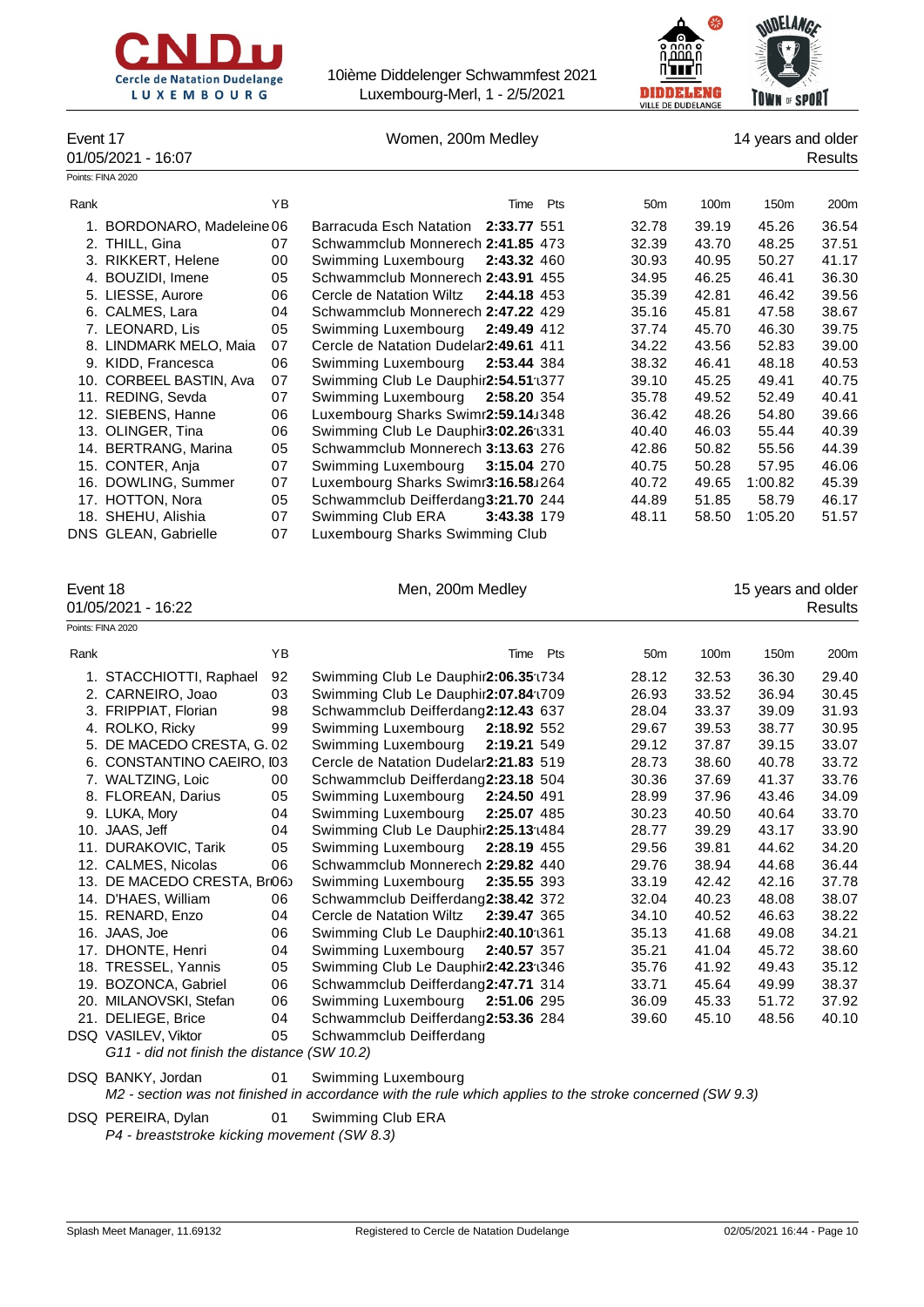



### Event 19 **Event 19** Nomen, 400m Freestyle 14 years and older

# 01/05/2021 - 16:35 Results

| Points: FINA 2020 |  |
|-------------------|--|
|-------------------|--|

| Rank |                                                                             |                |                | ΥB                       |                |                |                                                  |                |                           | Time                          | Pts                   |  |
|------|-----------------------------------------------------------------------------|----------------|----------------|--------------------------|----------------|----------------|--------------------------------------------------|----------------|---------------------------|-------------------------------|-----------------------|--|
| 1.   | REINESCH, Leeloo<br>31.73<br>50m:<br>1:06.18<br>100m:                       | 31.73<br>34.45 | 150m:<br>200m: | 07<br>1:42.13<br>2:17.68 | 35.95<br>35.55 | 250m:<br>300m: | Schwammclub Monnerech<br>2:54.33<br>3:31.00      | 36.65<br>36.67 | 350m:<br>400m:            | 4:43.87<br>4:08.09<br>4:43.87 | 577<br>37.09<br>35.78 |  |
| 2.   | HAN, Mengjia<br>50m:<br>31.95<br>1:07.71<br>100m:                           | 31.95<br>35.76 | 150m:<br>200m: | 07<br>1:45.07<br>2:22.05 | 37.36<br>36.98 | 250m:<br>300m: | Swimming Luxembourg<br>3:00.09<br>3:37.62        | 38.04<br>37.53 | 350m:<br>400m:            | 4:50.26<br>4:14.99<br>4:50.26 | 540<br>37.37<br>35.27 |  |
| 3.   | BOUZIDI, Imene<br>33.35<br>50 <sub>m</sub> :<br>1:10.44<br>100m:            | 33.35<br>37.09 | 150m:<br>200m: | 05<br>1:49.11<br>2:28.35 | 38.67<br>39.24 | 250m:<br>300m: | Schwammclub Monnerech<br>3:07.41<br>3:46.97      | 39.06<br>39.56 | 350m:<br>400m:            | 5:03.69<br>4:25.63<br>5:03.69 | 472<br>38.66<br>38.06 |  |
| 4.   | GEISLER, Alicia<br>32.99<br>50m:<br>1:11.73<br>100m:                        | 32.99<br>38.74 | 150m:<br>200m: | 06<br>1:52.51<br>2:32.70 | 40.78<br>40.19 | 250m:<br>300m: | <b>Swimming Luxembourg</b><br>3:13.25<br>3:53.21 | 40.55<br>39.96 | 350m:<br>400m:            | 5:10.06<br>4:33.02<br>5:10.06 | 443<br>39.81<br>37.04 |  |
| 5.   | CARNEIRO, Sofia<br>34.05<br>50m:<br>1:11.86<br>100m:                        | 34.05<br>37.81 | 150m:<br>200m: | 06<br>1:50.95<br>2:30.83 | 39.09<br>39.88 | 250m:<br>300m: | Swimming Luxembourg<br>3:10.97<br>3:51.78        | 40.14<br>40.81 | 350m:<br>400m:            | 5:12.92<br>4:32.81<br>5:12.92 | 431<br>41.03<br>40.11 |  |
| 6.   | <b>BOUWMEISTER, Philine</b><br>38.55<br>50 <sub>m</sub><br>100m:<br>1:21.25 | 38.55<br>42.70 | 150m:<br>200m: | 07<br>2:05.72<br>2:51.12 | 44.47<br>45.40 | 250m:<br>300m: | Swimming Luxembourg<br>3:35.98<br>4:21.96        | 44.86<br>45.98 | 350 <sub>m</sub><br>400m: | 5:50.12<br>5:06.22<br>5:50.12 | 308<br>44.26<br>43.90 |  |

|                   | Event 20<br>01/05/2021 - 16:42         |                                             |                |                | Men, 400m Freestyle      |                |                                         |                                                           |                |                | 15 years and older<br><b>Results</b> |                       |  |
|-------------------|----------------------------------------|---------------------------------------------|----------------|----------------|--------------------------|----------------|-----------------------------------------|-----------------------------------------------------------|----------------|----------------|--------------------------------------|-----------------------|--|
| Points: FINA 2020 |                                        |                                             |                |                |                          |                |                                         |                                                           |                |                |                                      |                       |  |
| Rank              |                                        |                                             |                |                | YB                       |                |                                         |                                                           |                |                | Time                                 | Pts                   |  |
| 1.                | 50m:<br>100m:                          | <b>HENVEAUX, Lucas</b><br>27.78<br>57.65    | 27.78<br>29.87 | 150m:<br>200m: | 00<br>1:28.10<br>1:58.74 | 30.45<br>30.64 | Liege Natation<br>250m:<br>300m:        | 2:29.56<br>3:00.27                                        | 30.82<br>30.71 | 350m:<br>400m: | 4:00.53<br>3:30.90<br>4:00.53        | 765<br>30.63<br>29.63 |  |
| 2.                | 50m:<br>100m:                          | <b>BRANDENBURGER, Pit</b><br>28.33<br>58.65 | 28.33<br>30.32 | 150m:<br>200m: | 95<br>1:29.92<br>2:01.89 | 31.27<br>31.97 | 250m:<br>300m:                          | Schwammclub Deifferdang<br>2:33.98<br>3:06.23             | 32.09<br>32.25 | 350m:<br>400m: | 4:12.48<br>3:39.52<br>4:12.48        | 662<br>33.29<br>32.96 |  |
| 3.                | 50m:<br>100m:                          | DANTHINE, Zacharie<br>28.31<br>59.63        | 28.31<br>31.32 | 150m:<br>200m: | 04<br>1:32.33<br>2:06.01 | 32.70<br>33.68 | 250m:<br>300m:                          | <b>Barracuda Esch Natation</b><br>2:39.64<br>3:13.74      | 33.63<br>34.10 | 350m:<br>400m: | 4:21.50<br>3:48.13<br>4:21.50        | 596<br>34.39<br>33.37 |  |
| 4.                | 50m:<br>100m:                          | LOVENS, Florentin<br>30.20<br>1:02.37       | 30.20<br>32.17 | 150m:<br>200m: | 06<br>1:35.97<br>2:09.14 | 33.60<br>33.17 | <b>Liege Natation</b><br>250m:<br>300m: | 2:42.90<br>3:16.44                                        | 33.76<br>33.54 | 350m:<br>400m: | 4:22.43<br>3:50.23<br>4:22.43        | 589<br>33.79<br>32.20 |  |
| 5.                | <b>WEYRICH, Mike</b><br>50m:<br>100m:  | 28.85<br>1:00.28                            | 28.85<br>31.43 | 150m:<br>200m: | 05<br>1:33.27<br>2:06.87 | 32.99<br>33.60 | 250m:<br>300m:                          | Swimming Club Le Dauphin Ettelbruck<br>2:41.46<br>3:16.33 | 34.59<br>34.87 | 350m:<br>400m: | 4:23.87<br>3:50.92<br>4:23.87        | 580<br>34.59<br>32.95 |  |
| 6.                | MULDER, Anael<br>50m:<br>100m:         | 29.69<br>1:02.98                            | 29.69<br>33.29 | 150m:<br>200m: | 02<br>1:37.53<br>2:12.66 | 34.55<br>35.13 | 250m:<br>300m:                          | Schwammclub Deifferdang<br>2:46.89<br>3:22.45             | 34.23<br>35.56 | 350m:<br>400m: | 4:31.01<br>3:57.16<br>4:31.01        | 535<br>34.71<br>33.85 |  |
| 7.                | <b>THILL, Nicolas</b><br>50m:<br>100m: | 30.15<br>1:03.44                            | 30.15<br>33.29 | 150m:<br>200m: | 05<br>1:37.52<br>2:12.27 | 34.08<br>34.75 | 250m:<br>300m:                          | Swimming Luxembourg<br>2:47.23<br>3:22.58                 | 34.96<br>35.35 | 350m:<br>400m: | 4:31.14<br>3:57.15<br>4:31.14        | 534<br>34.57<br>33.99 |  |
| 8.                | 50m:<br>100m:                          | MORARU, Matteo<br>28.98<br>1:01.88          | 28.98<br>32.90 | 150m:<br>200m: | 04<br>1:36.12<br>2:11.06 | 34.24<br>34.94 | 250m:<br>300m:                          | Swimming Luxembourg<br>2:46.27<br>3:23.09                 | 35.21<br>36.82 | 350m:<br>400m: | 4:35.18<br>4:00.84<br>4:35.18        | 511<br>37.75<br>34.34 |  |

50m: 30.79 30.79 150m: 1:42.80 36.66 250m: 2:56.90 37.68 350m: 4:11.88 37.59

9. JAAS, Tom 06 Swimming Club Le Dauphin Ettelbruck **4:46.38** 453

100m: 1:06.14 35.35 200m: 2:19.22 36.42 300m: 3:34.29 37.39 400m: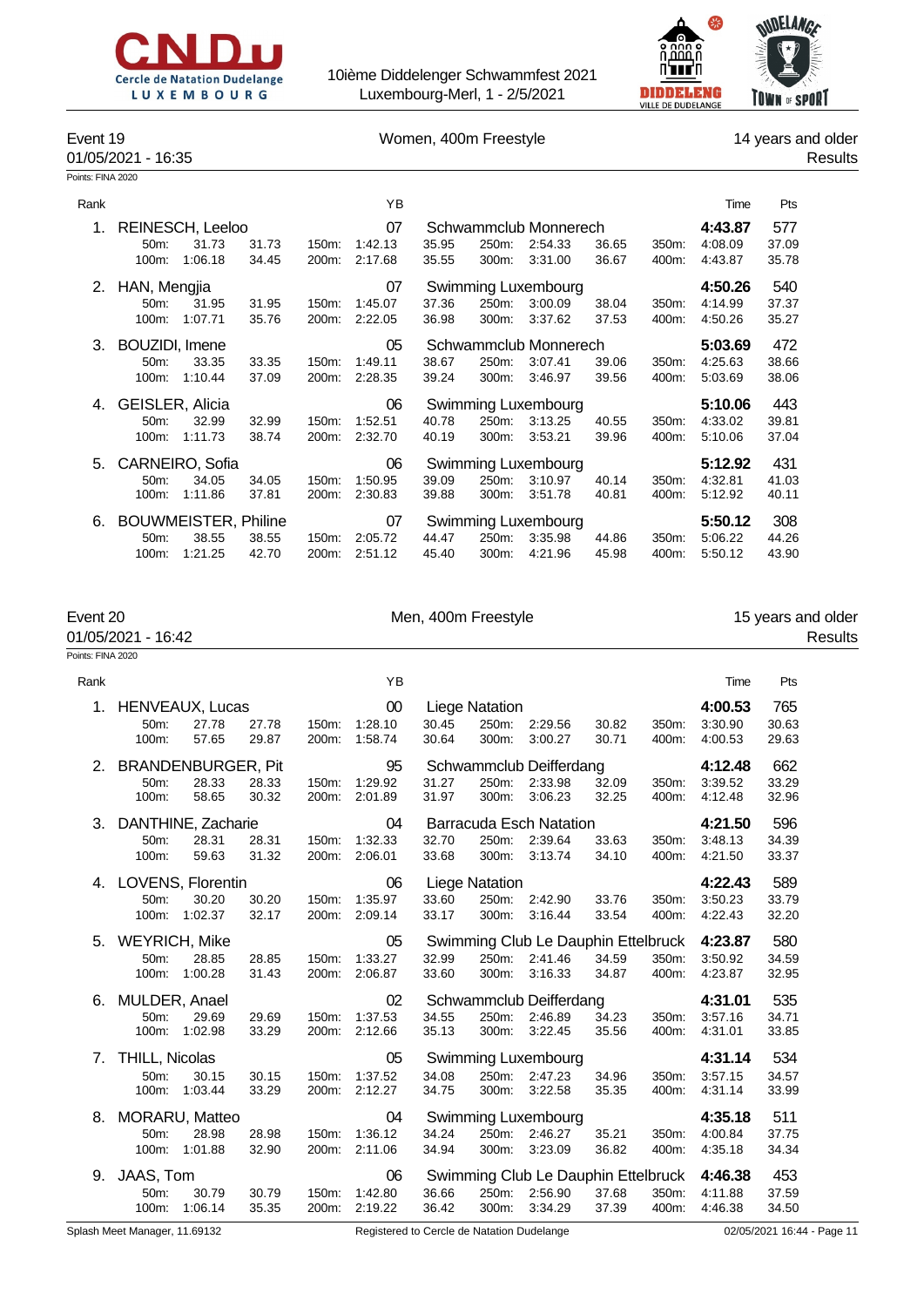



Event 20, Men, 400m Freestyle, 15 years and older

| Rank |                                  |                                     |                |                | YB                       |                |                |                                                    |                |                | Time                          | Pts                   |
|------|----------------------------------|-------------------------------------|----------------|----------------|--------------------------|----------------|----------------|----------------------------------------------------|----------------|----------------|-------------------------------|-----------------------|
| 10.  | MOOG, Mathis<br>$50m$ :<br>100m: | 30.63<br>1:06.09                    | 30.63<br>35.46 | 150m:<br>200m: | 06<br>1:42.57<br>2:19.65 | 36.48<br>37.08 | 250m:<br>300m: | Swimming Luxembourg<br>2:57.51<br>3:34.78          | 37.86<br>37.27 | 350m:<br>400m: | 4:47.56<br>4:12.34<br>4:47.56 | 448<br>37.56<br>35.22 |
| 11.  | WESTER, Ben<br>50m:<br>100m:     | 31.17<br>1:05.88                    | 31.17<br>34.71 | 150m:<br>200m: | 06<br>1:42.43<br>2:19.19 | 36.55<br>36.76 | 250m:<br>300m: | Cercle de Natation Dudelange<br>2:57.07<br>3:34.57 | 37.88<br>37.50 | 350m:<br>400m: | 4:48.89<br>4:13.10<br>4:48.89 | 442<br>38.53<br>35.79 |
| 12.  | 50m:<br>100m:                    | MACLEAR, Gareth<br>31.63<br>1:07.40 | 31.63<br>35.77 | 150m:<br>200m: | 05<br>1:45.28<br>2:22.79 | 37.88<br>37.51 | 250m:<br>300m: | Swimming Luxembourg<br>3:00.78<br>3:39.08          | 37.99<br>38.30 | 350m:<br>400m: | 4:53.79<br>4:17.03<br>4:53.79 | 420<br>37.95<br>36.76 |
| 13.  |                                  | RIKKERT, Thijmen                    |                |                | 06                       |                |                | Swimming Luxembourg                                |                |                | 5:00.78                       | 391                   |
|      | 50m:<br>100m:                    | 33.88<br>1:10.54                    | 33.88<br>36.66 | 150m:<br>200m: | 1:48.02<br>2:26.02       | 37.48<br>38.00 | 250m:<br>300m: | 3:04.67<br>3:43.90                                 | 38.65<br>39.23 | 350m:<br>400m: | 4:22.41<br>5:00.78            | 38.51<br>38.37        |
| 14.  | <b>DELIEGE, Brice</b>            |                                     |                |                | 04                       |                |                | Schwammclub Deifferdang                            |                |                | 5:11.97                       | 351                   |
|      | $50m$ :<br>100m:                 | 32.82<br>1:10.78                    | 32.82<br>37.96 | 150m:<br>200m: | 1:50.50<br>2:30.95       | 39.72<br>40.45 | 250m:<br>300m: | 3:11.81<br>3:53.07                                 | 40.86<br>41.26 | 350m:<br>400m: | 4:33.59<br>5:11.97            | 40.52<br>38.38        |
| 15.  |                                  | BOZONCA, Gabriel                    |                |                | 06                       |                |                | Schwammclub Deifferdang                            |                |                | 5:25.23                       | 309                   |
|      | 50 <sub>m</sub> :<br>100m:       | 33.35<br>1:12.94                    | 33.35<br>39.59 | 150m:<br>200m: | 1:54.47<br>2:36.55       | 41.53<br>42.08 | 250m:<br>300m: | 3:18.45<br>4:02.24                                 | 41.90<br>43.79 | 350m:<br>400m: | 4:44.84<br>5.25.23            | 42.60<br>40.39        |
| 16.  | $50m$ :<br>100m:                 | SCHMIZ, Georges<br>33.85<br>1:16.34 | 33.85<br>42.49 | 150m:<br>200m: | 02<br>2:06.52<br>2:57.99 | 50.18<br>51.47 | 250m:<br>300m: | Cercle de Natation Dudelange<br>3:49.46<br>4:41.58 | 51.47<br>52.12 | 350m:<br>400m: | 6:21.39<br>5:33.31<br>6:21.39 | 192<br>51.73<br>48.08 |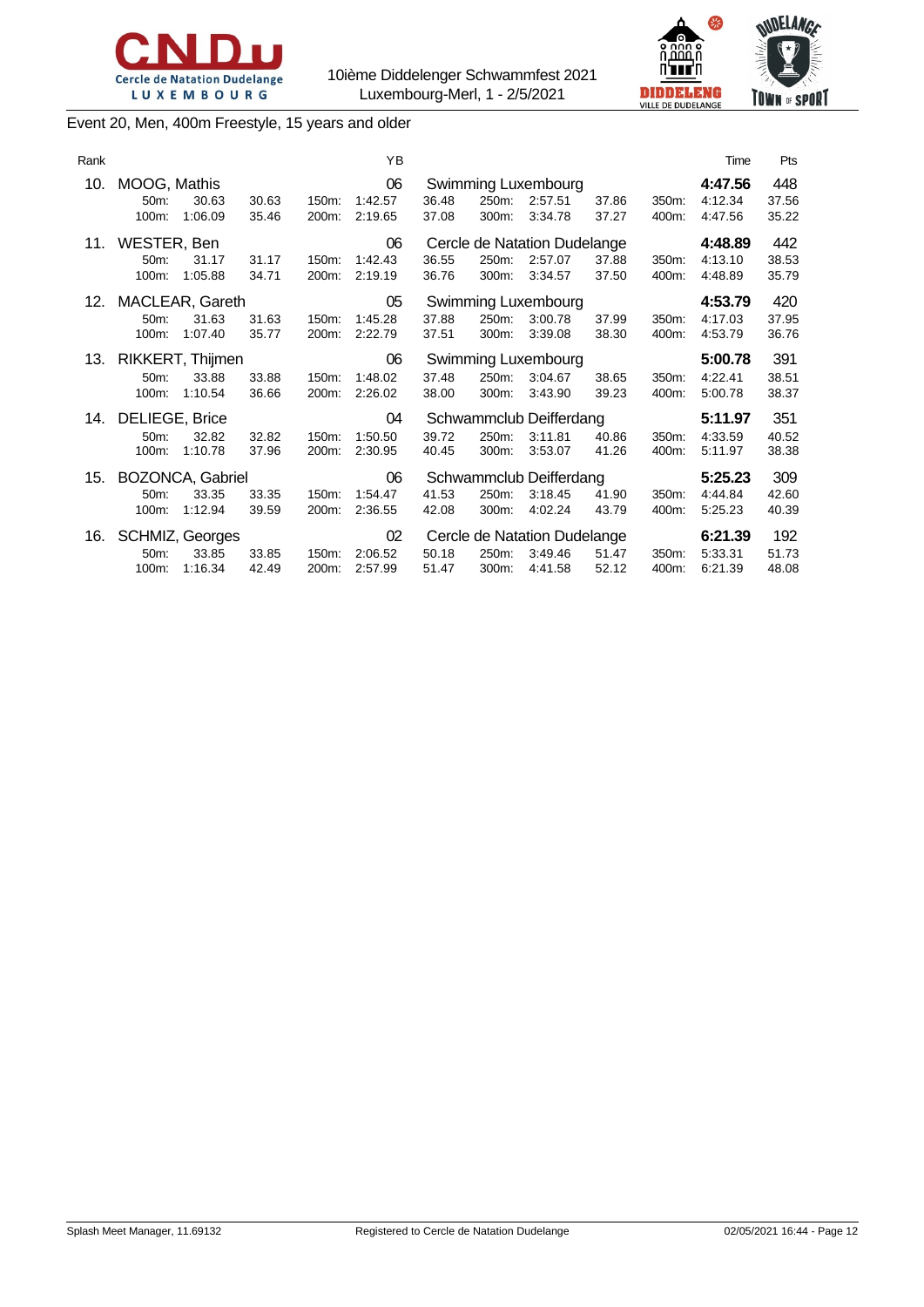



# 3 - Sunday morning 02/05/2021 - 10:000 02/05/2021 - 10:000 02/05/2021 - 10:000 02/05/2021 - 10:000 02/05/2021 - 10:000 02/05/2021 - 10:000 02/05/2021 - 10:000 02/05/2021 - 10:000 02/05/2021 - 10:000 02/05/2021 - 10:000 02/

|  | 02/05/2021 |  | 10:00 |  |
|--|------------|--|-------|--|
|  |            |  |       |  |

| Event 21          | 02/05/2021 - 10:00             |    | Girls, 50m Butterfly            |       | 11 - 13 years<br>Results |
|-------------------|--------------------------------|----|---------------------------------|-------|--------------------------|
| Points: FINA 2020 |                                |    |                                 |       |                          |
| Rank              |                                | YB |                                 | Time  | Pts                      |
| 1.                | HRIC, Nina                     | 08 | Swimming Luxembourg             | 32.22 | 435                      |
| 2.                | <b>SCHOLER, Amelie</b>         | 08 | Swimming Luxembourg             | 32.56 | 422                      |
| 3.                | <b>GRUJIC-MARTINS, Teodora</b> | 09 | Swimming Luxembourg             | 34.97 | 340                      |
| 4.                | OLIVERO, Francesca             | 08 | Swimming Luxembourg             | 35.23 | 333                      |
| 5.                | NEMETI, Borbala                | 08 | Swimming Luxembourg             | 41.27 | 207                      |
| 6.                | <b>BLANCHARD, Lindsey</b>      | 08 | Luxembourg Sharks Swimming Club | 46.81 | 142                      |
| Event 22          |                                |    | Boys, 50m Butterfly             |       | 11 - 14 years            |
|                   | 02/05/2021 - 10:03             |    |                                 |       | Results                  |
| Points: FINA 2020 |                                |    |                                 |       |                          |
| Rank              |                                | YB |                                 | Time  | Pts                      |
| 1.                | CHAUSSARD, Albert              | 07 | Swimming Luxembourg             | 30.54 | 387                      |
| 2.                | FEDOSEEV, Anton                | 07 | Swimming Luxembourg             | 30.82 | 377                      |
| 3.                | <b>WEYLAND, Philippe</b>       | 07 | Swimming Luxembourg             | 31.16 | 365                      |
| 4.                | PASSER, Daniel                 | 07 | Swimming Luxembourg             | 32.03 | 336                      |
| 5.                | KUNEN, Fynn                    | 08 | Swimming Luxembourg             | 33.10 | 304                      |
| 6.                | THILL, Louis                   | 07 | Swimming Luxembourg             | 33.59 | 291                      |
| 7.                | KROMBACH, Alex                 | 08 | Swimming Luxembourg             | 33.80 | 286                      |
| 8.                | GONZALEZ PEREZ, Rodrigo        | 07 | Swimming Luxembourg             | 34.24 | 275                      |
| 9.                | <b>THOMAS, Oliver</b>          | 08 | Luxembourg Sharks Swimming Club | 34.45 | 270                      |
| 10.               | MEUNIER, Noa                   | 08 | Schwammclub Deifferdang         | 35.10 | 255                      |
| 11.               | ORTIZ BOGDANOV, Pablo          | 08 | Swimming Luxembourg             | 35.54 | 246                      |
| 12.               | DUSEMON, Paul                  | 07 | Swimming Luxembourg             | 35.57 | 245                      |
|                   | 13. KRIES, Leo                 | 08 | Swimming Luxembourg             | 36.72 | 223                      |
|                   | 14. THILL, Hugo                | 09 | Schwammclub Deifferdang         | 38.16 | 198                      |
| 15.               | SAMMARCO, Andrea               | 08 | Swimming Luxembourg             | 39.38 | 180                      |
| 16.               | CARNEIRO, Vasco                | 10 | Swimming Luxembourg             | 39.97 | 172                      |
|                   | 17. COLLOMB, Robin             | 10 | Swimming Luxembourg             | 40.45 | 166                      |
|                   | 18. GEORGIEV, Theodor          | 08 | Swimming Luxembourg             | 40.49 | 166                      |
|                   | 19. MOOG, Jules                | 08 | Swimming Luxembourg             | 40.61 | 164                      |
|                   | 20. SIEDLECKI, Michal          | 08 | Swimming Luxembourg             | 43.23 | 136                      |
|                   | 21. WARD, James                | 10 | Schwammclub Monnerech           | 44.36 | 126                      |
|                   | DNS LECLERCQ, Thomas           | 09 | Swimming Luxembourg             |       |                          |
| Event 23          |                                |    | Girls, 100m Freestyle           |       | 11 - 13 years            |
|                   | 02/05/2021 - 10:10             |    |                                 |       | Results                  |
| Points: FINA 2020 |                                |    |                                 |       |                          |
| Ponk              | VR                             |    | Time<br>D <sub>tc</sub>         |       | 50m<br>100m              |

| Rank |                                            | ΥB       |                                                 | Time               | <b>Pts</b> | 50 <sub>m</sub> | 100m           |
|------|--------------------------------------------|----------|-------------------------------------------------|--------------------|------------|-----------------|----------------|
|      | BLESES, Joyce                              | 08       | Swimming Club Le Dauphin Ettelbrt1:05.32        |                    | 496        | 31.60           | 33.72          |
|      | 2. SCHOLER, Amelie                         | 08       | Swimming Luxembourg                             | 1:05.47            | 492        | 31.18           | 34.29          |
|      | 3. HRIC, Nina                              | 08       | Swimming Luxembourg                             | 1:07.94            | 440        | 32.29           | 35.65          |
|      | 4. CALMES, Liz                             | 08       | Schwammclub Monnerech                           | 1:08.74            | 425        | 32.38           | 36.36          |
|      | 5. OLIVERO, Francesca                      | 08       | Swimming Luxembourg                             | 1:09.51            | 411        | 33.32           | 36.19          |
|      | 6. GRUJIC-MARTINS, Teodora                 | 09       | Swimming Luxembourg                             | 1:09.99            | 403        | 33.39           | 36.60          |
|      | <b>THIRY, Alice</b><br>8. MILANOVSKA, Maja | 08<br>09 | Cercle de Natation Wiltz<br>Swimming Luxembourg | 1:10.29<br>1:10.66 | 398<br>391 | 33.03<br>33.57  | 37.26<br>37.09 |
|      |                                            |          |                                                 |                    |            |                 |                |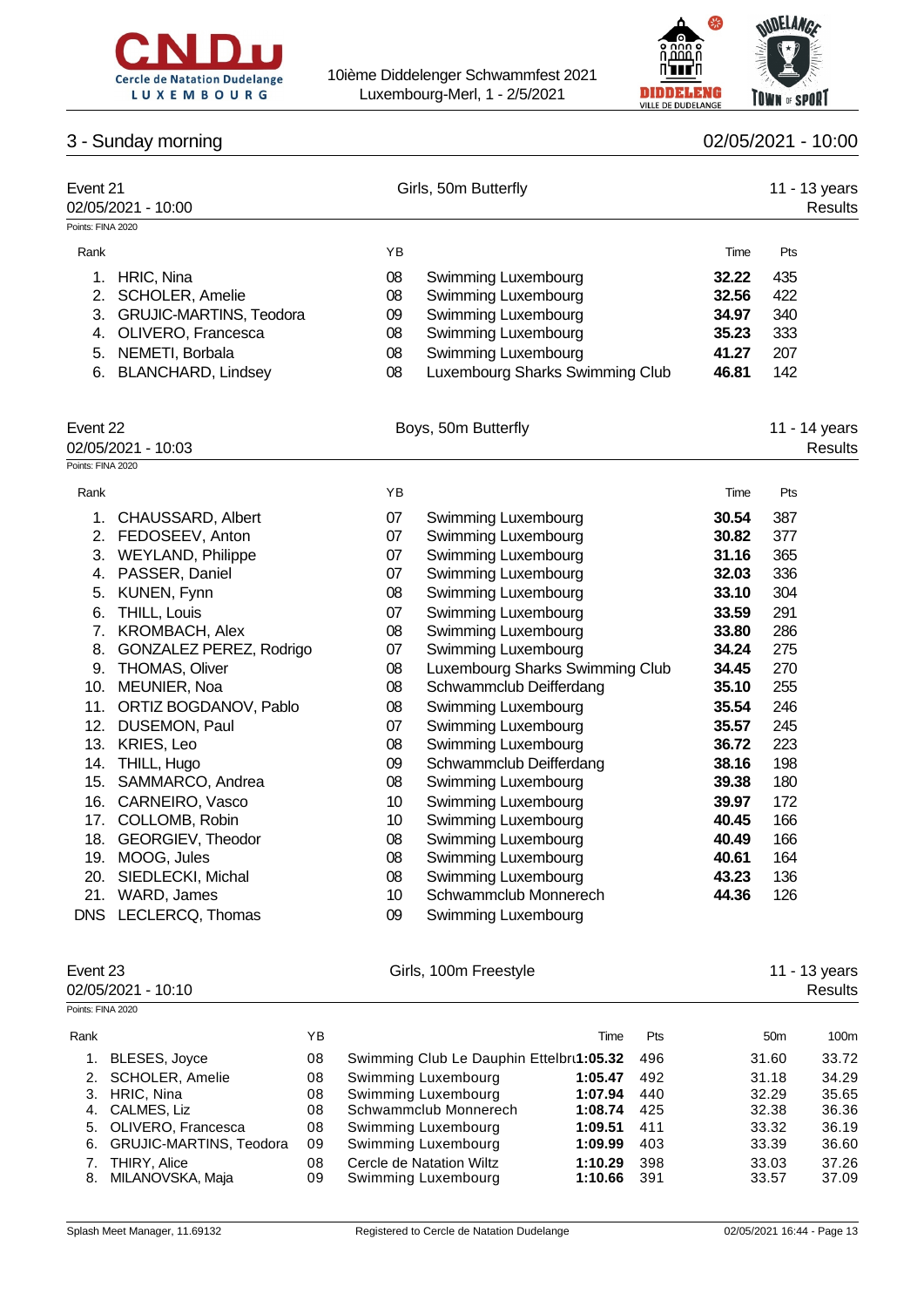





Event 23, Girls, 100m Freestyle, 11 - 13 years

| Rank       |                                                   | YB |                                          | Time    | Pts | 50 <sub>m</sub> | 100m  |
|------------|---------------------------------------------------|----|------------------------------------------|---------|-----|-----------------|-------|
| 9.         | LAMBIN, Elisa                                     | 09 | Schwammclub Deifferdang                  | 1:12.95 | 356 | 34.41           | 38.54 |
| 10.        | <b>BARTHEL, Emma</b>                              | 10 | Swimming Luxembourg                      | 1:13.20 | 352 | 34.67           | 38.53 |
| 11.        | ALBERS, Emely                                     | 08 | Swimming Club Le Dauphin Ettelbru1:15.05 |         | 327 | 35.62           | 39.43 |
| 12.        | SMITH, Josephine                                  | 09 | Swimming Club Le Dauphin Ettelbru1:15.66 |         | 319 | 35.66           | 40.00 |
| 13.        | OLINGER, Lilli                                    | 09 | Swimming Club Le Dauphin Ettelbru1:16.43 |         | 309 | 36.57           | 39.86 |
| 14.        | NEMETI, Borbala                                   | 08 | Swimming Luxembourg                      | 1:17.13 | 301 | 36.25           | 40.88 |
| 15.        | PIEPOLYTE, Ema                                    | 08 | Swimming Luxembourg                      | 1:17.22 | 300 | 36.26           | 40.96 |
| 16.        | PIACENTINI, Giulia                                | 09 | Swimming Luxembourg                      | 1:19.31 | 277 | 37.33           | 41.98 |
| 17.        | <b>FRADET, Maelle</b>                             | 09 | Schwammclub Deifferdang                  | 1:19.43 | 275 | 36.53           | 42.90 |
| 18.        | <b>KOENIG, Charlotte Fleur</b>                    | 09 | Swimming Luxembourg                      | 1:21.16 | 258 | 38.16           | 43.00 |
| 19.        | RIVELLINI, Frida                                  | 09 | Swimming Luxembourg                      | 1:22.65 | 244 | 39.81           | 42.84 |
| 20.        | NIKITINA, Dana                                    | 10 | Swimming Luxembourg                      | 1:22.79 | 243 | 39.07           | 43.72 |
| 21.        | <b>CRUJEIRA NEVES, Ines</b>                       | 10 | Schwammclub Deifferdang                  | 1:23.06 | 241 | 38.73           | 44.33 |
| <b>DSQ</b> | MOSTAFA, Nour                                     | 09 | Swimming Luxembourg                      |         |     |                 |       |
|            | G2 - Starting before the starting signal (SW 4.4) |    |                                          |         |     |                 |       |
| <b>DNS</b> | PAVELEK, Mira                                     | 10 | Swimming Luxembourg                      |         |     |                 |       |
| <b>DNS</b> | YEREMENKO, Anna                                   | 10 | Swimming Luxembourg                      |         |     |                 |       |

02/05/2021 - 10:19

Event 24 **Boys, 100m Freestyle** 11 - 14 years 100m Soys, 100m Freestyle 11 - 14 years 11 - 14 years 02/05/2021 - 10:19

| Points: FINA 2020 |                                                   |    |                          |         |     |                 |       |
|-------------------|---------------------------------------------------|----|--------------------------|---------|-----|-----------------|-------|
| Rank              |                                                   | YB |                          | Time    | Pts | 50 <sub>m</sub> | 100m  |
| 1.                | <b>ESCHETTE, Louis</b>                            | 07 | Cercle de Natation Wiltz | 1:01.40 | 445 | 29.22           | 32.18 |
| 2.                | <b>WEYLAND, Philippe</b>                          | 07 | Swimming Luxembourg      | 1:05.38 | 369 | 31.00           | 34.38 |
| 3.                | VIGUIER, Evan                                     | 08 | Swimming Luxembourg      | 1:06.44 | 351 | 32.23           | 34.21 |
| 4.                | KUNEN, Fynn                                       | 08 | Swimming Luxembourg      | 1:06.83 | 345 | 31.25           | 35.58 |
| 5.                | ORTIZ BOGDANOV, Pablo                             | 08 | Swimming Luxembourg      | 1:07.66 | 333 | 31.69           | 35.97 |
|                   | <b>SULCAS, Sarunas</b>                            | 08 | Schwammclub Monnerech    | 1:07.66 | 333 | 32.03           | 35.63 |
| 7.                | THILL, Louis                                      | 07 | Swimming Luxembourg      | 1:09.80 | 303 | 33.47           | 36.33 |
| 8.                | REINESCH, Inaki                                   | 09 | Schwammclub Deifferdang  | 1:11.29 | 284 | 33.26           | 38.03 |
| 9.                | <b>KROMBACH, Alex</b>                             | 08 | Swimming Luxembourg      | 1:11.33 | 284 | 34.18           | 37.15 |
| 10.               | DUSEMON, Paul                                     | 07 | Swimming Luxembourg      | 1:11.35 | 284 | 34.18           | 37.17 |
| 11.               | REDING, Deyan                                     | 09 | Swimming Luxembourg      | 1:12.10 | 275 | 34.14           | 37.96 |
| 12.               | VALENTINI, Stefano                                | 09 | Schwammclub Monnerech    | 1:12.43 | 271 | 34.79           | 37.64 |
| 13.               | KRIES, Leo                                        | 08 | Swimming Luxembourg      | 1:12.51 | 270 | 34.47           | 38.04 |
| 14.               | KIDD, Alexander                                   | 09 | Swimming Luxembourg      | 1:13.43 | 260 | 34.83           | 38.60 |
| 15.               | MEUNIER, Noa                                      | 08 | Schwammclub Deifferdang  | 1:13.67 | 258 | 34.14           | 39.53 |
| 16.               | GEORGIEV, Theodor                                 | 08 | Swimming Luxembourg      | 1:15.61 | 238 | 35.53           | 40.08 |
| 17.               | CARNEIRO, Vasco                                   | 10 | Swimming Luxembourg      | 1:15.97 | 235 | 35.73           | 40.24 |
| 18.               | MOOG, Jules                                       | 08 | Swimming Luxembourg      | 1:16.42 | 231 | 35.47           | 40.95 |
| 19.               | DEHALLEUX, Lukas                                  | 08 | Schwammclub Deifferdang  | 1:16.49 | 230 | 36.22           | 40.27 |
| 20.               | THILL, Hugo                                       | 09 | Schwammclub Deifferdang  | 1:16.54 | 230 | 35.98           | 40.56 |
| 21.               | COLLOMB, Robin                                    | 10 | Swimming Luxembourg      | 1:20.39 | 198 | 38.35           | 42.04 |
| 22.               | FABER, Max                                        | 09 | Schwammclub Monnerech    | 1:21.40 | 191 | 39.34           | 42.06 |
| 23.               | WARD, James                                       | 10 | Schwammclub Monnerech    | 1:22.00 | 187 | 37.75           | 44.25 |
| 24.               | MOOG, Paul                                        | 10 | Swimming Luxembourg      | 1:23.76 | 175 | 40.06           | 43.70 |
| 25.               | SIEDLECKI, Michal                                 | 08 | Swimming Luxembourg      | 1:24.47 | 171 | 39.49           | 44.98 |
| DSQ               | GONZALEZ PEREZ, Rodrigo                           | 07 | Swimming Luxembourg      |         |     |                 |       |
|                   | G2 - Starting before the starting signal (SW 4.4) |    |                          |         |     |                 |       |

DNS MACLEAR, James 08 Swimming Luxembourg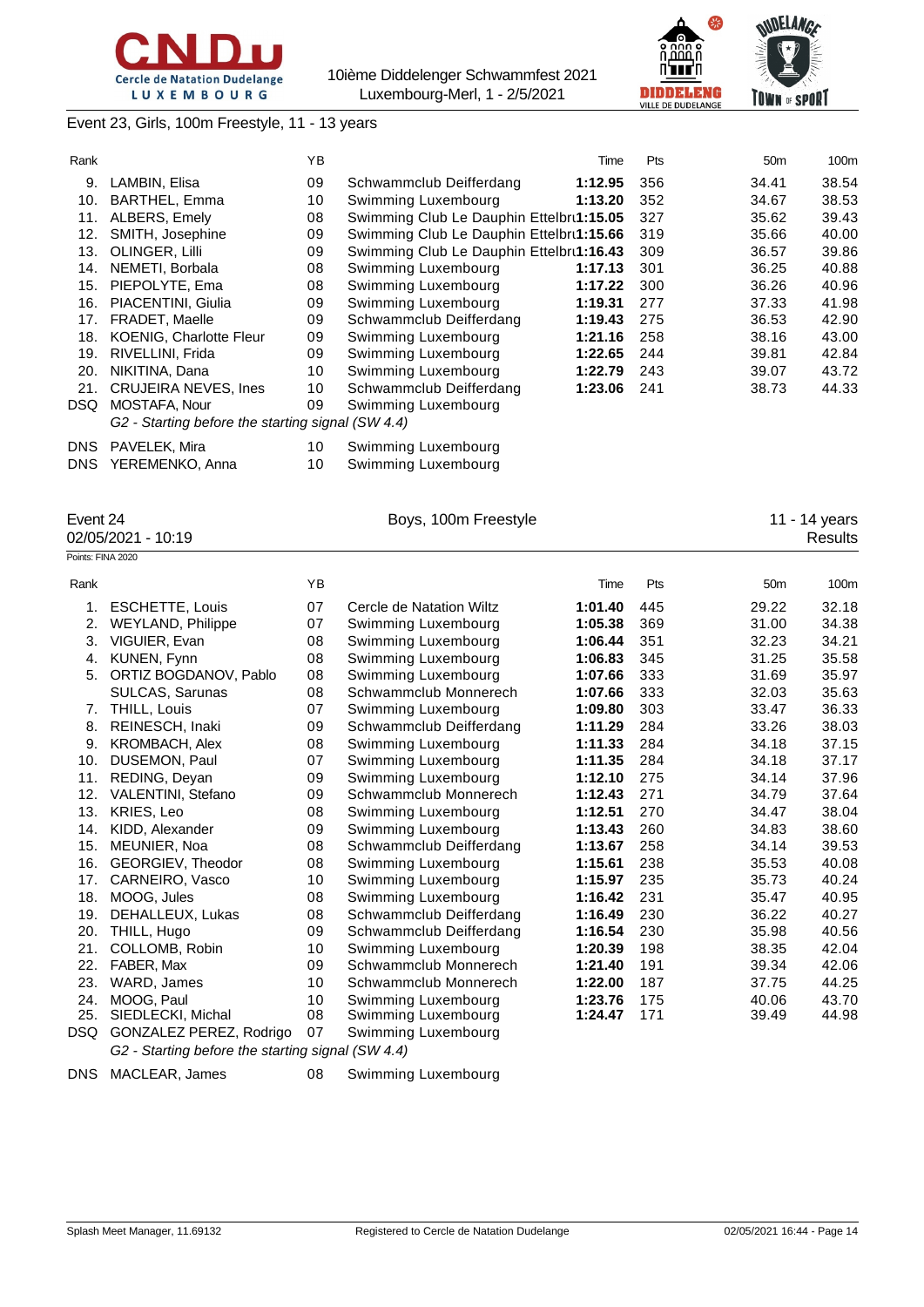



|                                                      |          |                                                                                          | VILLE DE DUDELANGE               | IUMN " JFUNI    |                          |
|------------------------------------------------------|----------|------------------------------------------------------------------------------------------|----------------------------------|-----------------|--------------------------|
| Event 25<br>02/05/2021 - 10:31                       |          | Girls, 100m Breaststroke                                                                 |                                  |                 | 11 - 13 years<br>Results |
| Points: FINA 2020                                    |          |                                                                                          |                                  |                 |                          |
| Rank                                                 |          | YB<br>Time                                                                               | Pts                              | 50 <sub>m</sub> | 100m                     |
| CALMES, Liz<br>1.                                    |          | 08<br>1:23.49<br>Schwammclub Monnerech                                                   | 453                              | 39.09           | 44.40                    |
| 2.<br>SMITH, Josephine                               |          | 09<br>Swimming Club Le Dauphin Ettelbru1:34.90                                           | 308                              | 44.52           | 50.38                    |
| 3. LAMBIN, Elisa                                     |          | 09<br>Schwammclub Deifferdang<br>1:35.55                                                 | 302                              | 44.33           | 51.22                    |
| 4. BLANCHARD, Lindsey<br>5. FRADET, Maelle           |          | 08<br>Luxembourg Sharks Swimming Clul1:40.71<br>09<br>Schwammclub Deifferdang<br>1:41.17 | 258<br>254                       | 47.89<br>47.08  | 52.82<br>54.09           |
| YEREMENKO, Anna<br>6.                                |          | 10<br>Swimming Luxembourg<br>1:44.39                                                     | 231                              | 49.08           | 55.31                    |
| <b>CRUJEIRA NEVES, Ines</b><br>7.                    |          | 10<br>Schwammclub Deifferdang<br>1:44.66                                                 | 230                              | 50.82           | 53.84                    |
| 8. KOENIG, Charlotte Fleur                           |          | 09<br>Swimming Luxembourg<br>1:50.82                                                     | 193                              | 50.32           | 1:00.50                  |
| 9. NIKITINA, Dana                                    |          | 10<br>Swimming Luxembourg<br>1:54.02                                                     | 177                              | 53.00           | 1:01.02                  |
| Event 26                                             |          | Boys, 100m Breaststroke                                                                  |                                  |                 | 11 - 14 years            |
| 02/05/2021 - 10:39<br>Points: FINA 2020              |          |                                                                                          |                                  |                 | Results                  |
| Rank                                                 |          | YB<br>Time                                                                               | Pts                              | 50 <sub>m</sub> | 100m                     |
| 1. CHAUSSARD, Albert                                 |          | 07<br>1:13.50<br>Swimming Luxembourg                                                     | 463                              | 34.33           | 39.17                    |
| 2. PASSER, Daniel                                    |          | 07<br>Swimming Luxembourg<br>1:14.87                                                     | 438                              | 33.90           | 40.97                    |
| 3. FEDOSEEV, Anton                                   |          | Swimming Luxembourg<br>07<br>1:17.07                                                     | 401                              | 35.82           | 41.25                    |
| 4. SAMMARCO, Andrea                                  |          | 08<br>Swimming Luxembourg<br>1:34.54                                                     | 217                              | 44.03           | 50.51                    |
| 5. REINESCH, Inaki                                   |          | 09<br>Schwammclub Deifferdang<br>1:41.17                                                 | 177                              | 46.24           | 54.93                    |
| TOCICKIJ, Nikita<br>6.                               |          | 08<br>Cercle de Natation Dudelange<br>1:47.80                                            | 146                              | 47.98           | 59.82                    |
| TROIA REVERTE, Giacomo<br>7.<br>DNS LECLERCQ, Thomas |          | 09<br>Swimming Luxembourg<br>1:50.28<br>09<br>Swimming Luxembourg                        | 137                              | 51.25           | 59.03                    |
| Event 27<br>02/05/2021 - 10:57                       |          | Girls, 200m Butterfly                                                                    |                                  |                 | 11 - 13 years<br>Results |
| Points: FINA 2020                                    |          |                                                                                          |                                  |                 |                          |
| Rank                                                 | YB       | Time Pts                                                                                 | 100m<br>50 <sub>m</sub>          | 150m            | 200m                     |
| 1. ALBERS, Emely                                     | 08       | Swimming Club Le Dauphir3:20.09 (225                                                     | 40.47<br>51.30                   | 55.35           | 52.97                    |
| Event 28                                             |          | Boys, 200m Butterfly                                                                     |                                  |                 | 11 - 14 years            |
| 02/05/2021 - 11:02                                   |          |                                                                                          |                                  |                 | Results                  |
| Points: FINA 2020                                    |          |                                                                                          |                                  |                 |                          |
| Rank                                                 | YB       | Time Pts                                                                                 | 50 <sub>m</sub><br>100m          | 150m            | 200m                     |
| 1. VIGUIER, Evan                                     | 08       | 2:57.55 242<br>Swimming Luxembourg                                                       | 37.56<br>43.57                   | 50.18           | 46.24                    |
| Event 29                                             |          | Girls, 200m Freestyle                                                                    |                                  |                 | 11 - 13 years            |
| 02/05/2021 - 11:07                                   |          |                                                                                          |                                  |                 | Results                  |
| Points: FINA 2020                                    |          |                                                                                          |                                  |                 |                          |
| Rank                                                 | YB       | Time Pts                                                                                 | 50 <sub>m</sub><br>100m          | 150m            | 200m                     |
| 1. BLESES, Joyce                                     | 08       | Swimming Club Le Dauphir2:25.65 <sup>-1466</sup>                                         | 33.79<br>36.70                   | 38.36           | 36.80                    |
| 2. HRIC, Nina                                        | 08       | Swimming Luxembourg<br>2:30.14 426                                                       | 33.76<br>38.36                   | 39.66           | 38.36                    |
| 3. THIRY, Alice                                      | 08       | Cercle de Natation Wiltz<br>2:36.87 373                                                  | 35.03<br>39.21                   | 41.25           | 41.38                    |
| 4. MILANOVSKA, Maja<br>5. BARTHEL, Emma              | 09<br>10 | Swimming Luxembourg<br>2:40.32 349<br>Swimming Luxembourg<br>2:40.86 346                 | 34.49<br>39.99<br>41.14<br>37.05 | 42.66<br>41.92  | 43.18<br>40.75           |
| 6. LAMBIN, Elisa                                     | 09       | Schwammclub Deifferdang2:40.95 345                                                       | 37.15<br>41.32                   | 43.44           | 39.04                    |
| 7. MOSTAFA, Nour                                     | 09       | Swimming Luxembourg<br>2:47.67 305                                                       | 37.75<br>41.70                   | 44.47           | 43.75                    |
| 8. OLINGER, Lilli                                    | 09       | Swimming Club Le Dauphir2:48.37 1302                                                     | 38.80<br>42.80                   | 45.01           | 41.76                    |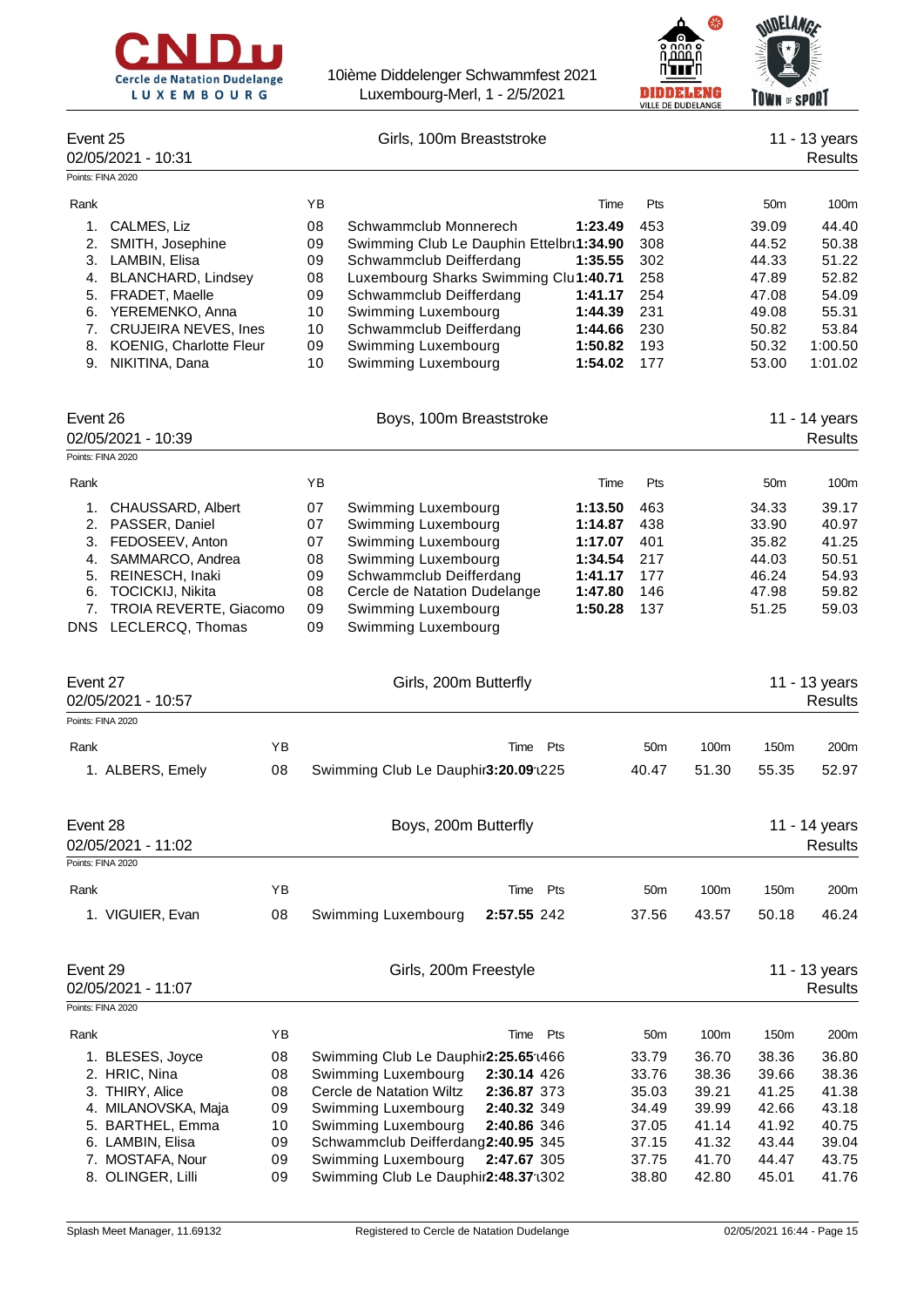



## Event 29, Girls, 200m Freestyle, 11 - 13 years

| Rank |                          | YΒ |                                    | Time        | Pts | 50 <sub>m</sub> | 100m  | 150 <sub>m</sub> | 200 <sub>m</sub> |
|------|--------------------------|----|------------------------------------|-------------|-----|-----------------|-------|------------------|------------------|
|      | 9. PIACENTINI, Giulia    | 09 | Swimming Luxembourg                | 2:52.75 279 |     | 38.86           | 45.94 | 44.85            | 43.10            |
|      | 10. PIEPOLYTE, Ema       | 08 | Swimming Luxembourg                | 2:52.86 279 |     | 39.76           | 45.28 | 45.39            | 42.43            |
|      | 11. NEMETI, Borbala      | 08 | Swimming Luxembourg                | 2:54.24 272 |     | 37.76           | 43.64 | 46.64            | 46.20            |
|      | 12. RIVELLINI, Frida     | 09 | Swimming Luxembourg                | 2:59.39 249 |     | 41.48           | 48.14 | 48.94            | 40.83            |
|      | 13. FRADET, Maelle       | 09 | Schwammclub Deifferdang3:05.81 224 |             |     | 39.86           | 47.62 | 50.46            | 47.87            |
|      | 14. CRUJEIRA NEVES, Ines | 10 | Schwammclub Deifferdang3:08.49 215 |             |     | 43.26           | 49.87 | 49.66            | 45.70            |
|      | DNS PAVELEK, Mira        | 10 | Swimming Luxembourg                |             |     |                 |       |                  |                  |

|      | Event 30<br>02/05/2021 - 11:16 |    | Boys, 200m Freestyle                   |             |                 |       |       | 11 - 14 years<br>Results |
|------|--------------------------------|----|----------------------------------------|-------------|-----------------|-------|-------|--------------------------|
|      | Points: FINA 2020              |    |                                        |             |                 |       |       |                          |
| Rank |                                | YB |                                        | Time Pts    | 50 <sub>m</sub> | 100m  | 150m  | 200m                     |
|      | 1. CHAUSSARD, Albert           | 07 | Swimming Luxembourg                    | 2:16.40 418 | 30.58           | 33.86 | 36.14 | 35.82                    |
|      | 2. ESCHETTE, Louis             | 07 | Cercle de Natation Wiltz               | 2:17.32 409 | 31.43           | 34.90 | 36.64 | 34.35                    |
|      | 3. PASSER, Daniel              | 07 | Swimming Luxembourg                    | 2:25.08 347 | 32.01           | 36.61 | 38.47 | 37.99                    |
|      | 4. WEYLAND, Philippe           | 07 | Swimming Luxembourg                    | 2:27.60 330 | 33.44           | 37.78 | 39.05 | 37.33                    |
|      | 5. KUNEN, Fynn                 | 08 | Swimming Luxembourg                    | 2:27.77 328 | 32.10           | 38.17 | 39.93 | 37.57                    |
|      | 6. THILL, Louis                | 07 | Swimming Luxembourg                    | 2:35.26 283 | 33.56           | 39.18 | 41.27 | 41.25                    |
|      | 7. DUSEMON, Paul               | 07 | Swimming Luxembourg                    | 2:35.98 279 | 34.14           | 39.82 | 41.68 | 40.34                    |
|      | 8. VALENTINI, Stefano          | 09 | Schwammclub Monnerech 2:38.93 264      |             | 36.26           | 41.38 | 41.79 | 39.50                    |
|      | 9. MEUNIER, Noa                | 08 | Schwammclub Deifferdang2:39.39 262     |             | 35.05           | 40.47 | 43.85 | 40.02                    |
|      | 10. REDING, Deyan              | 09 | Swimming Luxembourg                    | 2:40.69 255 | 36.79           | 40.79 | 42.54 | 40.57                    |
|      | 11. KIDD, Alexander            | 09 | Swimming Luxembourg                    | 2:41.87 250 | 37.12           | 41.23 | 42.32 | 41.20                    |
|      | 12. SULCAS, Sarunas            | 08 | Schwammclub Monnerech 2:42.81 245      |             | 36.73           | 41.37 | 43.52 | 41.19                    |
|      | 13. GEORGIEV, Theodor          | 08 | Swimming Luxembourg                    | 2:45.33 234 | 36.19           | 42.15 | 44.00 | 42.99                    |
|      | 14. THILL, Hugo                | 09 | Schwammclub Deifferdang2:45.89 232     |             | 38.00           | 44.06 | 42.43 | 41.40                    |
|      | 15. SAMMARCO, Andrea           | 08 | Swimming Luxembourg                    | 2:46.49 229 | 36.38           | 43.18 | 44.39 | 42.54                    |
|      | 16. REINESCH, Inaki            | 09 | Schwammclub Deifferdang2:52.20 207     |             | 38.54           | 43.67 | 46.01 | 43.98                    |
|      | 17. DEHALLEUX, Lukas           | 08 | Schwammclub Deifferdang2:53.40 203     |             | 37.78           | 45.13 | 46.93 | 43.56                    |
|      | 18. SIEDLECKI, Michal          | 08 | Swimming Luxembourg                    | 2:59.91 182 | 40.47           | 46.78 | 49.09 | 43.57                    |
|      | 19. THOMAS, Oliver             | 08 | Luxembourg Sharks Swimr3:00.23J181     |             | 39.81           | 46.09 | 48.14 | 46.19                    |
|      | 20. MOOG, Paul                 | 10 | Swimming Luxembourg                    | 3:00.25 181 | 40.99           | 47.45 | 47.62 | 44.19                    |
|      | 21. TOCICKIJ, Nikita           | 08 | Cercle de Natation Dudelar 3:10.70 153 |             | 39.81           | 48.38 | 51.91 | 50.60                    |
|      | 22. TROIA REVERTE, Giacom09    |    | Swimming Luxembourg                    | 3:13.06 147 | 43.54           | 49.74 | 50.41 | 49.37                    |
|      | DNS MACLEAR, James             | 08 | Swimming Luxembourg                    |             |                 |       |       |                          |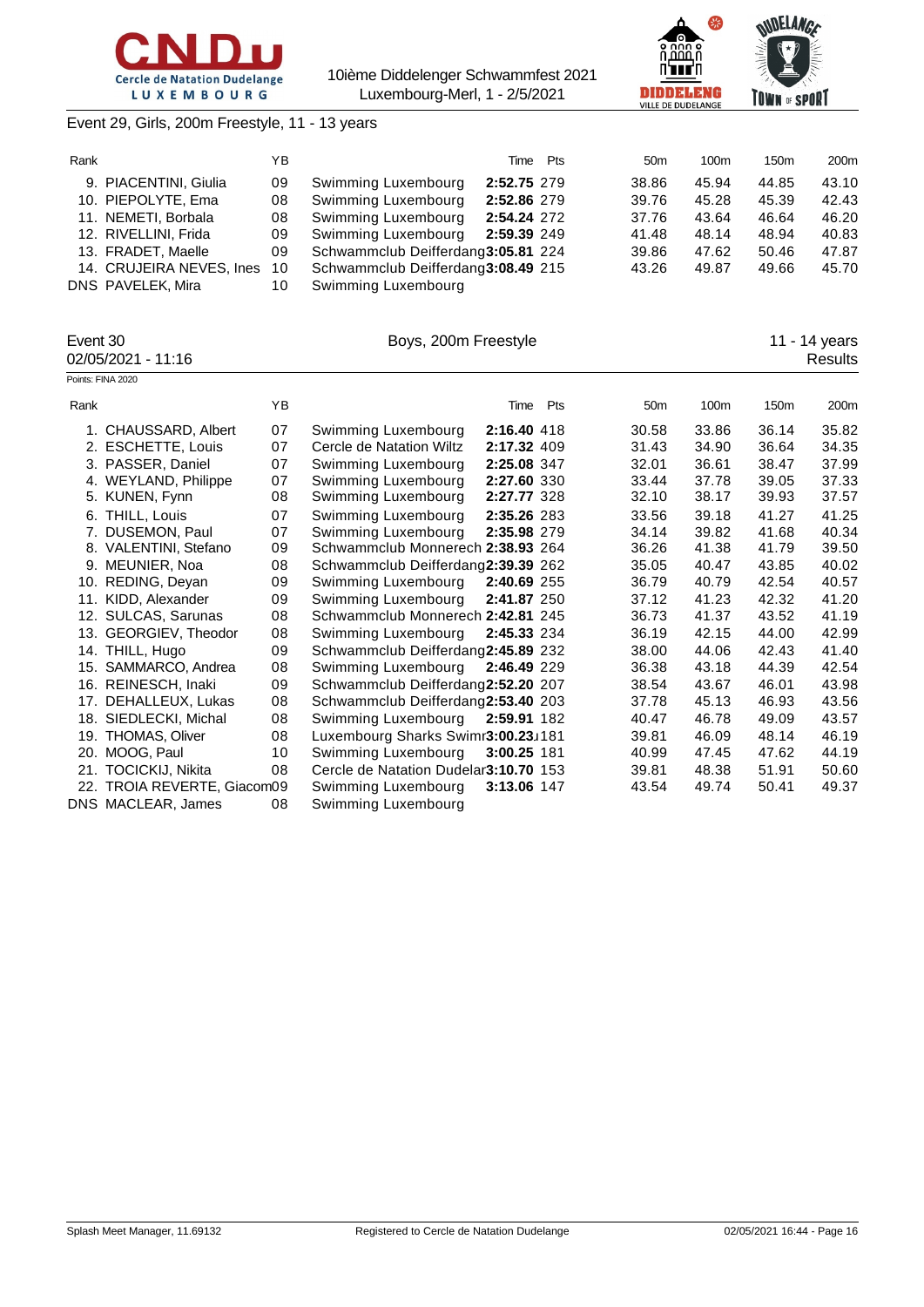



# 4 - Sunday afternoon 02/05/2021 - 15:00

| Event 31<br>02/05/2021 - 15:00 |                         |    | Women, 50m Butterfly                | 14 years and older<br>Results |     |  |
|--------------------------------|-------------------------|----|-------------------------------------|-------------------------------|-----|--|
| Points: FINA 2020              |                         |    |                                     |                               |     |  |
| Rank                           |                         | YB |                                     | Time                          | Pts |  |
| 1.                             | SOFFIO, Mara            | 06 | Schwammclub Monnerech               | 30.51                         | 513 |  |
| 2.                             | <b>RIKKERT, Helene</b>  | 00 | Swimming Luxembourg                 | 30.57                         | 510 |  |
| 3.                             | <b>REINESCH, Leeloo</b> | 07 | Schwammclub Monnerech               | 31.34                         | 473 |  |
|                                | 4. LEBLANC, Emma        | 04 | Swimming Luxembourg                 | 31.89                         | 449 |  |
|                                | HAAG, Nora              | 04 | Swimming Club Le Dauphin Ettelbruck | 31.89                         | 449 |  |
| 6.                             | LINDMARK MELO, Maia     | 07 | Cercle de Natation Dudelange        | 32.73                         | 415 |  |
| 7.                             | CARNEIRO, Sofia         | 06 | Swimming Luxembourg                 | 33.19                         | 398 |  |
| 8.                             | LIESSE, Aurore          | 06 | Cercle de Natation Wiltz            | 33.68                         | 381 |  |
| 9.                             | SIEBENS, Hanne          | 06 | Luxembourg Sharks Swimming Club     | 35.08                         | 337 |  |
| 10.                            | GEISLER, Alicia         | 06 | Swimming Luxembourg                 | 35.25                         | 332 |  |
| 11.                            | LEONARD, Lis            | 05 | Swimming Luxembourg                 | 35.54                         | 324 |  |
| 12.                            | KIDD, Francesca         | 06 | Swimming Luxembourg                 | 36.94                         | 289 |  |
| 13.                            | DOWLING, Summer         | 07 | Luxembourg Sharks Swimming Club     | 37.75                         | 271 |  |
| 14.                            | OLINGER, Tina           | 06 | Swimming Club Le Dauphin Ettelbruck | 38.55                         | 254 |  |
| 15.                            | <b>ERNENS, Chloe</b>    | 05 | Schwammclub Deifferdang             | 38.62                         | 253 |  |
| 16.                            | NTAGANDA, Sophie        | 07 | Swimming Club Le Dauphin Ettelbruck | 38.91                         | 247 |  |
| <b>DNS</b>                     | CONTER, Anja            | 07 | Swimming Luxembourg                 |                               |     |  |

DNS GLEAN, Gabrielle 1980 07 Luxembourg Sharks Swimming Club

Points: FINA 2020

| 느៴◡៲៲៶◡୵           |  |
|--------------------|--|
| 02/05/2021 - 15:07 |  |

|  |  | Men, 50m Butterfly |
|--|--|--------------------|
|--|--|--------------------|

event 32<br>
Event 30m Butterfly 15 years and older<br>Results 02/05/2021 - 15:07 Results

| Rank |                                 | YB     |                                     | Time  | Pts |
|------|---------------------------------|--------|-------------------------------------|-------|-----|
| 1.   | HENX, Julien                    | 95     | Cercle de Natation Dudelange        | 24.73 | 730 |
| 2.   | CARNEIRO, Joao                  | 03     | Swimming Club Le Dauphin Ettelbruck | 25.52 | 664 |
| 3.   | CONZEMIUS, Jerome               | 99     | Swimming Luxembourg                 | 27.15 | 551 |
| 4.   | SIMAO NOGUEIRA, Joao            | 04     | Schwammclub Deifferdang             | 27.23 | 547 |
| 5.   | BOKOV, Rodion                   | 03     | Swimming Luxembourg                 | 27.56 | 527 |
| 6.   | MORARU, Matteo                  | 04     | Swimming Luxembourg                 | 28.50 | 477 |
| 7.   | <b>WALTZING, Loic</b>           | $00\,$ | Schwammclub Deifferdang             | 28.97 | 454 |
| 8.   | CARNEIRO, Nuno                  | 05     | Swimming Luxembourg                 | 29.26 | 440 |
| 9.   | AHMED, Aryaan                   | 05     | Swimming Luxembourg                 | 29.66 | 423 |
| 10.  | JAAS, Tom                       | 06     | Swimming Club Le Dauphin Ettelbruck | 29.89 | 413 |
| 11.  | DE MACEDO CRESTA, Bruno         | 06     | Swimming Luxembourg                 | 30.30 | 397 |
| 12.  | OLINGER, Liam                   | 05     | Schwammclub Monnerech               | 30.60 | 385 |
| 13.  | NTAGANDA, Alexis                | 05     | Swimming Luxembourg                 | 30.80 | 378 |
| 14.  | MACLEAR, Gareth                 | 05     | Swimming Luxembourg                 | 31.04 | 369 |
| 15.  | RIKKERT, Thijmen                | 06     | Swimming Luxembourg                 | 31.48 | 354 |
| 16.  | D'HAES, William                 | 06     | Schwammclub Deifferdang             | 31.83 | 342 |
| 17.  | RENARD, Enzo                    | 04     | Cercle de Natation Wiltz            | 32.08 | 334 |
| 18.  | <b>TUCHILA, Ionut Alexandru</b> | 06     | Swimming Luxembourg                 | 32.43 | 323 |
| 19.  | BOZONCA, Gabriel                | 06     | Schwammclub Deifferdang             | 32.85 | 311 |
| 20.  | VIGUIER, Elyan                  | 04     | Swimming Luxembourg                 | 33.09 | 304 |
| 21.  | DHONTE, Henri                   | 04     | Swimming Luxembourg                 | 33.50 | 293 |
| 22.  | MILANOVSKI, Stefan              | 06     | Swimming Luxembourg                 | 34.74 | 263 |
| DSQ  | PRIOR, Thorlief Jorg            | 03     | Luxembourg Sharks Swimming Club     |       |     |

*G7 - 2 swimsuits (FINA BL 8.2) or swimsuit not in accordance with BL 8.3 (SW 10.8)*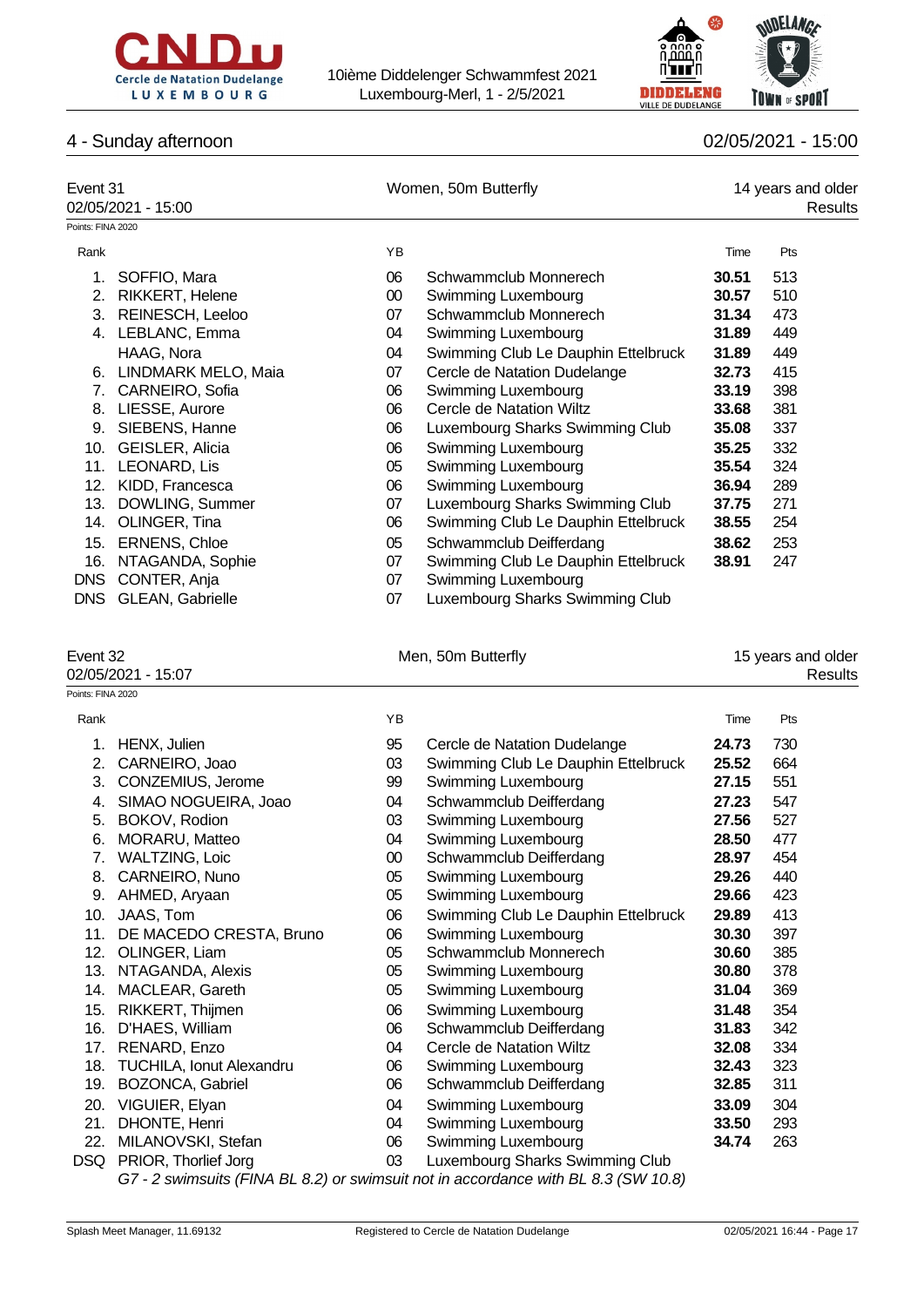



Women, 100m Freestyle 14 years and older

Event 32, Men, 50m Butterfly, 15 years and older

| Rank |                                                     | ΥB       |                                                                                                                               | Time | Pts |
|------|-----------------------------------------------------|----------|-------------------------------------------------------------------------------------------------------------------------------|------|-----|
| DSQ  | BOSCHI, Matteo                                      | 06       | Swimming Luxembourg<br>P5 - did not touch the wall with both hands simultaneously and separated at the turn / finish (SW 8.4) |      |     |
|      | DNS DALEIDEN CIUFERRI, Ralph<br>DNS ERNIQUIN, Romeo | 03<br>06 | Swimming Luxembourg<br>Luxembourg Sharks Swimming Club                                                                        |      |     |

|  | Event 33 |  |  |  |
|--|----------|--|--|--|
|  |          |  |  |  |

02/05/2021 - 15:16 Results

Points: FINA 2020 Rank **8** Time Pts 50m 100m 1. BANKY, Jacqueline 96 Swimming Luxembourg **59.29** 663 28.23 31.06 2. VANDERSCHRICK, Laura 02 Swimming Luxembourg **1:02.35** 570 29.43 32.92 3. REINESCH, Leeloo 07 Schwammclub Monnerech **1:02.36** 570 29.97 32.39 4. PETESCH, Lea 07 Schwammclub Monnerech **1:03.78** 532 30.72 33.06 5. HAN, Mengjia 07 Swimming Luxembourg **1:04.07** 525 30.88 33.19 6. PHILIPPART, Lina 07 Swimming Luxembourg **1:04.14** 524 30.48 33.66 7. BORDONARO, Madeleine 06 Barracuda Esch Natation **1:04.44** 516 30.28 34.16 8. SOFFIO, Mara 06 Schwammclub Monnerech **1:04.48** 515 30.84 33.64 9. THILL, Gina 07 Schwammclub Monnerech **1:05.69** 487 30.96 34.73 10. LINDMARK MELO, Maia 07 Cercle de Natation Dudelange **1:06.16** 477 31.44 34.72 11. MARTINEZ MOLINA, Marta 07 Swimming Luxembourg **1:07.48** 449 33.12 34.36 12. RIKKERT, Helene 00 Swimming Luxembourg **1:07.66** 446 31.55 36.11 13. CALMES, Lara 04 Schwammclub Monnerech **1:07.87** 442 31.29 36.58 14. LEBLANC, Emma 04 Swimming Luxembourg **1:08.39** 432 32.77 35.62 15. LIESSE, Aurore 06 Cercle de Natation Wiltz **1:08.45** 431 32.95 35.50 SIEBENS, Hanne **06** Luxembourg Sharks Swimming Cluit:08.45 431 33.02 35.43 17. REDING, Sevda 07 Swimming Luxembourg **1:09.15** 418 32.15 37.00 18. MARTINEZ MOLINA, Nuria 06 Swimming Luxembourg **1:09.26** 416 33.68 35.58 19. BAUSTERT, Magali 05 Cercle de Natation Dudelange **1:10.16** 400 33.57 36.59 20. ERNENS, Chloe 05 Schwammclub Deifferdang **1:12.97** 355 35.17 37.80 21. OLINGER, Tina 06 Swimming Club Le Dauphin Ettelbruck **1:14.39** 335 35.82 38.57 22. NTAGANDA, Sophie 07 Swimming Club Le Dauphin Ettelbru**1:16.81** 305 37.04 39.77 23. DOWLING, Summer 07 Luxembourg Sharks Swimming Club**1:17.50** 297 36.62 40.88

| Event 34<br>02/05/2021 - 15:24 |                             |    | Men, 100m Freestyle                     |         |     | 15 years and older | <b>Results</b> |
|--------------------------------|-----------------------------|----|-----------------------------------------|---------|-----|--------------------|----------------|
| Points: FINA 2020              |                             |    |                                         |         |     |                    |                |
| Rank                           |                             | ΥB |                                         | Time    | Pts | 50 <sub>m</sub>    | 100m           |
|                                | VANDERSCHRICK, Stephan      | 00 | Swimming Luxembourg                     | 53.12   | 688 | 25.58              | 27.54          |
| 2.                             | FRIPPIAT, Florian           | 98 | Schwammclub Deifferdang                 | 53.40   | 677 | 26.36              | 27.04          |
| 3.                             | CONSTANTINO CAEIRO, Diogr03 |    | Cercle de Natation Dudelange            | 55.17   | 614 | 26.05              | 29.12          |
| 4.                             | BANKY, Jordan               | 01 | Swimming Luxembourg                     | 55.73   | 596 | 26.21              | 29.52          |
| 5.                             | JAAS, Jeff                  | 04 | Swimming Club Le Dauphin Ettelbruc56.11 |         | 584 | 26.56              | 29.55          |
| 6.                             | CONZEMIUS, Jerome           | 99 | Swimming Luxembourg                     | 56.51   | 572 | 27.52              | 28.99          |
| 7.                             | <b>DURAKOVIC, Tarik</b>     | 05 | Swimming Luxembourg                     | 56.61   | 569 | 27.78              | 28.83          |
| 8.                             | BOKOV, Rodion               | 03 | Swimming Luxembourg                     | 56.63   | 568 | 27.17              | 29.46          |
| 9.                             | DANTHINE, Zacharie          | 04 | <b>Barracuda Esch Natation</b>          | 56.93   | 559 | 27.50              | 29.43          |
| 10.                            | THILL, Nicolas              | 05 | Swimming Luxembourg                     | 57.54   | 541 | 27.42              | 30.12          |
| 11.                            | <b>WEYRICH, Mike</b>        | 05 | Swimming Club Le Dauphin Ettelbruc57.98 |         | 529 | 28.22              | 29.76          |
| 12.                            | CALMES, Nicolas             | 06 | Schwammclub Monnerech                   | 58.25   | 522 | 27.06              | 31.19          |
| 13.                            | MORARU, Matteo              | 04 | Swimming Luxembourg                     | 58.35   | 519 | 28.50              | 29.85          |
| 14.                            | CARNEIRO, Nuno              | 05 | Swimming Luxembourg                     | 58.45   | 516 | 27.42              | 31.03          |
| 15.                            | GIRS, Matheo                | 02 | Cercle de Natation Wiltz                | 58.77   | 508 | 27.72              | 31.05          |
| 16.                            | MULDER, Anael               | 02 | Schwammclub Deifferdang                 | 59.20   | 497 | 28.80              | 30.40          |
| 17.                            | MOOG, Mathis                | 06 | Swimming Luxembourg                     | 1:00.37 | 469 | 28.64              | 31.73          |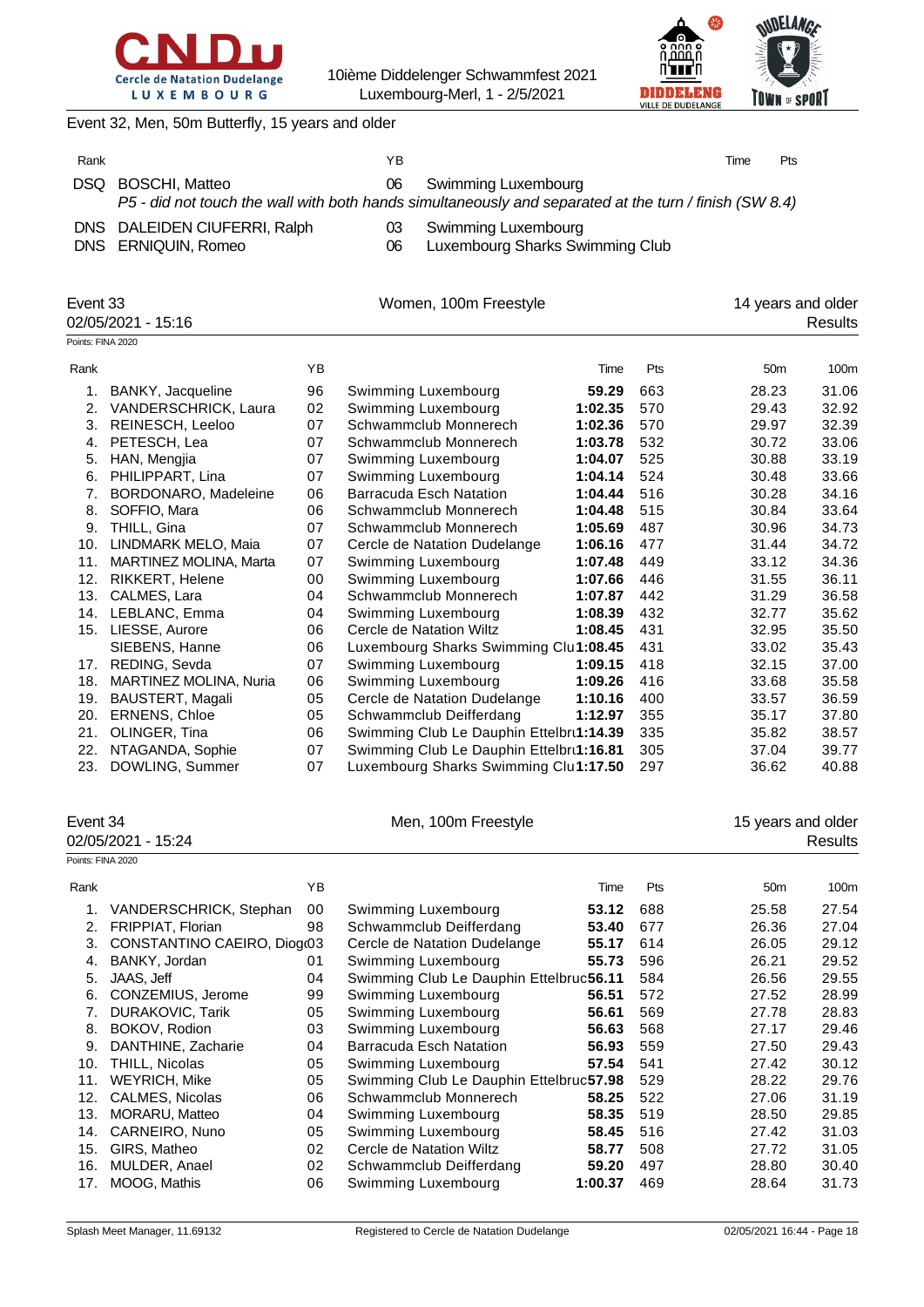



*<u>ANDELANCE</u>* TOWN of SPORT

## Event 34, Men, 100m Freestyle, 15 years and older

| Rank |                                                   | YB |                                          | Time    | Pts | 50 <sub>m</sub> | 100m  |
|------|---------------------------------------------------|----|------------------------------------------|---------|-----|-----------------|-------|
| 18.  | JAAS, Tom                                         | 06 | Swimming Club Le Dauphin Ettelbru1:01.21 |         | 450 | 29.37           | 31.84 |
| 19.  | VIGUIER, Elyan                                    | 04 | Swimming Luxembourg                      | 1:01.78 | 437 | 28.84           | 32.94 |
| 20.  | D'HAES, William                                   | 06 | Schwammclub Deifferdang                  | 1:01.95 | 434 | 29.27           | 32.68 |
| 21.  | WESTER, Ben                                       | 06 | Cercle de Natation Dudelange             | 1:02.01 | 432 | 30.02           | 31.99 |
| 22.  | RENARD, Enzo                                      | 04 | Cercle de Natation Wiltz                 | 1:02.08 | 431 | 30.38           | 31.70 |
| 23.  | RIKKERT, Thijmen                                  | 06 | Swimming Luxembourg                      | 1:02.91 | 414 | 29.93           | 32.98 |
| 24.  | OLINGER, Liam                                     | 05 | Schwammclub Monnerech                    | 1:02.97 | 413 | 29.55           | 33.42 |
| 25.  | AHMED, Aryaan                                     | 05 | Swimming Luxembourg                      | 1:03.28 | 407 | 29.48           | 33.80 |
| 26.  | PRIOR, Thorlief Jorg                              | 03 | Luxembourg Sharks Swimming Clu1:03.82    |         | 397 | 29.21           | 34.61 |
| 27.  | JAAS, Joe                                         | 06 | Swimming Club Le Dauphin Ettelbru1:03.85 |         | 396 | 30.19           | 33.66 |
| 28.  | <b>BOSCHI, Matteo</b>                             | 06 | Swimming Luxembourg                      | 1:04.17 | 390 | 30.12           | 34.05 |
| 29.  | <b>DELIEGE, Brice</b>                             | 04 | Schwammclub Deifferdang                  | 1:04.23 | 389 | 30.03           | 34.20 |
| 30.  | BOZONCA, Gabriel                                  | 06 | Schwammclub Deifferdang                  | 1:05.70 | 363 | 30.98           | 34.72 |
| 31.  | <b>TUCHILA, Ionut Alexandru</b>                   | 06 | Swimming Luxembourg                      | 1:08.99 | 314 | 32.29           | 36.70 |
| 32.  | <b>SCHMIZ, Georges</b>                            | 02 | Cercle de Natation Dudelange             | 1:12.72 | 268 | 33.02           | 39.70 |
| 33.  | <b>VASILEV, Viktor</b>                            | 05 | Schwammclub Deifferdang                  | 1:12.92 | 266 | 32.83           | 40.09 |
| DSQ. | NTAGANDA, Alexis                                  | 05 | Swimming Luxembourg                      |         |     |                 |       |
|      | G2 - Starting before the starting signal (SW 4.4) |    |                                          |         |     |                 |       |

DNS ERNIQUIN, Romeo 06 Luxembourg Sharks Swimming Club

| Event 35<br>02/05/2021 - 15:38 |                            | Women, 100m Breaststroke |                                          |         |            | 14 years and older<br>Results |       |  |
|--------------------------------|----------------------------|--------------------------|------------------------------------------|---------|------------|-------------------------------|-------|--|
| Points: FINA 2020              |                            |                          |                                          |         |            |                               |       |  |
| Rank                           |                            | ΥB                       |                                          | Time    | <b>Pts</b> | 50 <sub>m</sub>               | 100m  |  |
|                                | LEONARD, Lis               | 05                       | Swimming Luxembourg                      | 1:19.32 | 528        | 37.35                         | 41.97 |  |
| 2.                             | BORDONARO, Madeleine       | 06                       | <b>Barracuda Esch Natation</b>           | 1:21.86 | 480        | 38.64                         | 43.22 |  |
| 3.                             | THILL, Gina                | 07                       | Schwammclub Monnerech                    | 1:23.03 | 460        | 38.80                         | 44.23 |  |
| 4.                             | <b>CORBEEL BASTIN, Ava</b> | 07                       | Swimming Club Le Dauphin Ettelbru1:23.38 |         | 454        | 39.23                         | 44.15 |  |
|                                | 5. CALMES, Lara            | 04                       | Schwammclub Monnerech                    | 1:25.66 | 419        | 39.98                         | 45.68 |  |
| 6.                             | BOUZIDI, Imene             | 05                       | Schwammclub Monnerech                    | 1:27.20 | 397        | 41.46                         | 45.74 |  |
|                                | KIDD, Francesca            | 06                       | Swimming Luxembourg                      | 1:28.08 | 385        | 40.76                         | 47.32 |  |
| 8.                             | <b>GEISLER, Alicia</b>     | 06                       | Swimming Luxembourg                      | 1:28.23 | 384        | 41.77                         | 46.46 |  |
| DNS                            | CONTER, Anja               | 07                       | Swimming Luxembourg                      |         |            |                               |       |  |
| DNS                            | <b>GLEAN, Gabrielle</b>    | 07                       | Luxembourg Sharks Swimming Club          |         |            |                               |       |  |

| Event 36<br>02/05/2021 - 15:44 |                              |    | Men, 100m Breaststroke       |         |            | 15 years and older | <b>Results</b> |
|--------------------------------|------------------------------|----|------------------------------|---------|------------|--------------------|----------------|
| Points: FINA 2020              |                              |    |                              |         |            |                    |                |
| Rank                           |                              | ΥB |                              | Time    | <b>Pts</b> | 50 <sub>m</sub>    | 100m           |
| 1.                             | ROLKO, Ricky                 | 99 | Swimming Luxembourg          | 1:07.57 | 596        | 31.67              | 35.90          |
| 2.                             | DE MACEDO CRESTA, Gabriel 02 |    | Swimming Luxembourg          | 1:08.91 | 562        | 32.43              | 36.48          |
| 3.                             | LUKA, Mory                   | 04 | Swimming Luxembourg          | 1:12.02 | 492        | 33.96              | 38.06          |
| 4.                             | WALTZING, Loic               | 00 | Schwammclub Deifferdang      | 1:12.99 | 473        | 33.84              | 39.15          |
| 5.                             | MACLEAR, Gareth              | 05 | Swimming Luxembourg          | 1:15.40 | 429        | 36.05              | 39.35          |
| 6.                             | DE MACEDO CRESTA, Bruno      | 06 | Swimming Luxembourg          | 1:15.43 | 428        | 36.24              | 39.19          |
|                                | SIMAO NOGUEIRA, Joao         | 04 | Schwammclub Deifferdang      | 1:15.90 | 420        | 35.31              | 40.59          |
| 8.                             | DHONTE, Henri                | 04 | Swimming Luxembourg          | 1:19.43 | 367        | 37.12              | 42.31          |
| 9.                             | DELIEGE, Brice               | 04 | Schwammclub Deifferdang      | 1:26.33 | 286        | 39.77              | 46.56          |
| 10.                            | <b>SCHMIZ, Georges</b>       | 02 | Cercle de Natation Dudelange | 1:27.60 | 273        | 40.37              | 47.23          |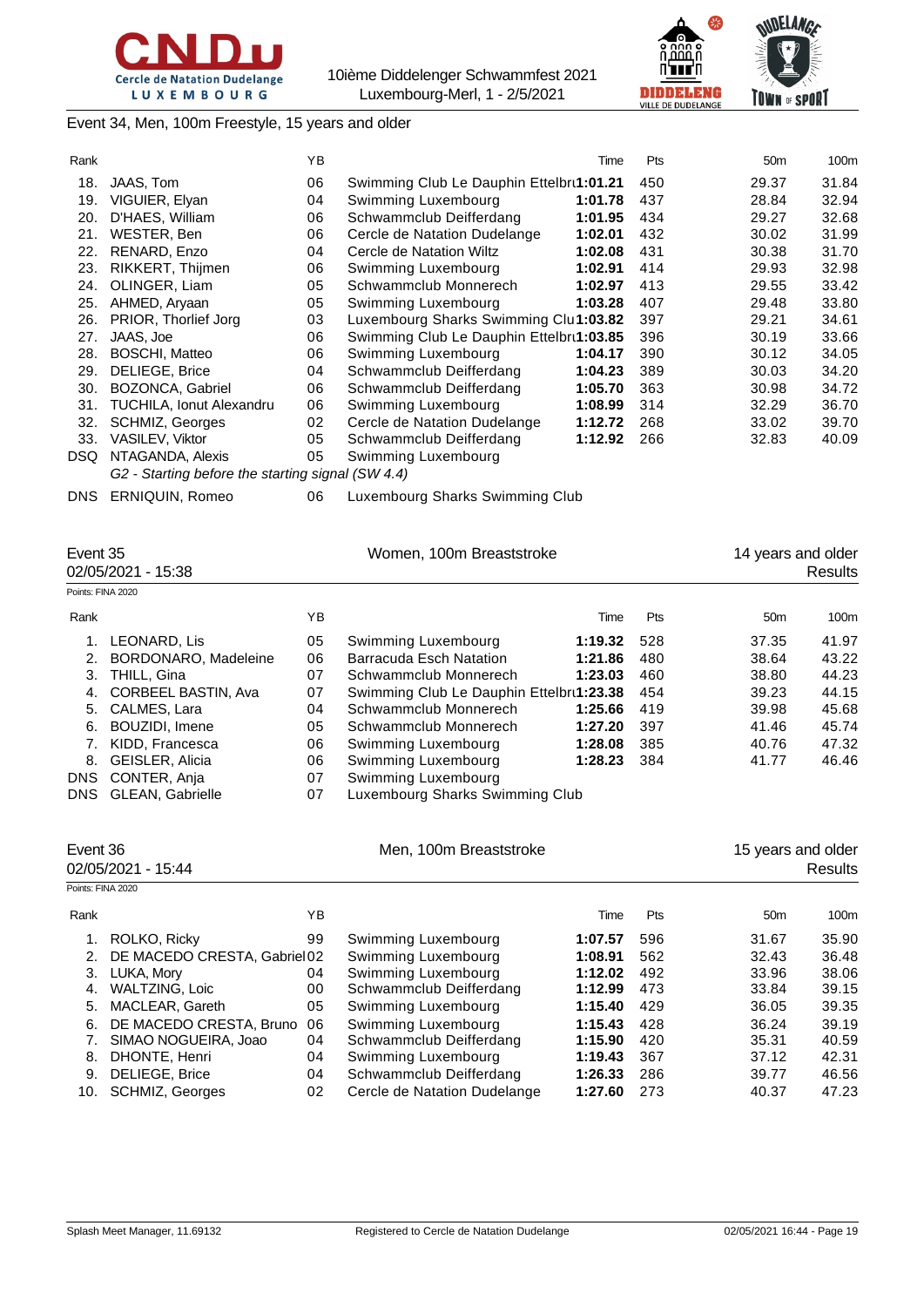



|                                        |          |                                                                           |                 | <b>VILLE DE DUDELANGE</b> |                    |                |
|----------------------------------------|----------|---------------------------------------------------------------------------|-----------------|---------------------------|--------------------|----------------|
| Event 37<br>02/05/2021 - 16:06         |          | Women, 200m Butterfly                                                     |                 |                           | 14 years and older | <b>Results</b> |
| Points: FINA 2020                      |          |                                                                           |                 |                           |                    |                |
| Rank                                   | YB       | Pts<br>Time                                                               | 50 <sub>m</sub> | 100m                      | 150m               | 200m           |
| 1. HAAG, Nora                          | 04       | Swimming Club Le Dauphir2:50.36 1365                                      | 35.67           | 42.47                     | 46.74              | 45.48          |
|                                        |          |                                                                           |                 |                           |                    |                |
| Event 38<br>02/05/2021 - 16:10         |          | Men, 200m Butterfly                                                       |                 |                           | 15 years and older | <b>Results</b> |
| Points: FINA 2020                      |          |                                                                           |                 |                           |                    |                |
| Rank                                   | YB       | Time Pts                                                                  | 50 <sub>m</sub> | 100m                      | 150m               | 200m           |
| 1. CARNEIRO, Joao                      | 03       | Swimming Club Le Dauphir2:03.11 1727                                      | 27.50           | 31.32                     | 32.31              | 31.98          |
| 2. FRIPPIAT, Florian                   | 98       | Schwammclub Deifferdang2:12.67 581                                        | 28.89           | 32.52                     | 34.48              | 36.78          |
| 3. CONSTANTINO CAEIRO, I03             |          | Cercle de Natation Dudelar2:19.87 496                                     | 28.95           | 34.38                     | 37.11              | 39.43          |
| Event 39<br>02/05/2021 - 16:15         |          | Women, 200m Freestyle                                                     |                 |                           | 14 years and older | <b>Results</b> |
| Points: FINA 2020                      |          |                                                                           |                 |                           |                    |                |
| Rank                                   | YB       | Pts<br>Time                                                               | 50 <sub>m</sub> | 100m                      | 150m               | 200m           |
| 1. BANKY, Jacqueline                   | 96       | Swimming Luxembourg<br>2:07.54 695                                        | 29.94           | 31.76                     | 32.64              | 33.20          |
| 2. REINESCH, Leeloo                    | 07       | Schwammclub Monnerech 2:13.78 602                                         | 30.31           | 33.76                     | 34.83              | 34.88          |
| 3. VANDERSCHRICK, Laura02              |          | Swimming Luxembourg<br>2:15.69 577                                        | 30.52           | 34.02                     | 34.88              | 36.27          |
| 4. HAN, Mengjia                        | 07       | Swimming Luxembourg<br>2:18.41 543                                        | 31.56           | 35.34                     | 36.61              | 34.90          |
| 5. PETESCH, Lea                        | 07       | Schwammclub Monnerech 2:22.13 502                                         | 32.43           | 37.16                     | 36.26              | 36.28          |
| 6. MARTINEZ MOLINA, Marta07            |          | 2:25.64 466<br>Swimming Luxembourg                                        | 33.16           | 36.62                     | 38.32              | 37.54          |
| 7. BOUZIDI, Imene                      | 05       | Schwammclub Monnerech 2:26.99 454                                         | 33.13           | 37.26                     | 38.42              | 38.18          |
| 8. CARNEIRO, Sofia                     | 06       | Swimming Luxembourg<br>2:27.00 453                                        | 33.19           | 37.11                     | 38.84              | 37.86          |
| 9. LEONARD, Lis                        | 05       | Swimming Luxembourg<br>2:27.42 450                                        | 33.59           | 36.82                     | 38.98              | 38.03          |
| 10. PHILIPPART, Lina                   | 07       | Swimming Luxembourg<br>2:27.87 446                                        | 32.89           | 36.77                     | 39.74              | 38.47          |
| 11. GEISLER, Alicia                    | 06       | Swimming Luxembourg<br>2:29.26 433                                        | 32.98           | 38.42                     | 41.41              | 36.45          |
| 12. KIDD, Francesca                    | 06       | Swimming Luxembourg<br>2:32.27 408                                        | 34.54           | 39.42                     | 40.55              | 37.76          |
| 13. MARTINEZ MOLINA, Nuria06           |          | Swimming Luxembourg<br>2:32.52 406                                        | 34.89           | 38.48                     | 40.52              | 38.63          |
| 14. BAUSTERT, Magali                   | 05       | Cercle de Natation Dudelar2:36.65 375                                     | 34.86           | 40.12                     | 42.48              | 39.19          |
| 15. REDING, Sevda                      | 07       | Swimming Luxembourg<br>2:36.99 372                                        | 33.46           | 39.25                     | 43.06              | 41.22          |
| 16. CORBEEL BASTIN, Ava                | 07       | Swimming Club Le Dauphir2:38.65 : 361                                     | 35.15           | 39.59                     | 41.98              | 41.93          |
| 17. OLINGER, Tina                      | 06       | Swimming Club Le Dauphir2:38.76 : 360                                     | 35.91           | 39.82                     | 42.19              | 40.84          |
| 18. ERNENS, Chloe                      | 05       | Schwammclub Deifferdang2:40.93 346                                        | 36.82           | 41.58                     | 42.56              | 39.97          |
| Event 40                               |          | Men, 200m Freestyle                                                       |                 |                           | 15 years and older |                |
| 02/05/2021 - 16:28                     |          |                                                                           |                 |                           |                    | <b>Results</b> |
| Points: FINA 2020                      |          |                                                                           |                 |                           |                    |                |
| Rank                                   | YB       | Pts<br>Time                                                               | 50 <sub>m</sub> | 100m                      | 150m               | 200m           |
| 1. MANNES, Max                         | 97       | Schwammclub Deifferdang1:51.45 766                                        | 26.02           | 27.92                     | 28.51              | 29.00          |
| 2. HENVEAUX, Lucas                     | 00       | Liege Natation<br>1:54.36 709                                             | 26.68           | 28.69                     | 29.50              | 29.49          |
| 3. BRANDENBURGER, Pit                  | 95       | Schwammclub Deifferdang1:56.17 676                                        | 26.90           | 28.36                     | 30.04              | 30.87          |
| 4. VANDERSCHRICK, Steph00              |          | Swimming Luxembourg<br>2:01.95 585                                        | 27.72           | 30.77                     | 31.66              | 31.80          |
| 5. WEYRICH, Mike                       | 05       | Swimming Club Le Dauphir2:02.82 1572                                      | 28.63           | 30.79                     | 32.17              | 31.23          |
| 6. DANTHINE, Zacharie                  | 04       | Barracuda Esch Natation<br>2:03.11 568                                    | 28.01           | 30.88                     | 32.16              | 32.06          |
| 7. DURAKOVIC, Tarik                    | 05       | Swimming Luxembourg<br>2:03.28 566                                        | 29.39           | 31.48                     | 31.47              | 30.94<br>33.25 |
| 8. JAAS, Jeff                          | 04<br>02 | Swimming Club Le Dauphir2:06.76:521<br>Schwammclub Deifferdang2:09.18 492 | 28.14<br>29.72  | 31.54<br>32.62            | 33.83<br>33.53     | 33.31          |
| 9. MULDER, Anael<br>10. WALTZING, Loic | 00       | Schwammclub Deifferdang2:09.33 490                                        | 30.04           | 33.11                     | 32.48              | 33.70          |
| 11. THILL, Nicolas                     | 05       | Swimming Luxembourg<br>2:11.45 467                                        | 29.21           | 33.16                     | 34.37              | 34.71          |
| 12. MOOG, Mathis                       | 06       | Swimming Luxembourg<br>2:12.29 458                                        | 29.65           | 33.98                     | 34.81              | 33.85          |
| 13. JAAS, Tom                          | 06       | Swimming Club Le Dauphir2:13.40 1447                                      | 30.34           | 34.57                     | 34.99              | 33.50          |
|                                        |          |                                                                           |                 |                           |                    |                |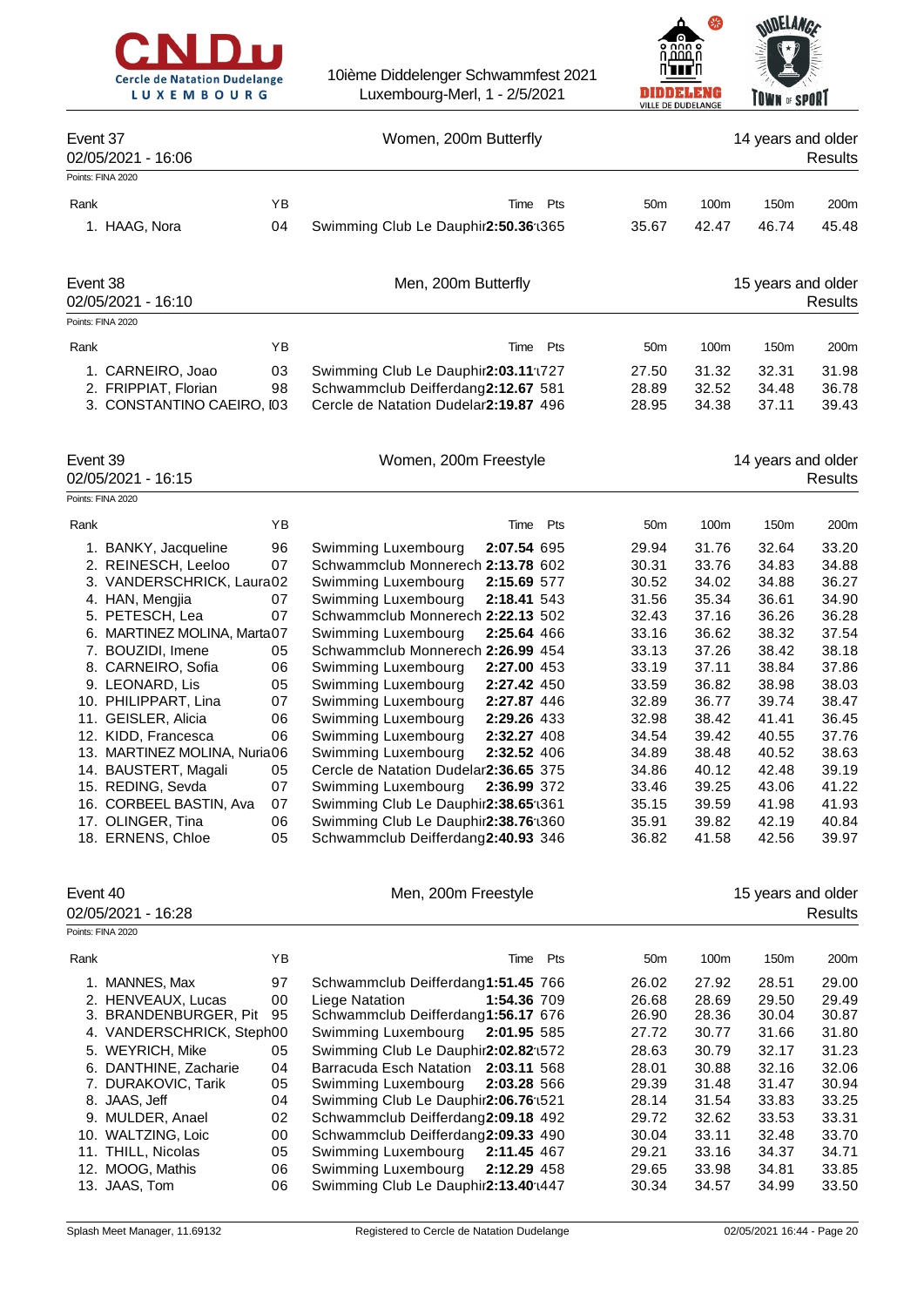





Event 40, Men, 200m Freestyle, 15 years and older

| Rank |                             | ΥB | Time                                    | Pts | 50 <sub>m</sub> | 100m  | 150m  | 200m  |
|------|-----------------------------|----|-----------------------------------------|-----|-----------------|-------|-------|-------|
|      | 14. CALMES, Nicolas         | 06 | Schwammclub Monnerech 2:13.94 441       |     | 29.02           | 34.25 | 35.99 | 34.68 |
|      | 15. WESTER, Ben             | 06 | Cercle de Natation Dudelar 2:14.93 431  |     | 30.29           | 33.83 | 34.84 | 35.97 |
|      | 16. GIRS, Matheo            | 02 | 2:15.99 421<br>Cercle de Natation Wiltz |     | 28.71           | 34.42 | 35.87 | 36.99 |
|      | 17. RENARD, Enzo            | 04 | Cercle de Natation Wiltz<br>2:18.00 403 |     | 30.59           | 34.54 | 36.31 | 36.56 |
|      | 18. MACLEAR, Gareth         | 05 | 2:19.03 394<br>Swimming Luxembourg      |     | 30.67           | 35.22 | 36.87 | 36.27 |
|      | 19. JAAS, Joe               | 06 | Swimming Club Le Dauphir2:21.45:1374    |     | 32.35           | 36.10 | 37.57 | 35.43 |
|      | 20. DHONTE, Henri           | 04 | Swimming Luxembourg<br>2:23.70 357      |     | 32.41           | 36.44 | 37.62 | 37.23 |
|      | 21. MILANOVSKI, Stefan      | 06 | Swimming Luxembourg<br>2:26.34 338      |     | 33.43           | 37.46 | 39.32 | 36.13 |
|      | 22. BOSCHI, Matteo          | 06 | Swimming Luxembourg<br>2:26.47 337      |     | 31.33           | 36.19 | 39.87 | 39.08 |
|      | 23. AHMED, Aryaan           | 05 | Swimming Luxembourg<br>2:27.20 332      |     | 30.43           | 36.01 | 39.84 | 40.92 |
|      | 24. DELIEGE, Brice          | 04 | Schwammclub Deifferdang2:27.21 332      |     | 32.67           | 37.06 | 40.10 | 37.38 |
|      | 25. D'HAES, William         | 06 | Schwammclub Deifferdang2:27.64 329      |     | 32.34           | 37.28 | 39.89 | 38.13 |
|      | 26. BOZONCA, Gabriel        | 06 | Schwammclub Deifferdang2:29.56 317      |     | 32.73           | 38.08 | 40.41 | 38.34 |
|      | 27. LUKA, Mory              | 04 | Swimming Luxembourg<br>2:35.13 284      |     | 34.82           | 38.78 | 40.48 | 41.05 |
|      | 28. DE MACEDO CRESTA, G. 02 |    | Swimming Luxembourg<br>2:37.96 269      |     | 37.42           | 40.27 | 40.29 | 39.98 |
|      | 29. VASILEV, Viktor         | 05 | Schwammclub Deifferdang2:46.91 228      |     | 36.46           | 42.90 | 45.05 | 42.50 |
|      | 30. SCHMIZ, Georges         | 02 | Cercle de Natation Dudelar 2:52.84 205  |     | 35.43           | 42.65 | 49.32 | 45.44 |
|      | DNS DALEIDEN CIUFERRI, Ra03 |    | Swimming Luxembourg                     |     |                 |       |       |       |
|      | DNS CONSTANTINO CAEIRO, 103 |    | Cercle de Natation Dudelange            |     |                 |       |       |       |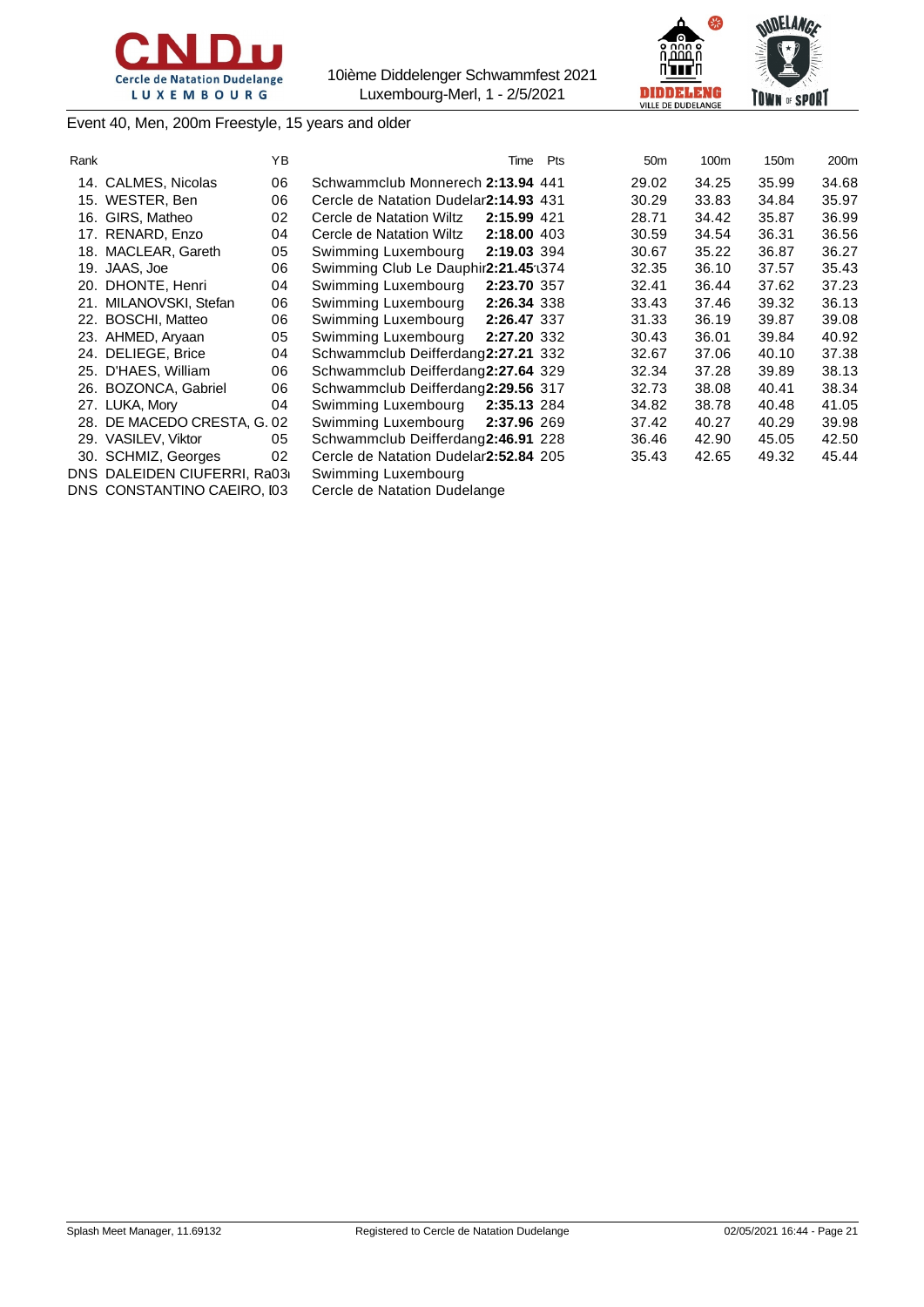



## 5 - Session 5 01/05/2021

| Event 50<br>01/05/2021<br>Points: FINA 2020                 |                                                        | Men, 50m Breaststroke              |      |                                   |                        |                        | Open<br><b>Results</b> |
|-------------------------------------------------------------|--------------------------------------------------------|------------------------------------|------|-----------------------------------|------------------------|------------------------|------------------------|
|                                                             |                                                        |                                    |      |                                   |                        |                        |                        |
| Rank<br>KEMP, Finn<br>1.                                    | ΥB<br>05                                               | Swimming Luxembourg                |      |                                   | Time<br>31.59          | Pts<br>554             |                        |
| Event 51<br>01/05/2021<br>Points: FINA 2020                 | Women, 50m Butterfly                                   |                                    |      | Open<br><b>Results</b>            |                        |                        |                        |
|                                                             | YB                                                     |                                    |      |                                   |                        | Pts                    |                        |
| Rank<br>HRIC, Laura<br>1.                                   | 05                                                     | Swimming Luxembourg                |      |                                   | Time<br>31.56          | 463                    |                        |
| Event 52<br>01/05/2021<br>Points: FINA 2020                 |                                                        | Women, 100m Freestyle              |      |                                   |                        |                        | Open<br><b>Results</b> |
| Rank                                                        | YB                                                     |                                    | Time | Pts                               |                        | 50 <sub>m</sub>        | 100m                   |
| JOMINET, Lou<br>1.<br>HRIC, Laura<br>2.                     | Swimming Luxembourg<br>05<br>05<br>Swimming Luxembourg | 29.37<br>29.94                     |      | 31.51<br>32.49                    |                        |                        |                        |
| Event 53<br>01/05/2021                                      |                                                        | Women, 50m Freestyle               |      |                                   |                        |                        | Open<br><b>Results</b> |
| Points: FINA 2020                                           |                                                        |                                    |      |                                   |                        |                        |                        |
| Rank                                                        | YB                                                     |                                    |      |                                   | Time                   | Pts                    |                        |
| HRIC, Laura<br>1.                                           | 05                                                     | Swimming Luxembourg                |      |                                   | 28.61                  | 566                    |                        |
| Event 54<br>01/05/2021                                      | Women, 200m Freestyle                                  |                                    |      | Open<br><b>Results</b>            |                        |                        |                        |
| Points: FINA 2020                                           |                                                        |                                    |      |                                   |                        |                        |                        |
| ΥB<br>Rank<br>1. JOMINET, Lou<br>05<br>2. HRIC, Laura<br>05 | Swimming Luxembourg<br>Swimming Luxembourg             | Time<br>2:10.38 650<br>2:17.97 549 | Pts  | 50 <sub>m</sub><br>30.55<br>32.38 | 100m<br>32.92<br>34.72 | 150m<br>34.25<br>35.96 | 200m<br>32.66<br>34.91 |
| Event 55<br>01/05/2021<br>Points: FINA 2020                 | Men, 200m Medley                                       |                                    |      |                                   |                        |                        | Open<br>Results        |
| Rank<br>ΥB                                                  |                                                        | Time Pts                           |      | 50 <sub>m</sub>                   | 100m                   | 150m                   |                        |
| 1. KEMP, Finn<br>05                                         | Swimming Luxembourg                                    | 2:18.26 560                        |      | 29.47                             | 36.85                  | 38.84                  | 200m<br>33.10          |